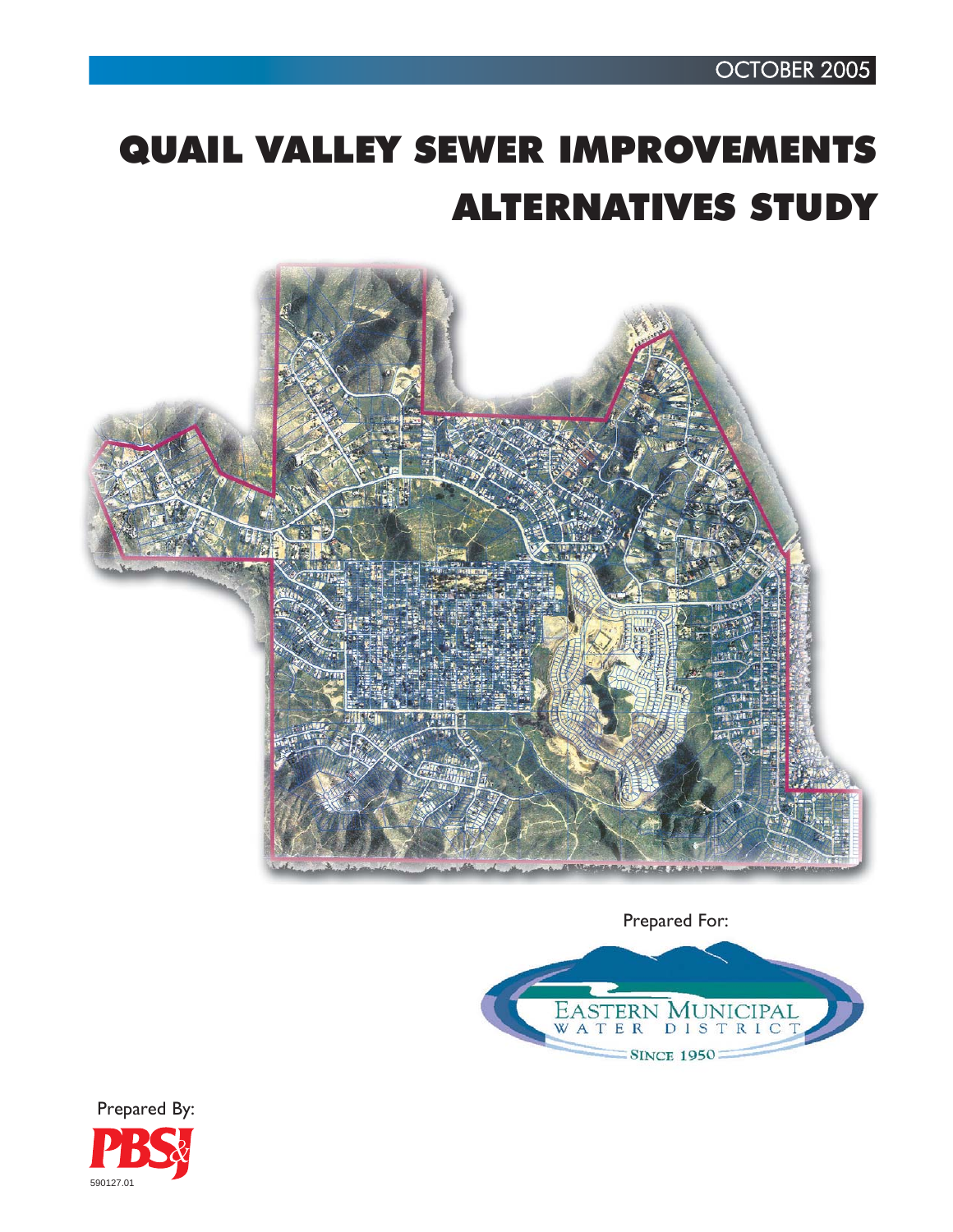## **QUAIL VALLEY SEWER IMPROVEMENTS ALTERNATIVES STUDY**

**August 2005** 

### **DRAFT**

**Prepared For:** 



**EASTERN MUNICIPAL WATER DISTRICT** 

**Prepared By:** 



PBS&J Project No.: 590127.01

Gary H. Eikermann Project Director

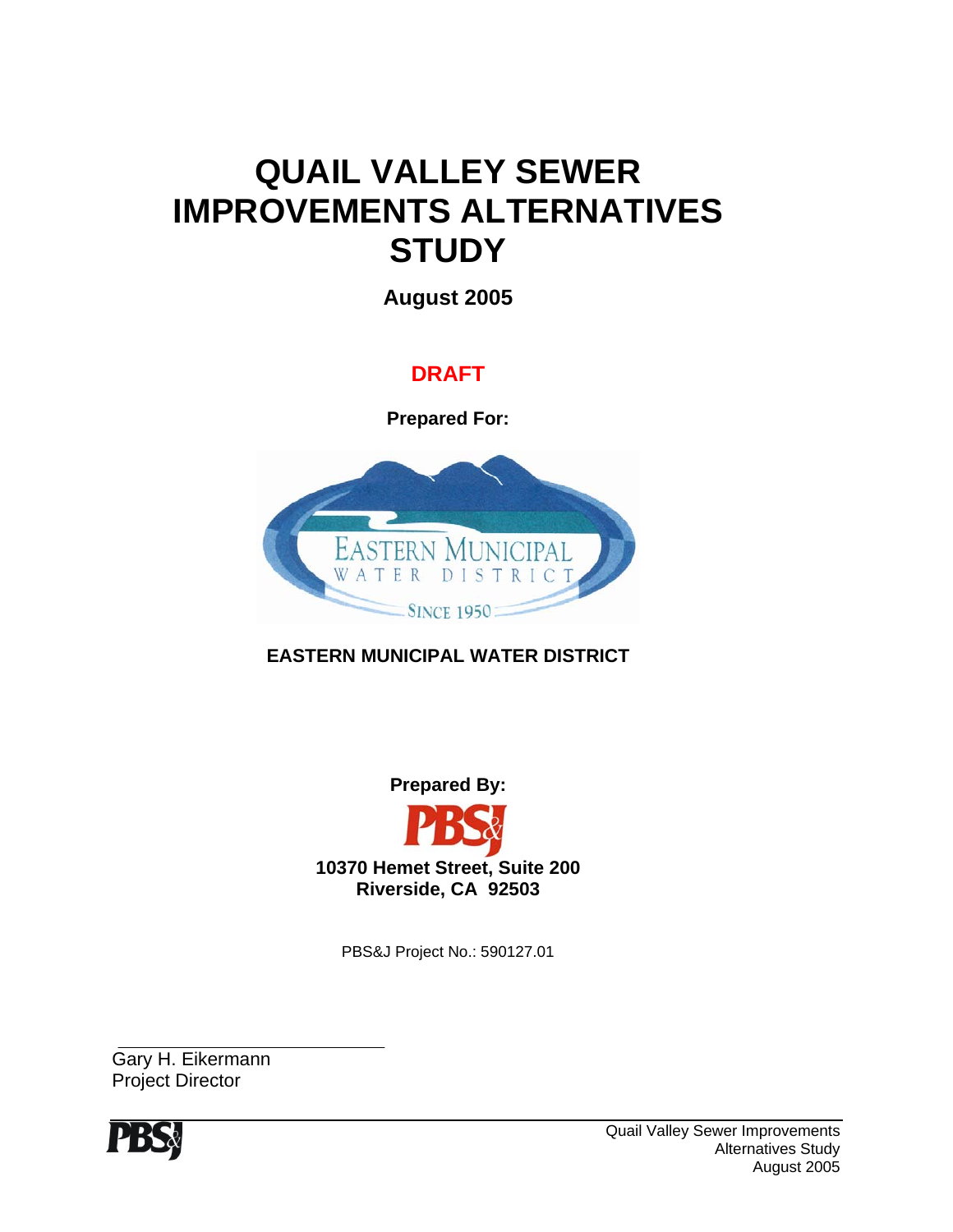#### **CHAPTER/SECTION PAGE**

| <b>Introduction</b><br>1 |
|--------------------------|
|--------------------------|

#### **2 Chapter or Section Title**

| 2.3 |  |
|-----|--|
| 2.4 |  |
|     |  |

#### **3 Design Considerations**

| 3.0              |                                                            |  |
|------------------|------------------------------------------------------------|--|
| 3.1              |                                                            |  |
|                  | 3.1.1                                                      |  |
|                  | 3.1.2                                                      |  |
|                  | Estimated Sewer System Flows from Subareas3-4<br>3.1.3     |  |
|                  | 3.1.4                                                      |  |
|                  | Possible Service of Subarea 9 by EVMWD System 3-6<br>3.1.5 |  |
| 3.2 <sub>2</sub> |                                                            |  |
|                  |                                                            |  |
|                  |                                                            |  |
| 4                | <b>Evaluation of Alternatives</b>                          |  |
| 4.1              | General Description of Alternative Systems Concepts 4-1    |  |
|                  | Conventional Gravity/Force Main Sewer System 4-1<br>4.1.1  |  |
|                  |                                                            |  |
|                  |                                                            |  |
| 4.2              |                                                            |  |
|                  | 4.2.1                                                      |  |

- 4.2.3 Concept 1 Conventional Gravity Lift Station System .................... 4-6 4.2.4 Concept 2 - Vacuum Sewer System ............................................. 4-14 4.2.5 Concept 3 - Low Pressure Sewer System .................................... 4-14
- 4.2.6 Concept 4 Combination Sewer System ...................................... 4-15 4.2.7 Alternatives Selected .................................................................... 4-18 4.3 Comparative Capital Costs......................................................................... 4-18

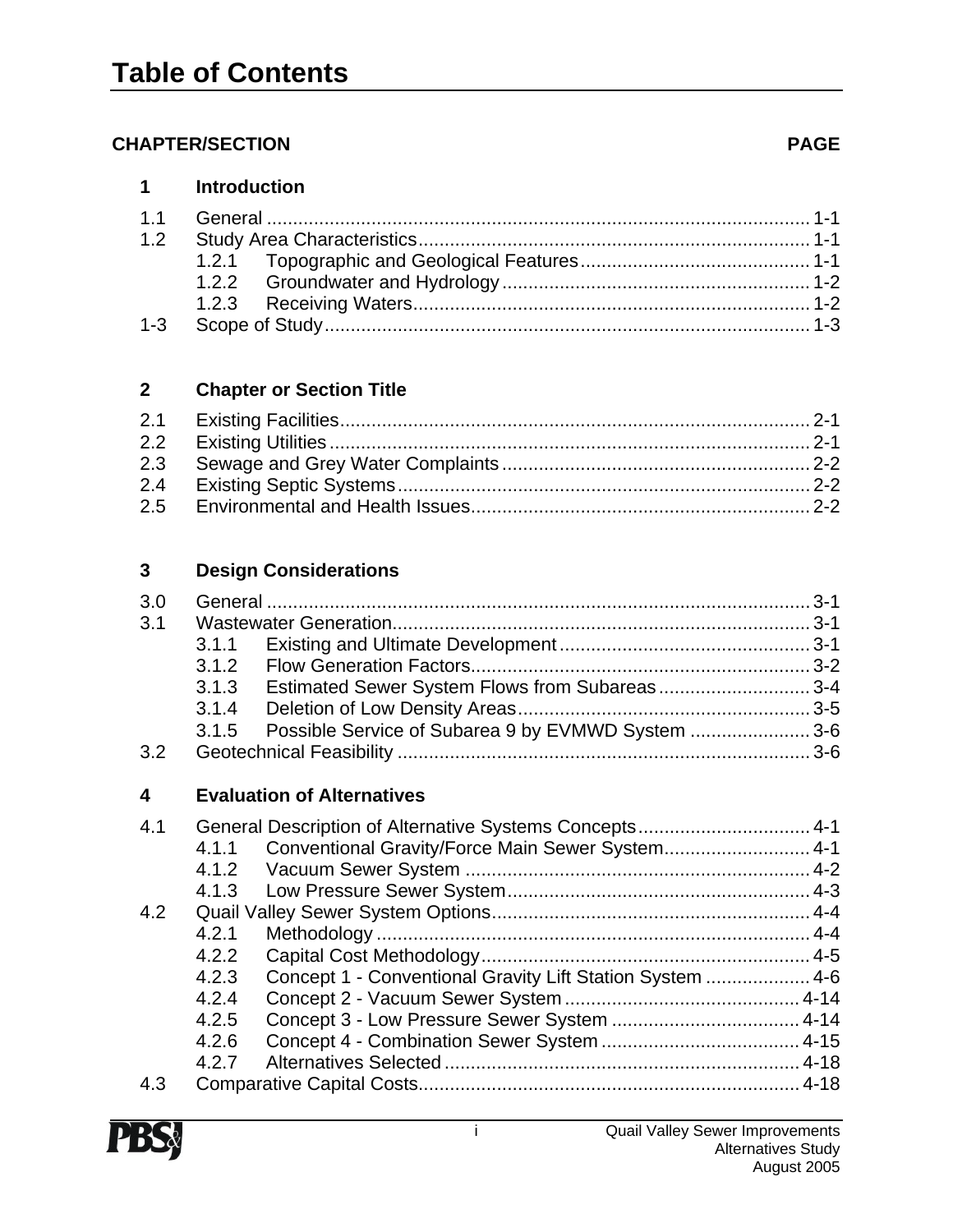| 4.4 |  |  |
|-----|--|--|
|     |  |  |
|     |  |  |
|     |  |  |
|     |  |  |
| 4.5 |  |  |
|     |  |  |
|     |  |  |
| 4.6 |  |  |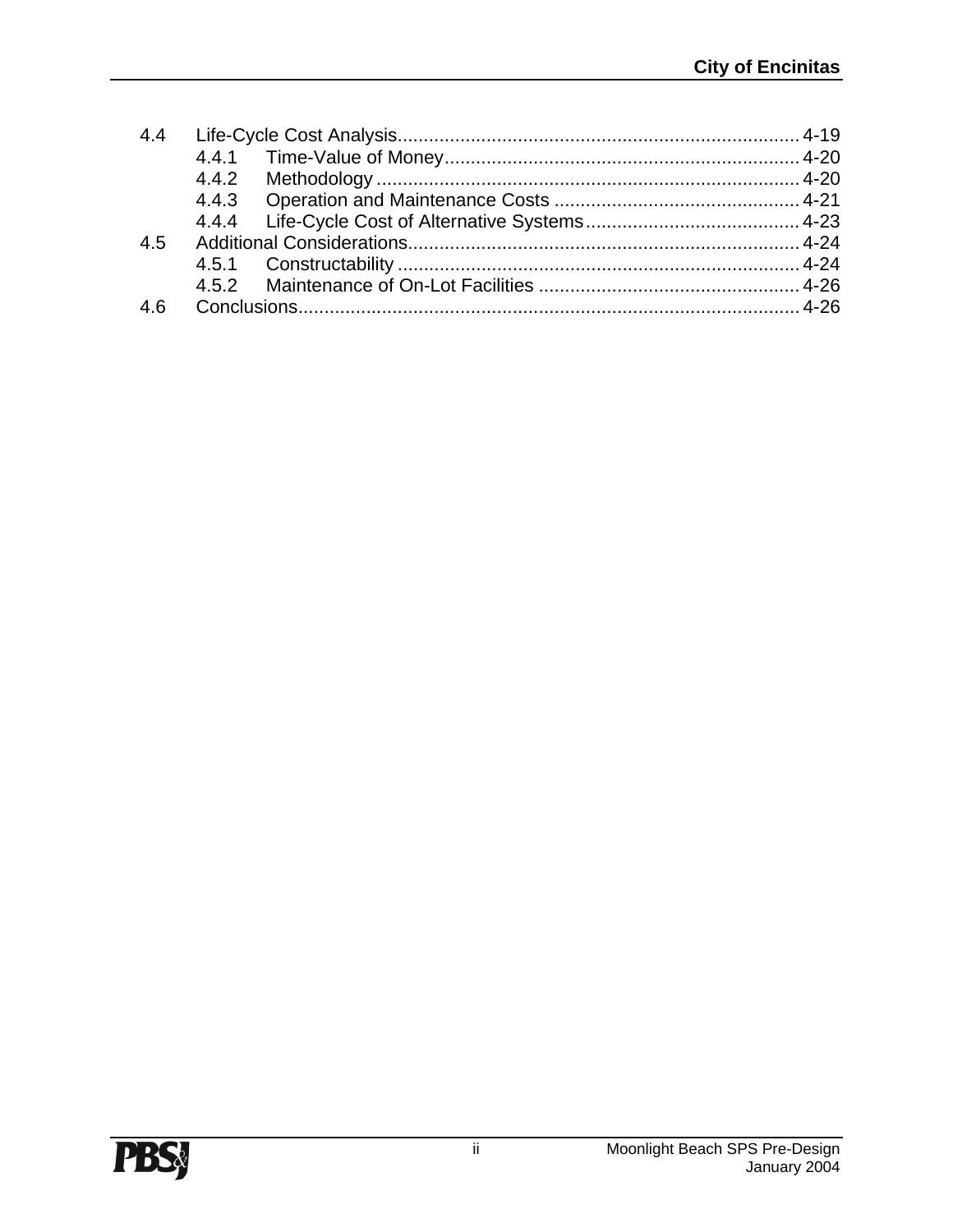#### **Tables**

| $3 - 1$  |                                                                |  |
|----------|----------------------------------------------------------------|--|
| $3 - 2$  | Historical Winter Water Usage and                              |  |
|          |                                                                |  |
| $3 - 3$  |                                                                |  |
| $3 - 4$  |                                                                |  |
| $4 - 1$  |                                                                |  |
| $4 - 2$  |                                                                |  |
| $4 - 3$  |                                                                |  |
| $4 - 4$  |                                                                |  |
| $4 - 5$  |                                                                |  |
| $4 - 6$  |                                                                |  |
| $4 - 7$  |                                                                |  |
| $4 - 8$  |                                                                |  |
| $4 - 9$  | Subarea 2 Combination Gravity and Low Pressure System  4-16    |  |
| $4 - 10$ | Subarea 4 - Combination Gravity and Low Pressure System  4-17  |  |
| $4 - 11$ | Subarea 9 - Combination Gravity and Low Pressure System  4-18  |  |
| $4 - 12$ | Summary of Estimated Capital Costs for Sewer Alternatives 4-19 |  |
| $4 - 13$ |                                                                |  |
| $4 - 14$ | Present Worth of Operation and Maintenance Costs 4-22          |  |
| $4 - 15$ |                                                                |  |
| $4 - 16$ |                                                                |  |

#### **Figures**

- 1. EMWD Vicinity Map
- 2. EMWD Study Area
- 3. EMWD Topography
- 4. EMWD Study Area Subareas
- 5. EMWD Gravity System Overall Study Area
- 6. Gravity System Subarea 4 Alternative A
- 7. Gravity System Subarea 4 Alternative B

#### **Appendices**

- A Sewer Complaints History
- B Geotechnical Feasibility Invest
- C Utilities Survey
- D Vacuum System Description
- E Pressure System Description<br>F Title
- **Title**

I:\admin\590127 Elsinore Valley MWD\Reports\SW Aug05 Quail Valley Draft Report 9-7- MARKUP.doc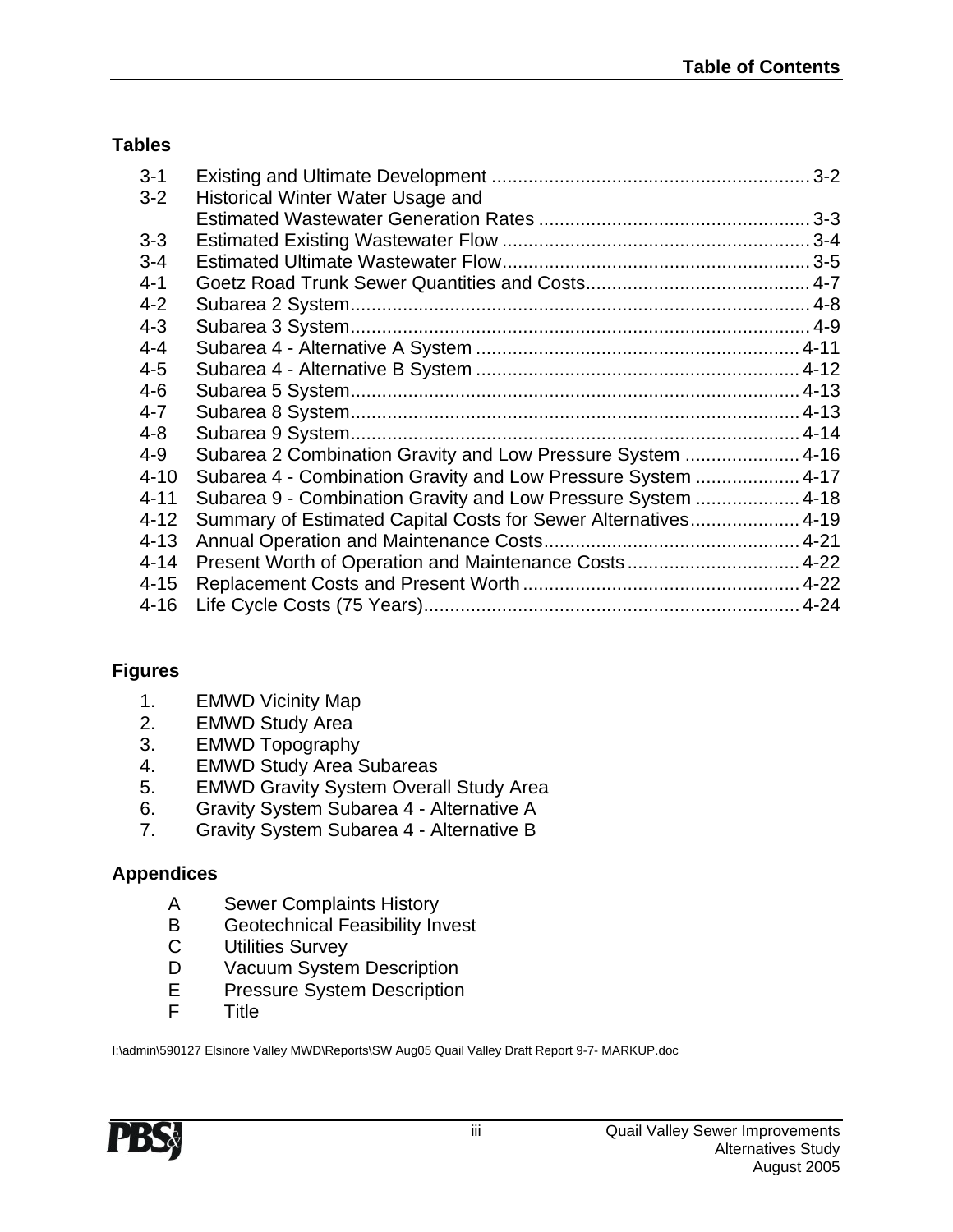#### **1.1 GENERAL**

The community of Quail Valley is located in southwestern Riverside County, immediately north of Canyon Lake (see Vicinity Map – **Figure 1**). It is accessible by both I-15 and I-215. The study area occupies an area of about 1.3 square miles. It is located at latitude 33° 42'24" N and longitude 117° 14' 46" W (Sections 19, 30 and 31 of T5SR3W and, sections 25 and 36 of T5SR4W of San Bernardino Meridian.. Current population is estimated at about 4,400 in approximately 1,400 homes. There is significant growth potential, since less than one-third of the 3981 residential parcels have existing homes. The community has a mixed ethnic population, with the median household income estimated to be below \$38,000. Eastern Municipal Water District (EMWD) provides water for the community. All residences within the community are on individual septic systems.

Failing septic systems in Quail Valley have resulted in polluted water in the community and in downstream Canyon Lake, a potable water supply reservoir for Elsinore Valley Municipal Water District (EVMWD). A meeting was convened by the Santa Ana Regional Water Quality Control Board (SARWQCB) in February 2005, which involved entities including the County of Riverside, EMWD, EVMWD, and the cities of Lake Elsinore and Canyon Lake to discuss the problem and find possible solutions. EMWD has since initiated this *Quail Valley Sewer Improvements Alternatives Study* with the objective of finding a feasible solution to the problem of septic system pollution. The area encompassed by this study is shown in **Figure 2**.

Note that the subject study is limited to the identification and evaluation of the collection system within Quail Valley. Implementation of a Quail Valley sewer system would also entail the construction, expansion or shared use of several offsite facilities including lift stations, force mains, trunk sewers and the regional treatment plant. At the appropriate stage, the District will determine an appropriate connection fee and service charge to cover the construction modification, or use of these offsite facilities.

#### **1.2 STUDY AREA CHARACTERISTICS**

#### **1.2.1 Topographic and Geologic Features**

The topography of the study area is characterized by undulated land profile. The elevation range above Mean Sea Level (MSL) is 1,760 feet at the northeast corner to 1,420 feet at the southwest corner near Canyon Lake-an overall topographic relief of approximately 340 feet.

Quail Valley is located within the Peninsular Ranges Geomorphic Province of Southern California, more specifically in the southern portion of Perris Block. The Perris Block is an

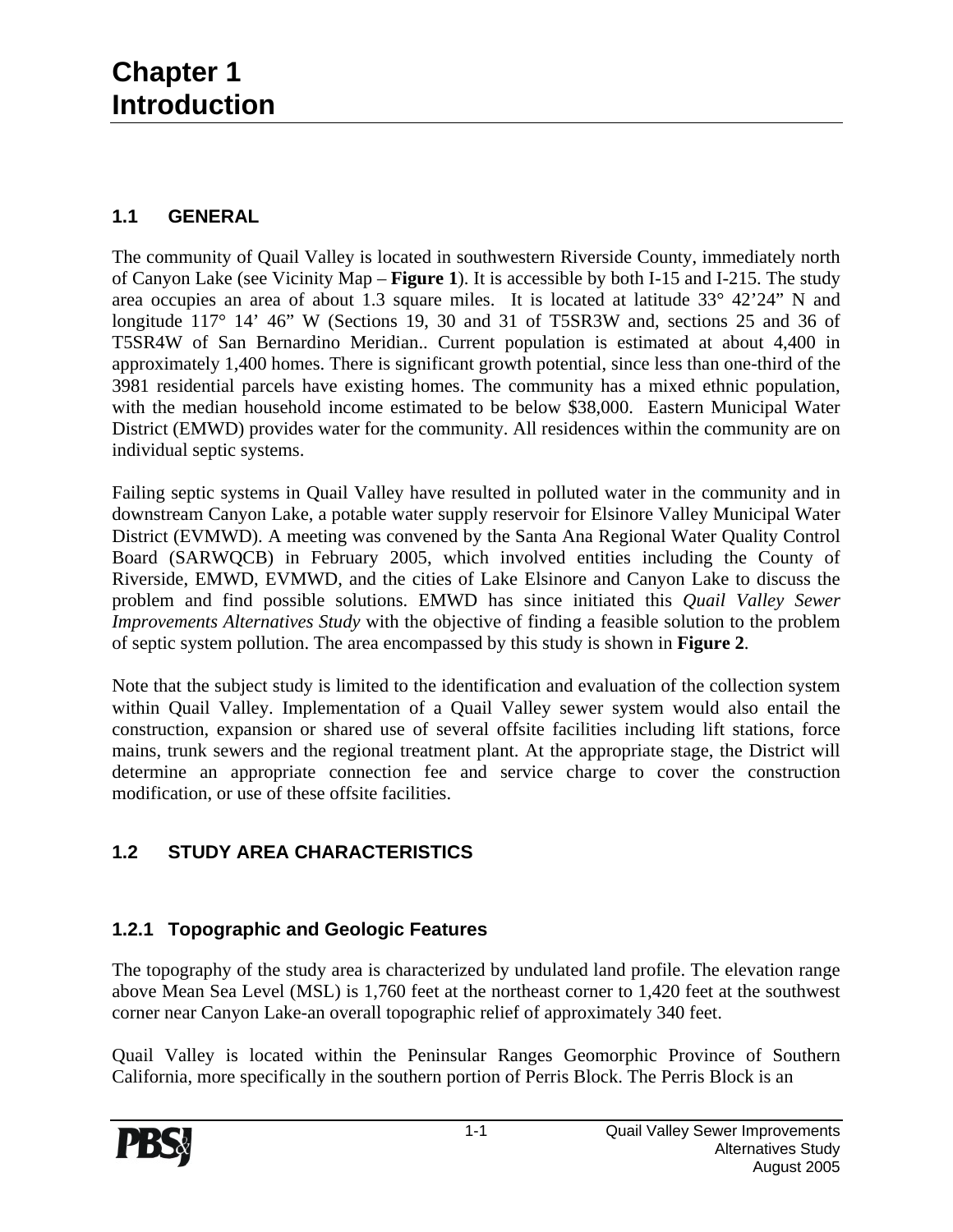eroded mass of Cretaceous and older crystalline metamorphic rock. It has undergone extensive erosion and deposition in response to vertical movements of the Elsinore and San Jacinto Fault Zones. The bedrocks within the site are overlain by topsoil, alluvium, artificial fill and other deposits. The artificial fills are essentially associated with the development of streets and grading for residential developments. The topsoil is derived from weathering of bedrock and older alluvial deposits. In general, the slopes are stable.

The preliminary geotechnical feasibility investigation conducted as part of this study indicates that construction is feasible from a geotechnical engineering standpoint, but that shallow bedrock and groundwater are significant issues. Details are addressed in a subsequent section of this report.

#### **1.2.2 Groundwater and Hydrology**

The soil conditions and geological features of the project area indicate high ground water levels within the project area, at least seasonally and in some areas perennially. At some locations, groundwater may be encountered at depths as shallow as four feet below ground surface. The water table at times intersects the ground surface in some locations, resulting in ponded water. These conditions are verified by observation from borings and other excavations. The presence of high groundwater levels may be attributed to dense alluvial deposits and/or bedrock beneath the surface that does not allow the surface water to percolate easily. The depth to perched groundwater fluctuates depending on rainfall in the vicinity of the project area.

Surface runoff from the project area migrates generally in a southerly or southwesterly direction to Canyon Lake, located south of Quail Valley. Groundwater migration in the shallow soil profile is thought to be in the same general direction. The project area is located at the boundary of Flood Control District Zones 3 and 4 of the Riverside County Flood Control District. It is part of the San Jacinto Watershed. The San Jacinto River flows along the western side of the project area and drains into Canyon Lake.

#### **1.2.3 Receiving Waters**

Canyon Lake, the receiving water body for the surface and sub-surface flow from the study area, is located north of Railroad Canyon Road and west of Goetz Road. It falls under the jurisdiction of EVMWD. Specifically, the East Bay and Bass Cove portions of the Lake receive the majority of the surface flow from the project area. Any discharge into the Lake or any impact on the water quality of the Lake is governed by 401 permit (Corps of Engineers) and 404 permit (Regional Water Quality Control Board). Since the Lake is a potable water supply reservoir for EVMWD, the County Department of Environmental Health (DEH) and the State of California Department of Health Services (DHS) are also involved regulatory entities.

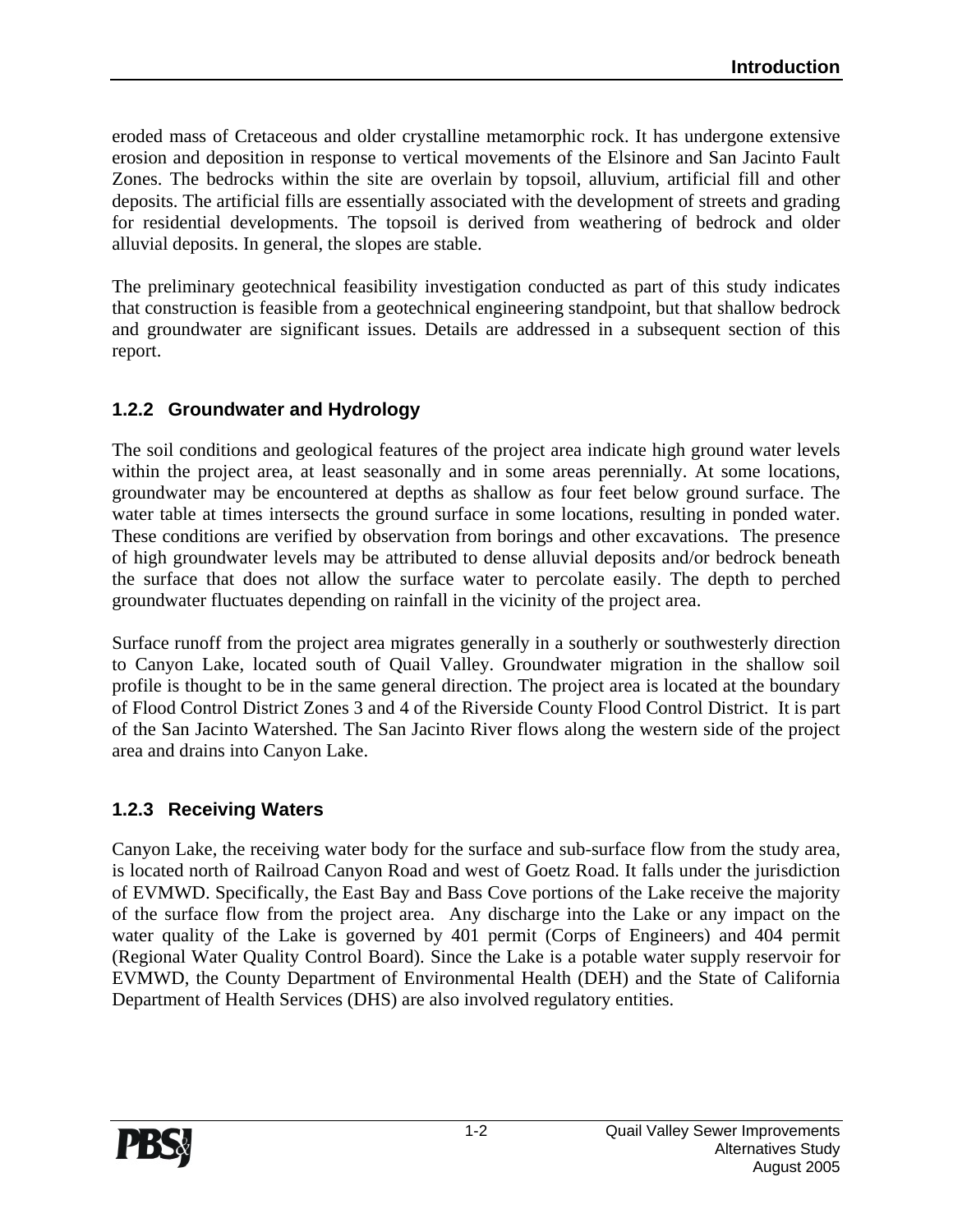#### **1.3 SCOPE OF STUDY**

The scope of study includes four principal tasks, briefly described as follows:

#### **Task 1 Data Gathering:**

 Assemble and review relevant data including aerial photographs, topographic features, geology, existing infrastructure, water use records, etc.

#### **Task 2 Geotechnical Investigation:**

 Conduct a broad overview geotechnical investigation, including limited borings and seismic refraction surveys, to estimate subsurface conditions relevant to construction of a sewer system.

#### **Task 3 Alternatives Evaluation:**

 Conduct a concept level investigation of alternatives to provide sewer service to the study area, and provide recommendations based on life-cycle cost of facilities, level of construction disruption, and operation/maintenance considerations Alternatives to be considered include conventional gravity systems as well as pumped or vacuum systems and feasible combinations.

#### **Task 4 Report of Findings:**

 Prepare a brief Project Report describing the investigation methodology, conditions, assumptions, alternatives considered, and recommendations.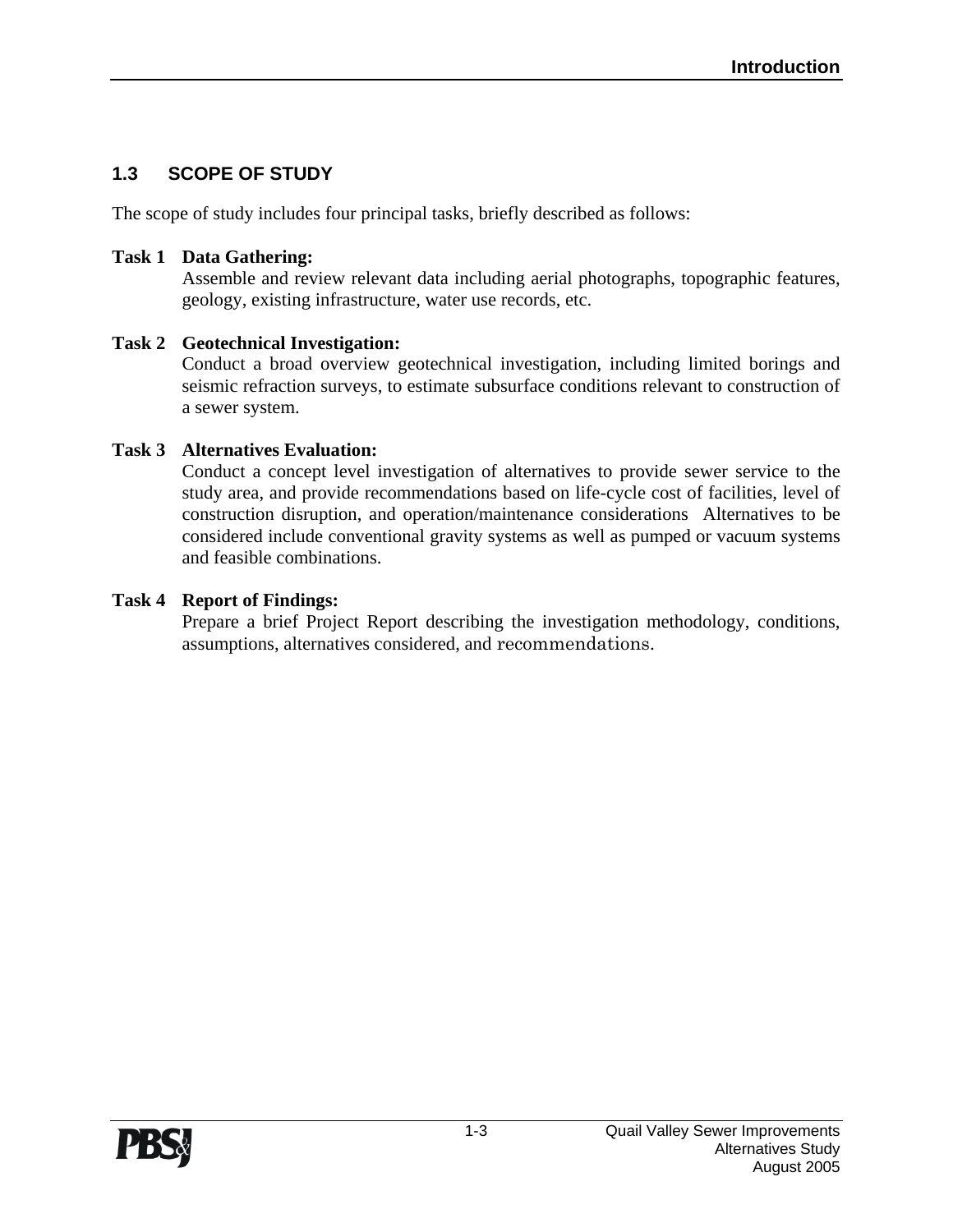#### **2.1 EXISTING FACILITIES**

As previously discussed, the homes in the area are served by septic systems and there are presently no facilities for collection and conveyance of wastewater from the project area to the EMWD regional treatment facility. The EMWD Perris Valley Regional Water Reclamation Facility (PVRWRF), east of the study area, is the logical candidate to treat wastewater conveyed through a future community sewer system. The current capacity of the PVRWRF is 11 MGD, to be expanded to 22 MGD by the year 2012. The District is planning to construct major trunk lines in the southerly portion of Goetz Road and along Newport Road. The design plans are on hold awaiting the results of this study. As presently envisioned, wastewater flows from the Quail Valley study area would flow through the trunk sewer in Goetz Road, along Old Newport Road to the Audie Murphy Ranch Regional Lift Station. Sewage would then be pumped to a manhole just west of Berea Road near its intersection with Newport Road. It would then flow by gravity to the Sun City lift station. The Sun City lift station has a current peak flow capacity of 8 MGD and is being expanded to 4 pumps for 10 MGD capacity. The Sun City lift station pumps the flow northward through a force main to the PVRWRF. In the near term, the planned community of Canyon Heights within the Quail Valley study area is to be served by a collection system flowing to an EMWD interim lift station and force main on Goetz Road.

#### **2.2 EXISTING UTILITIES**

There are a number of overhead and underground utilities within the study area that might interfere with the construction of new wastewater facilities. PBS&J used "Underground Service Alert Database for Southern California" and compiled a list of utilities agencies within the study area. These agencies were contacted for "no conflict" response. A listing of contacted utilities agencies and their responses can be seen in **Appendix C**. For existing water facilities within the study area, the GIS database of EMWD was used. The water facilities within the study area are generally aligned within the street rights-of-way. Further investigation and co-ordination with utility agencies will be required for specific location of facilities at the design stage. From preliminary research, following is a summary of utilities (existing and proposed) within the study area.

- Water Existing Water Distribution Facilities by EMWD (see layout, **Appendix C**).
- Gas Existing 8-inch gas line along Newport Road up to Goetz Road and a proposed 5,429 foot gas line along Goetz Road – Southern California Gas. Individual dwellings in majority of area are served by on-site propane tanks.
- Electrical Overhead and underground electrical facilities, alignment to be determined by further investigation – Southern California Edison. Most services in older areas are by overhead lines.
- Cable Underground cables, alignment to be determined by further investigation Comcast Cable.
- Telephone Lines Alignment to be determined by further investigation Verizon.

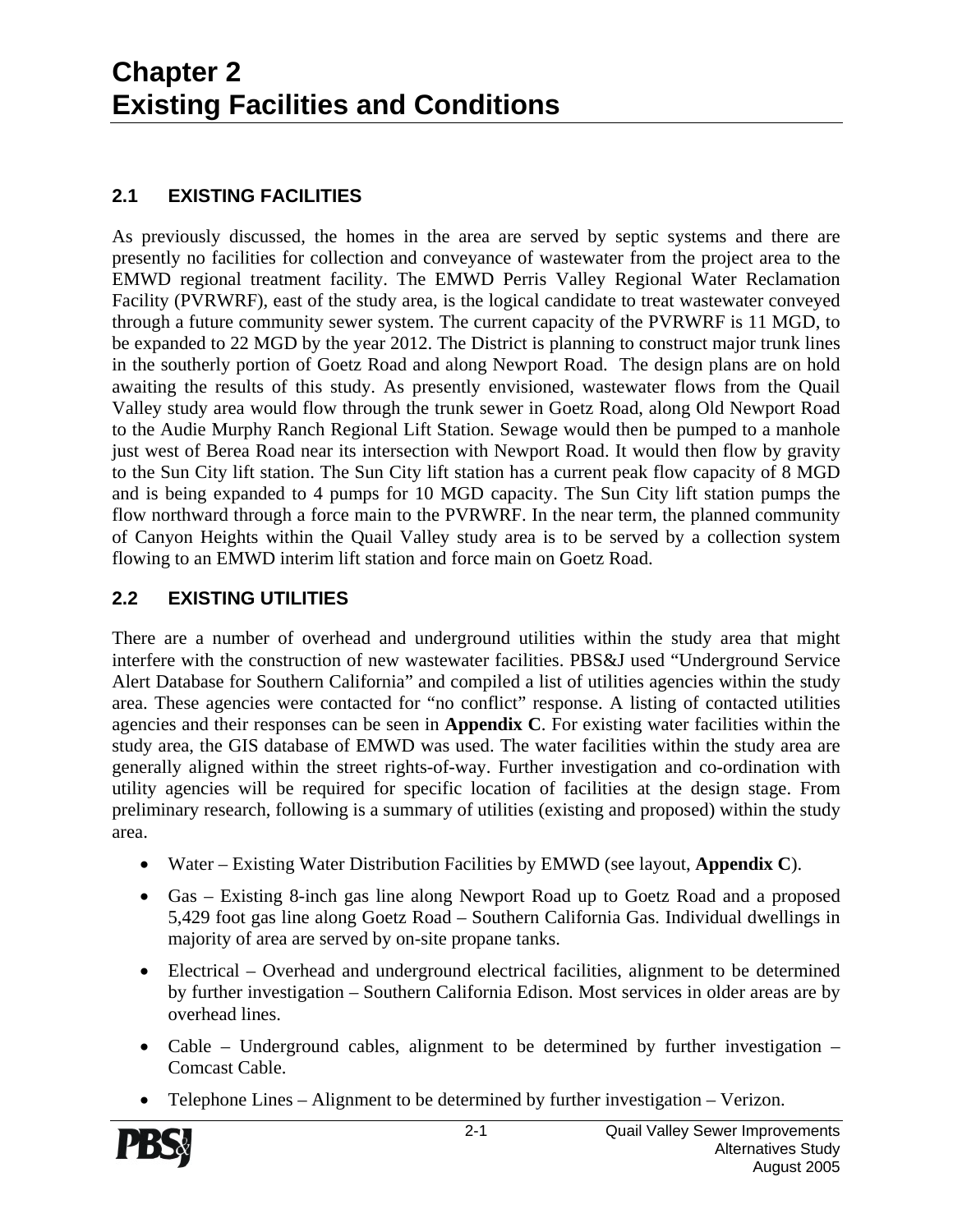#### **2.3 SEWAGE AND GREY WATER COMPLAINTS**

The Riverside County Department of Environmental Health (DEH) observed in its study (February 2005) that there are widespread instances and evidences of septic system failures in the Quail Valley area. The residents of the area have logged numerous complaints to the County about sewage flow or "grey water" flows on their property and in some cases into the streets. The problem areas and the complaints for the years 2003 and 2004 are shown in **Appendix A** of this report.

As previously mentioned, Canyon Lake has been seriously impacted by inflows that contain wastewater from the failed septic systems, a situation which was exacerbated by the abnormally wet winter of 2004-05. The City of Canyon Lake conducted independent tests on the storm water outfalls from the Lake and on incoming storm water from the Quail Valley area and found high levels of pathogens. The surfacing groundwater in the Quail Valley area also shows high pathogenic contamination.

#### **2.4 EXISTING SEPTIC SYSTEMS**

As previously discussed, existing homes in the study area are served exclusively by septic systems, since there is no community collection system. Disposal of septic effluent from individual unit septic tanks is by on-site leach fields (leach lines) or seepage pits. The study area soil conditions are generally not conducive to sustainable leaching of septic effluent, particularly in smaller parcels where there is inadequate leaching area. This is evidenced by the high rate of septic system failures and resulting pollution problems in the area. The larger lot subareas (lot sizes of one acre or greater) are less prone to septic system failures, since longer leach lines can be constructed within the parcel boundaries. From the County DEH complaints map, the higher density areas have apparently experienced the majority of reported problems with saturated soil profiles and surfacing of septic effluent. The primary problem is simply that there is inadequate land and leaching surface to accommodate the volume of effluent produced. The septic effluent thus mounds under the leach fields, and then surfaces or migrates along the bedrock interface and surfaces at some downstream point, resulting in aesthetic issues and health risks.

#### **2.5 ENVIRONMENTAL AND HEALTH ISSUES**

SARWQCB and County DEH officials are convinced that a significant contributor to contamination of the Lake is the failure of septic systems in the Quail Valley area and resulting inflow of surface and sub-surface contaminated water into the Lake, particularly during wet weather and prolonged storm events. This surfacing of septic effluent has created health issues for the residents of Quail Valley, the City of Canyon Lake, and the EVMWD. Canyon Lake was closed for swimming, wading and water-skiing due to high bacteria levels. This issue has drawn considerable media attention. The Lake has been listed as an impaired water body by the federal government, due to elevated levels of nitrates, phosphorous and pathogens.

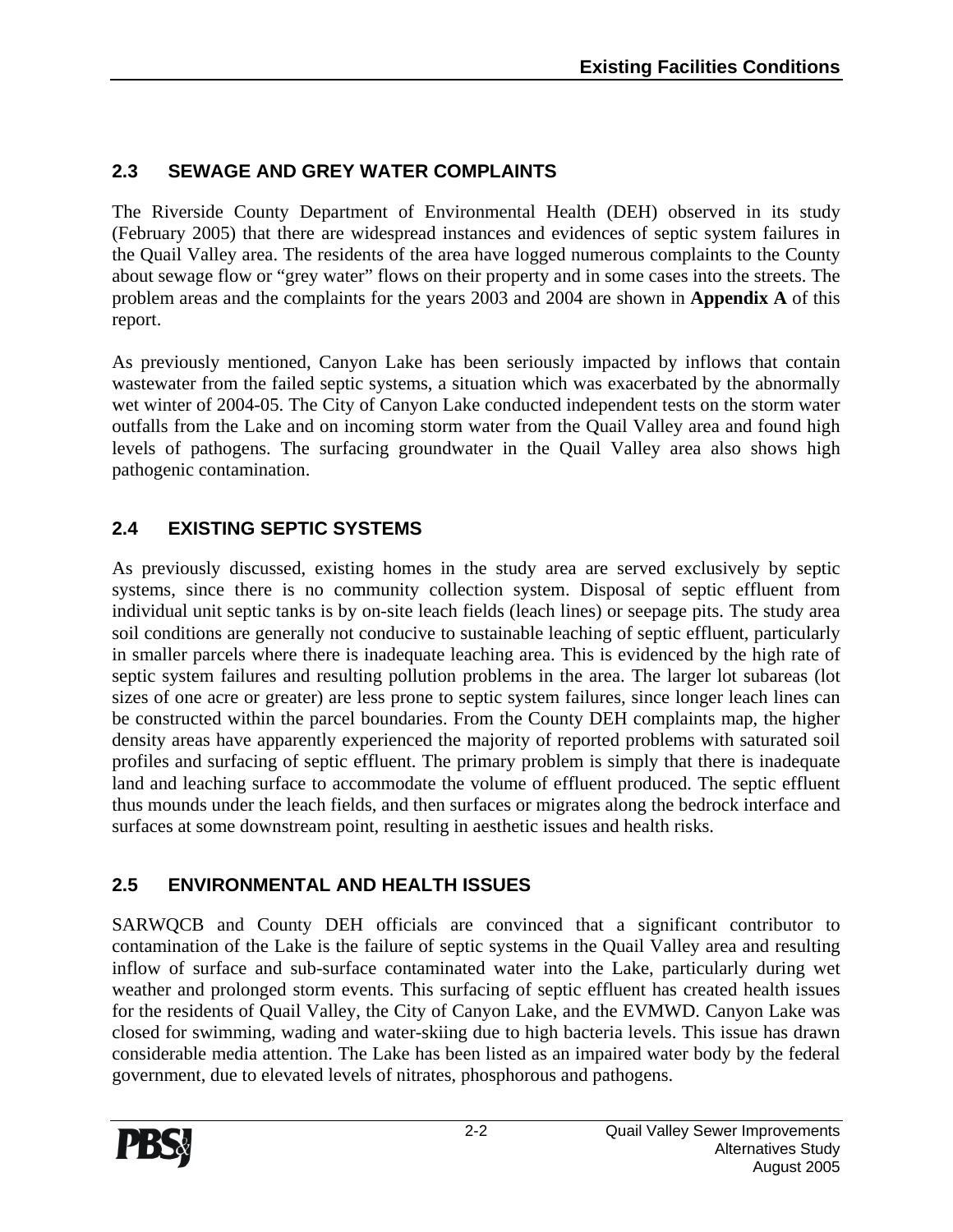As previously mentioned, the SARWQCB recently convened a meeting of various agencies that have a stake in this issue. These agencies include the County of Riverside, EMWD, EVMWD, the City of Lake Elsinore and City of Canyon Lake. One of the possible solutions discussed in the meeting was to investigate the feasibility of installing a publicly-owned and maintained sewer system in the area. Since the project area falls under it's jurisdiction, EMWD has assumed the primary investigational responsibility.

Since the Quail Valley area is only partially developed (about one-third of the zoned residential parcels are currently occupied), the prospect of continued development in the absence of a community sewer system is particularly troubling to many residents, downstream parties, and regulatory entities.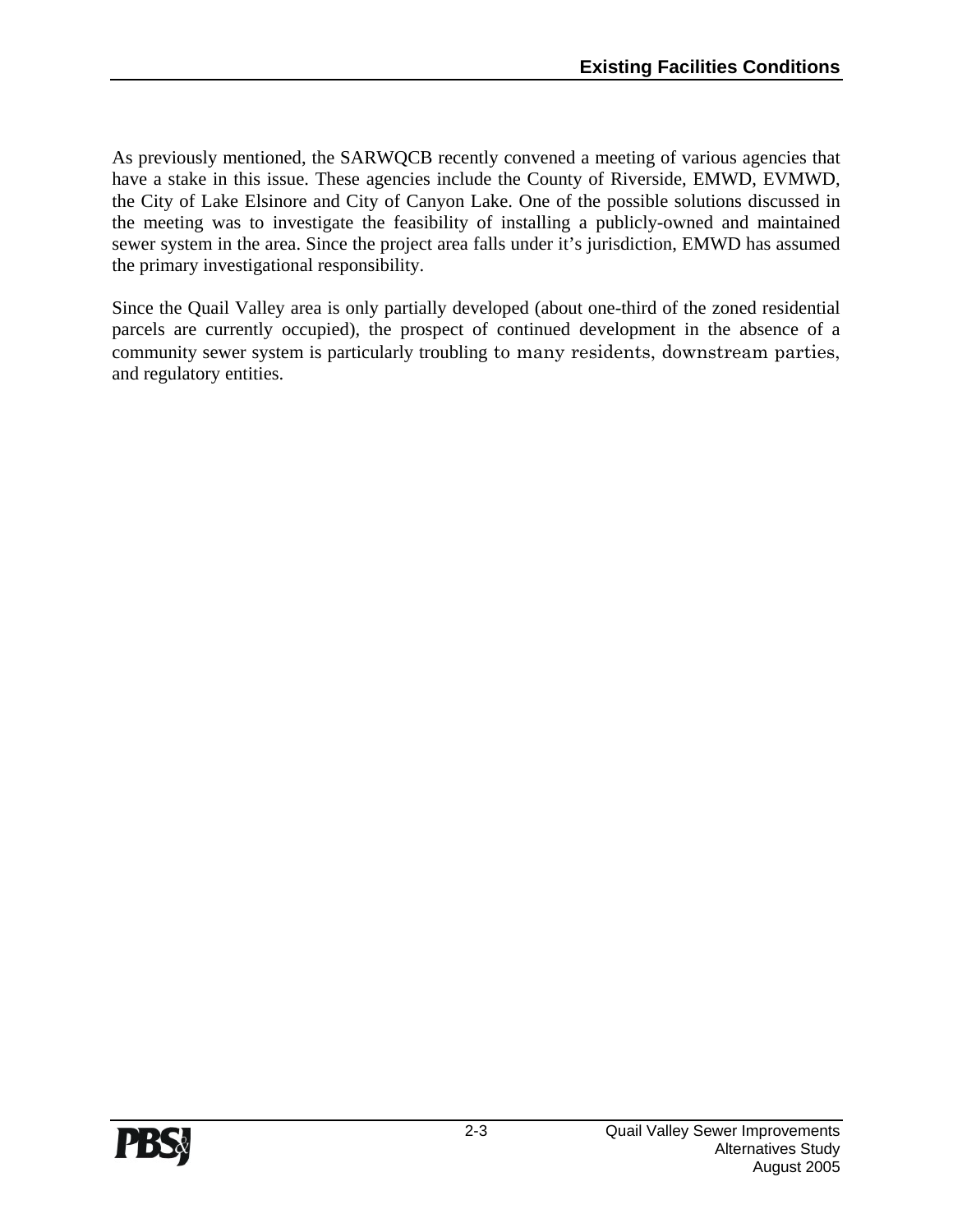#### **3.0 GENERAL**

Identification of a feasible concept for a community sewer system to serve the study area poses a significant challenge due to several circumstances, some of which were previously mentioned, as follows:

- Retrofit construction in a partially developed area with existing homes, streets and utilities.
- High density, crowded conditions in portions of the community, with very small lots and narrow streets.
- The need to consider potential flows from ultimate development in the study area, which could be more than triple the existing dwelling units and wastewater generation rates.
- Lack of a major trunk system or treatment facility in the immediate vicinity.
- Difficult terrain, with highly undulating relief; including valleys and ridges generally sloping away from the nearest planned trunk system collection point.
- Challenging soil conditions in much of the area, due to shallow bedrock and/or boulders, as well as high groundwater.

The challenge is to define an affordable system which would not cause undue disruption during construction or result in an untenable operation/maintenance burden.

#### **3.1 WASTEWATER GENERATION**

The starting point for an analysis of sewer system concepts is a reasonably reliable estimate of wastewater discharges from development in the study area. Although the impetus for this sewer feasibility study is pollution caused by failing septic systems in existing development, any community sewer system concept must take into account probable future development.

#### **3.1.1 Existing and Ultimate Development**

For convenience of analysis, the study area is divided into nine subareas, each having reasonably common development characteristics (see Figure 4). From the parcel layer obtained from the County, a total of 3,585 parcels are counted for the entire study area, making the Quail Valley area potentially a very populous residential community. From a count of existing dwelling units (DU) made using the year 2005 aerial, a total of 1,390 dwelling units is estimated. In viewing the parcel map, it is apparent that the great majority of the study area has been subdivided to the extent feasible, given the constraints of terrain and zoning. Development densities and lot sizes vary greatly from subarea to subarea. Subareas 1, 6, and 8 feature lot sizes of one acre or greater with a few exceptions. Subareas 2, 3, 5, and 9 feature lot sizes corresponding generally to medium-density residential, ranging from about 4 to 5 dwelling units per acre (with a few exceptionally large parcels). Subarea 4 is unique in that it is subdivided into exceptionally small

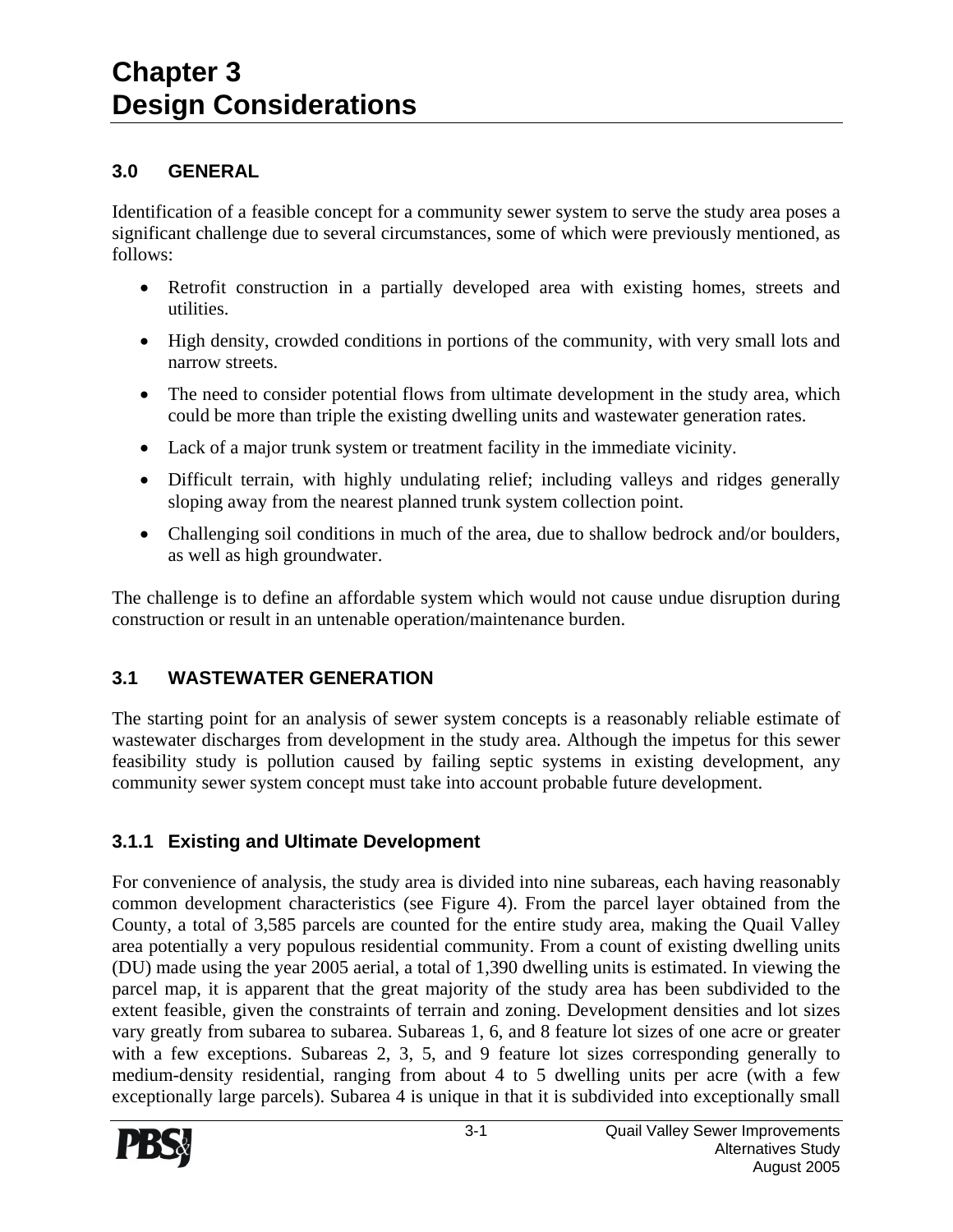lots, averaging about 5000 square feet. The streets are also unusually narrow, making this subarea very crowded and subject to unusual construction impacts. Subarea 7 is the planned community of Canyon Heights, which is currently under construction (Tract Maps 30330 and 30330-1). A total of 334 homes are planned, and it is assumed that no additional development will take place in this subarea.

There are a few remaining large parcels in certain subareas that may potentially be divided into smaller parcels in the future. In order to arrive at realistic estimates of ultimate development, some of these large parcels are assumed to eventually be divided into several smaller ones. The following table shows current and projected ultimate dwelling units in the various subareas.

| <b>Subarea</b> | <b>Estimated</b>   |                | <b>Ultimate DU's</b>                     |              |
|----------------|--------------------|----------------|------------------------------------------|--------------|
|                | <b>Existing DU</b> | <b>Parcels</b> | <b>Additional Lots</b><br><b>Assumed</b> | <b>Total</b> |
|                | 59                 | 95             |                                          | 95           |
| າ              | 201                | 422            | 40                                       | 462          |
| 3              | 73                 | 210            | 22                                       | 232          |
| 4              | 382                | 1400           | $-280*$                                  | 1120         |
| 5              | 215                | 445            | 100                                      | 545          |
| 6              | 45                 | 87             | 0                                        | 87           |
|                | 0                  | 394            | 0                                        | 394          |
| 8              | 162                | 163            | 0                                        | 163          |
| 9              | 253                | 765            | 55                                       | 820          |
| Total          | 1390               | 3,981          | $-63$                                    | 3,918        |

**Table 3-1 Existing and Ultimate Development** 

\*Area 4 buildout assumes that some small lots will be combined and occupied by a single DU

#### **3.1.2 Flow Generation Factors**

Using the dwelling unit information developed in Table 3-1, existing and ultimate wastewater flows can be estimated by applying unit flow coefficients expressed as average daily flow (ADF) per capita or per dwelling unit, and using standard peaking factors to compute peak flow rates. Although the number of existing and ultimate dwelling units can be reasonably ascertained, abnormal occupancy patterns could render the use of standard per dwelling unit flow factors to be inappropriate. For instance, high vacancy factors or situations where several families occupy a single dwelling would result in unusually low or high wastewater flows, respectively. Because the Quail Valley study area exclusively utilizes onsite septic systems for wastewater disposal, it is not possible to physically measure the wastewater flows being generated. For this reason, an indirect approach using wet weather water meter data in the study area is employed to estimate the existing wastewater flows. The process began with a spatial selection of the meters within the study area utilizing EMWD's GIS database. Then usage data for selected meters was extracted from EMWD's billing database. Demands during the 2002/3 and 2003/4 winter months (December, January, and February) were used because irrigation use during these months is typically at a minimum. Meters are read throughout the month and reflect usage for the period preceding the read date. For ease of statistical analysis, all meters read on any date in a given

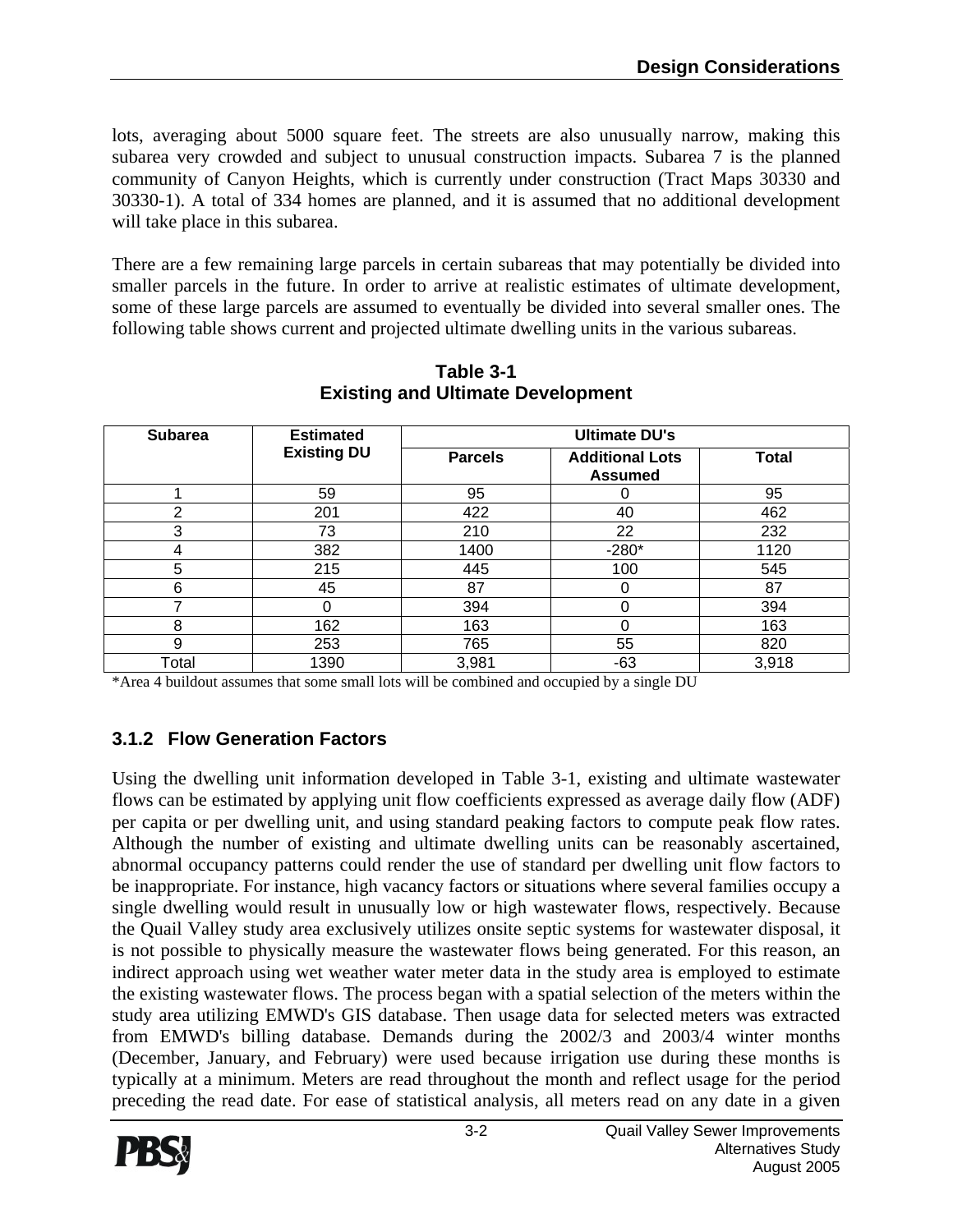month are assumed to reflect the preceding month (i.e., a meter read on January 10 is assumed to reflect usage for the Month of December when it actually reflects usage from the previous read date through January 10). This assumption is required to produce discreet monthly averages and is not expected to have a large effect on the data. Using the above-described data, a statistical summary table is developed, as follows.

| <b>Estimated Wastewater Generation Rates</b> |                                   |                                       |                                    |                                                |                                         |                                                          |  |  |  |
|----------------------------------------------|-----------------------------------|---------------------------------------|------------------------------------|------------------------------------------------|-----------------------------------------|----------------------------------------------------------|--|--|--|
| Month*                                       | <b>Total No.</b><br><b>Meters</b> | <b>Total</b><br><b>Water</b><br>Use** | Avg.<br><b>Water</b><br><b>Use</b> | <b>Max single</b><br>meter<br><b>Water Use</b> | Min single<br>meter<br><b>Water Use</b> | <b>Est. Wastewater</b><br>generation (90%<br>of Wtr Use) |  |  |  |
|                                              |                                   | gpd                                   | gpd/mtr                            | gpd/mtr                                        | gpd/mtr                                 | gpd/du                                                   |  |  |  |
| $Dec-02$                                     | 1,079                             | 310,733                               | 287.98                             | 6,805                                          | 24                                      | 259.18                                                   |  |  |  |
| $Jan-03$                                     | 1,092                             | 303,566                               | 277.99                             | 8,518                                          | 24                                      | 250.19                                                   |  |  |  |
| <b>Feb-03</b>                                | 700                               | 157,333                               | 224.76                             | 8,349                                          | 24                                      | 202.29                                                   |  |  |  |
| $Dec-03$                                     | 1,159                             | 346,205                               | 298.71                             | 4,488                                          | 24                                      | 268.84                                                   |  |  |  |
| $Jan-04$                                     | 1,176                             | 301,877                               | 256.70                             | 3,499                                          | 24                                      | 231.03                                                   |  |  |  |
| Feb-04                                       | 1,175                             | 293,551                               | 249.83                             | 2,220                                          | 24                                      | 224.85                                                   |  |  |  |
| Avg.                                         |                                   |                                       | 266.00                             |                                                |                                         | 239.40                                                   |  |  |  |

**Table 3-2 Historical Winter (Minimum) Water Usage and** 

\* Based on meter reads from the month following, i.e. Dec data based on Jan meter reads

\*\* Monthly usage divided by number of days per month

Table 3-2 shows that the number of meters read for each usage period is relatively consistent, with the exception of the February 2003 usage period. The table also shows that no more than 2% of the meters had usage greater than 1,000 gallons per day (gpd) and no more than 6% had usage less than 25 gpd. This demonstrates that less than 8% of the meters fall outside of expected range for typical domestic use. The average water usage for the winter months examined is 266 gpd per meter. Making the assumption that each meter serves a single dwelling unit, the average use is 266 gpd/DU. Because the usage data examined is only for the winter months and due to the limited amount of irrigated landscaping in the study area, an indoor water usage factor of 266 gpd/DU appears reasonable. To estimate the wastewater generation rate, it is assumed that about 90% of the water used during the wet periods is returned as sewage. This results in an average sewage generation rate of about 240 gpd/DU.

It is noted, however, that both of the December readings generate higher indoor use numbers (288 gpd/DU in 2002 and 299 gpd/DU in 2004). This could represent an influx of visitors during the holidays surrounding Christmas. Since the purpose of this evaluation is to estimate maximum wastewater flows to be accommodated in a community sewer system, the December 2002 and 2003 numbers are used to approximate maximum day wastewater flow coefficients (259 gpd/DU and 269 gpd/DU, respectively).

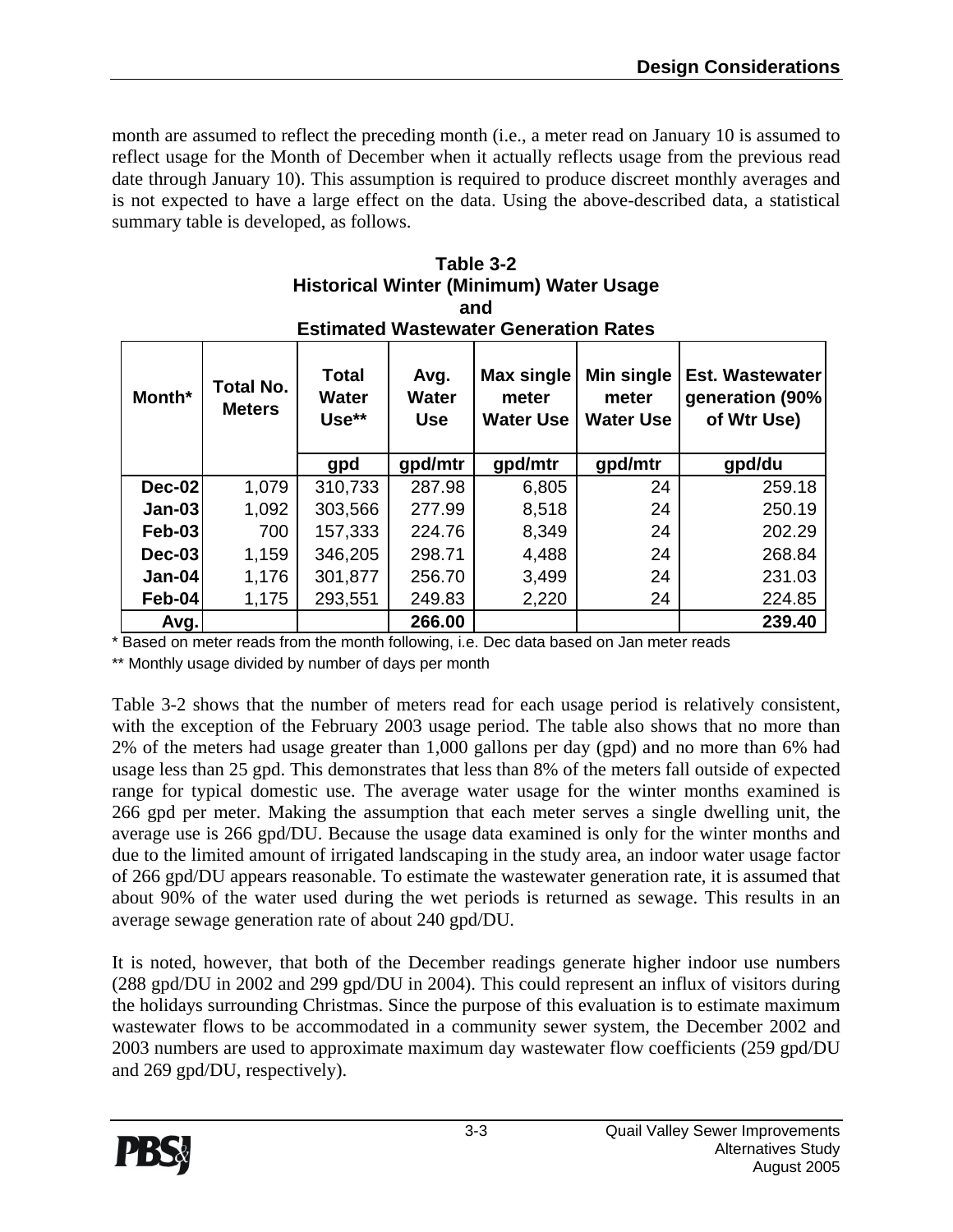From the above, it is concluded that household maximum day wastewater generation rates in the study area are not abnormal, and in fact are very close to the District's design standard of 300 gpd/DU ADF. For this reason, it is decided to use the District's standard to estimate design wastewater flows from the study area. Note that although this factor is appropriate for sizing of the collection system, it would result in overestimation of average inflows to the District's treatment facility.

Also, for this preliminary evaluation, a peaking factor of 2.5 times ADF is used to estimate peak hour flows in the smaller or less populated subareas. This peaking factor is appropriate for small tributary areas, but becomes quite conservative as flows move downstream and are attenuated by staggered inflows and storage in the pipelines. For the Goetz Road Trunk and the downstream sewer lines serving the larger subareas, EMWD standard peaking factors based on tributary population are used to size the various reaches.

#### **3.1.3 Estimated Sewer System Flows from Subareas**

The following tables show current and future computed flows for each subarea based on existing and ultimate dwelling units.

|                            |       |             |              |             | <b>Peak Flow</b> |       |
|----------------------------|-------|-------------|--------------|-------------|------------------|-------|
|                            |       | Per DU Flow | Average Flow |             |                  |       |
| Subarea                    | DU    | (gpd/DU)    | (gpd)        | Peak Factor | (cfs)            | (gpm) |
|                            |       |             |              |             |                  |       |
|                            | 61    | 300         | 18,300       | 2.5         | 0.071            | 32    |
| $\overline{c}$             | 213   | 300         | 63,900       | 2.5         | 0.247            | 111   |
| Ι3                         | 79    | 300         | 23,700       | 2.5         | 0.092            | 41    |
| 4                          | 407   | 300         | 122,100      | 2.4         | 0.453            | 204   |
| 5                          | 220   | 300         | 66,000       | 2.5         | 0.255            | 115   |
| 6                          | 45    | 300         | 13,500       | 2.5         | 0.052            | 23    |
| 7 (Canyon Heights)         |       | 300         |              | 2.5         |                  | 0     |
| 8                          | 168   | 300         | 50,400       | 2.5         | 0.195            | 88    |
| 9                          | 270   | 300         | 81,000       | 2.5         | 0.313            | 141   |
|                            |       |             |              |             |                  |       |
| Subtotal for Quail Valley* | 1,463 |             | 438,900      | 2.0         | 1.358            | 610   |

#### **Table 3-3 Estimated Existing Wastewater Flow**

The sum of the subarea peak flow exceeds the peak flows to be experienced in the Goetz Trunk, since the composite flow peak factor is less than the individual subarea peak factors.

Abbreviations:

DU- Dwelling Units gpd - gallons per day cfs - cubic feet per second gpm - gallons per minute

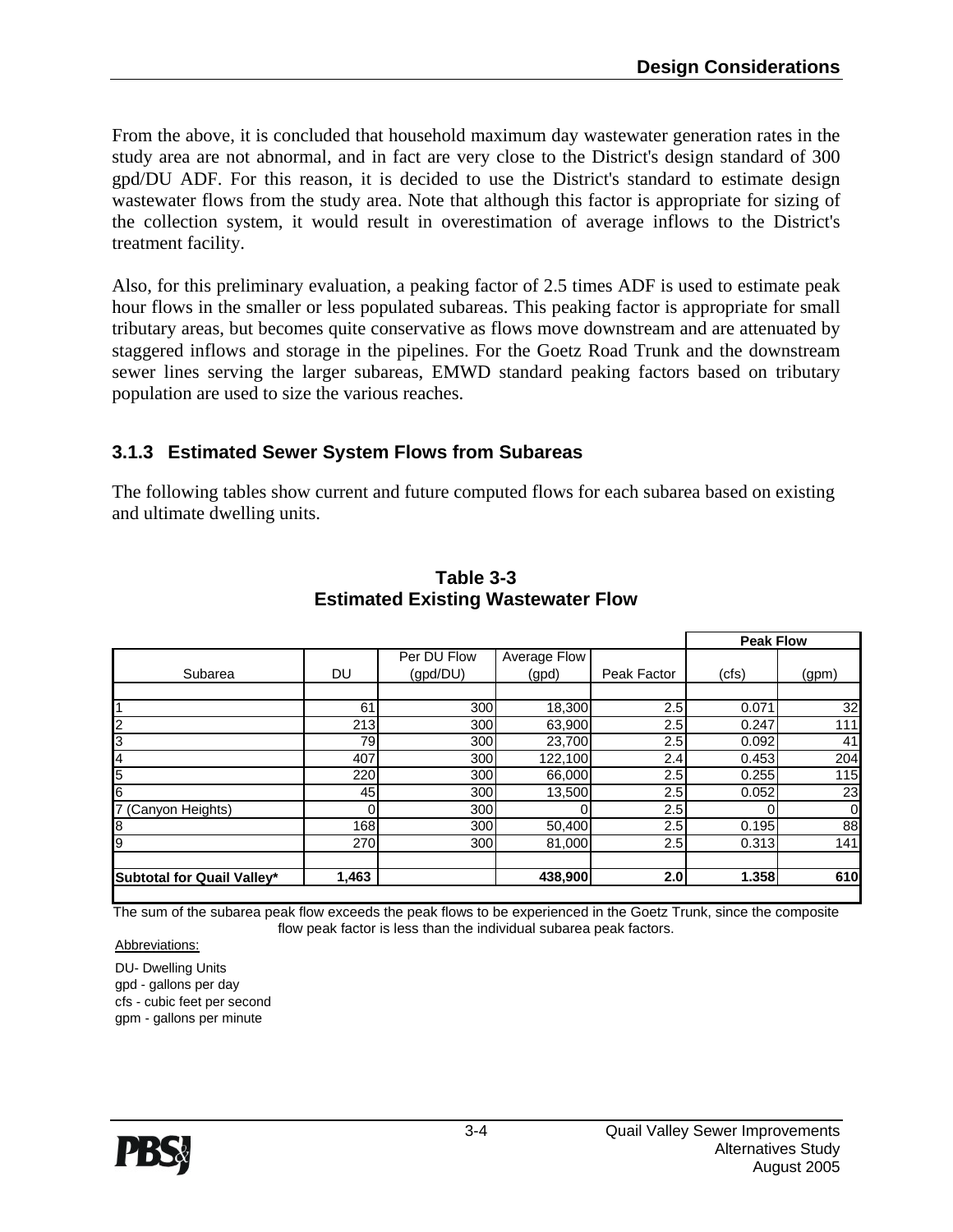|       |             |              |             | <b>Peak Flow</b> |       |
|-------|-------------|--------------|-------------|------------------|-------|
|       | Per DU Flow | Average Flow |             |                  |       |
| DU    | (gpd/DU)    | (gpd)        | Peak Factor | (cfs)            | (gpm) |
|       |             |              |             |                  |       |
| 95    | 300         | 28,500       | 2.5         | 0.110            | 49    |
| 462   | 300         | 138,600      | 2.4         | 0.515            | 231   |
| 232   | 300         | 69,600       | 2.5         | 0.269            | 121   |
| 1120  | 300         | 336,000      | 2.1         | 1.092            | 490   |
| 445   | 300         | 133,500      | 2.4         | 0.496            | 223   |
| 87    | 300         | 26,100       | 2.5         | 0.101            | 45    |
| 394   | 300         | 118,200      | 2.4         | 0.439            | 197   |
| 163   | 300         | 48,900       | 2.5         | 0.189            | 85    |
| 820   | 300         | 246,000      | 2.2         | 0.837            | 376   |
|       |             |              |             |                  |       |
| 3,818 |             | 1,145,400    | 1.8         | 3.189            | 1432  |
|       |             |              |             |                  |       |

**Table 3-4 Estimated Ultimate Wastewater Flow** 

The sum of the subarea peak flow exceeds the peak flows to be experienced in the Goetz Trunk, since the composite flow peak factor is less than the individual subarea peak factors.

Abbreviations:

DU- Dwelling Units gpd - gallons per day cfs - cubic feet per second gpm - gallons per minute

#### **3.1.4 Deletion of Low Density Areas**

The study objective is to explore the feasibility of a community sewer system which could serve the entire Quail Valley study area. However, it is prudent to look into the appropriateness of sewering the lower density subareas. It is obvious from viewing the parcel map that the subareas differ greatly in character of development. Three of the subareas—1, 6, and 8, feature large lots, respectively having 85%, 74%, and 84% of the parcels exceeding one acre in size. The remaining subareas are much higher density; having large lots in ratios ranging from only 2% to 6% of their totals.

It is assumed, and reinforced by the "complaints" map furnished by the County, that the great majority of the septic problems being experienced derive from the subareas featuring a predominance of small parcels. It is thus recommended that the majority of the low-density subareas 1, 6, and 8 be excluded from consideration in the layout of the conceptual Quail Valley sewer system being developed in this study. It would be very costly to sewer the entirety of these three subareas to serve the few undersized lots, with nebulous pollution control benefits. It is proposed, however, that the downstream trunk system be oversized to be able to accommodate flows from ultimate development in these three subareas. The relatively modest incremental cost may be justified by the contingency flexibility to sewer in the future if needed. Also, provision is made in the proposed collection system to accommodate a small number of units in the south part of subarea 1 and the extreme westerly part of subarea 8 that may be contributing to septic effluent complaints along Goetz Road and Conejo Drive.

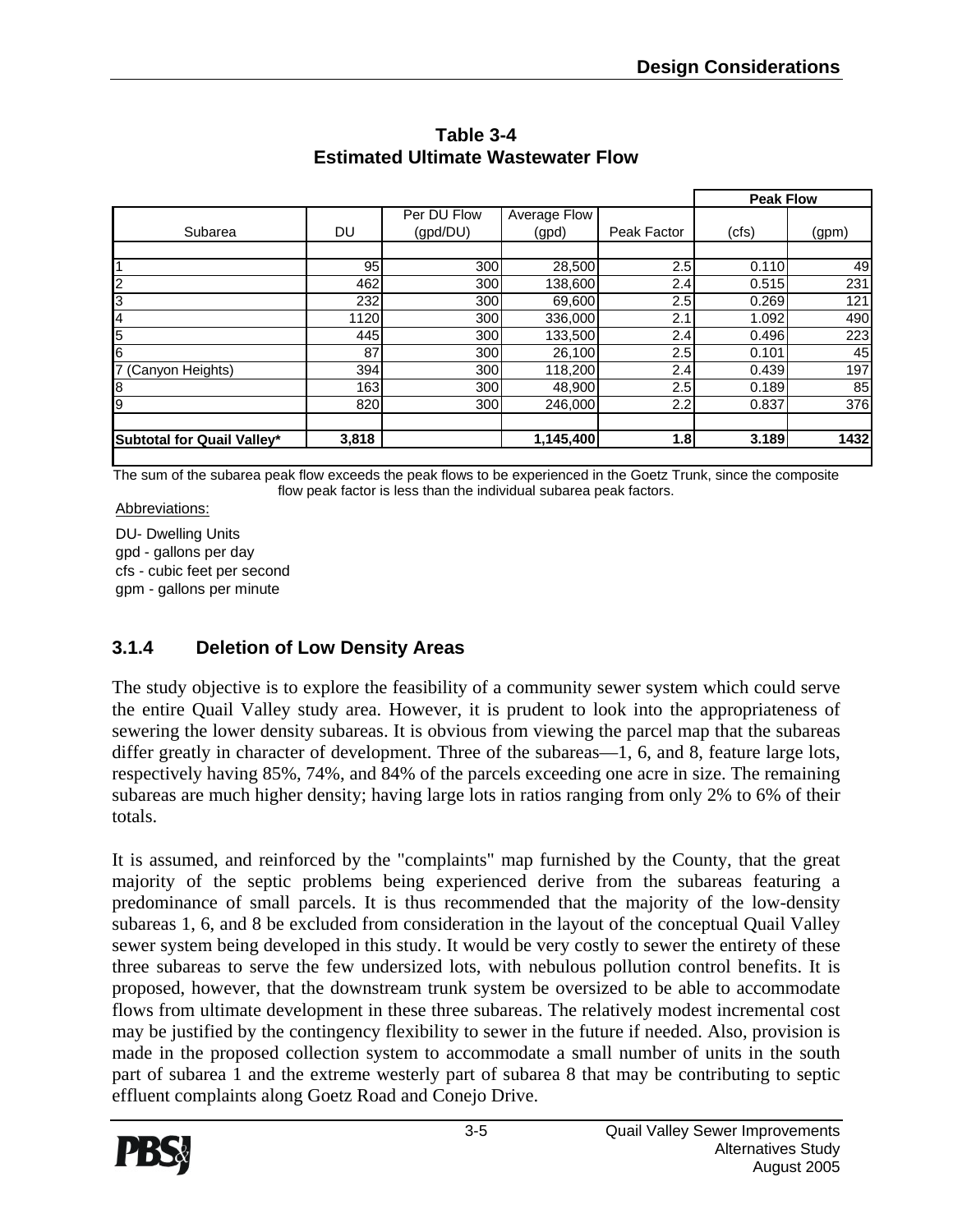#### **3.1.5 Possible Service of Subarea 9 by EVMWD System**

EVMWD has studied the possibility of serving a portion of Subarea 9, immediately north of Canyon Lake, by flow into its Canyon Lake collection system. A recent report indicates that the Canyon Lake system could potentially accept flow from 143 DU in the south and east portion of Subarea 9 to a "…specified point of connection." However, the report indicates that there would be impacts to the EVMWD system. Evaluations herein indicate that there is a low-lying area in the west portion of Subarea 9 which could flow by gravity to EVMWD's system. Alternatively, it would have to be pumped to be served by EMWD. This area includes about 370 parcels.

Meetings have been held regarding possible service, and EVMWD has initiated an evaluation of the impacts on their system and the cost of service. However, since no decision or agreement to serve some or all of these units is likely in the time frame of this study, it is assumed for purposes of this study that the entirety of Subarea 9 would be served by EMWD.

#### **3.2 GEOTECHNICAL FEASIBILITY**

In recognition of the challenging subsurface conditions in the study area, a limited geotechnical investigation was conducted to estimate the feasibility and degree of difficulty of construction of the proposed sewer system.

A report by Inland Foundation Engineering, Inc. was prepared and included as Appendix B. Following are the conclusions and recommendations quoted from the subject report.

*On the basis of our limited study, it appears that the construction will be feasible from a Geotechnical Engineering standpoint. The primary issues affecting the proposed sewer project are related to shallow bedrock and groundwater. Bedrock may be difficult to excavate using large conventional excavators below a depth of five to ten feet. Blasting should be anticipated along portions of the alignment, particularly within deeper zones of the pipeline.* 

*Where groundwater is encountered in the alluvium, it will destabilize excavation sidewalls and should be removed from outside the trench. Groundwater will also be encountered within deeper excavations made in the bedrock. This should not present stability problems in the bedrock and can probably be removed from within the excavations. Due to the likelihood of groundwater within the pipe zone, earthen trench dams are recommended. In addition, piping will occur where the pipe zone lies within the alluvial soils.* 

*The following recommendations have been developed for use in the design of pipelines on this project.* 

*Bedding: We recommend a minimum bedding thickness of 6 inches be placed to provide uniform and adequate longitudinal support under the pipe.* 

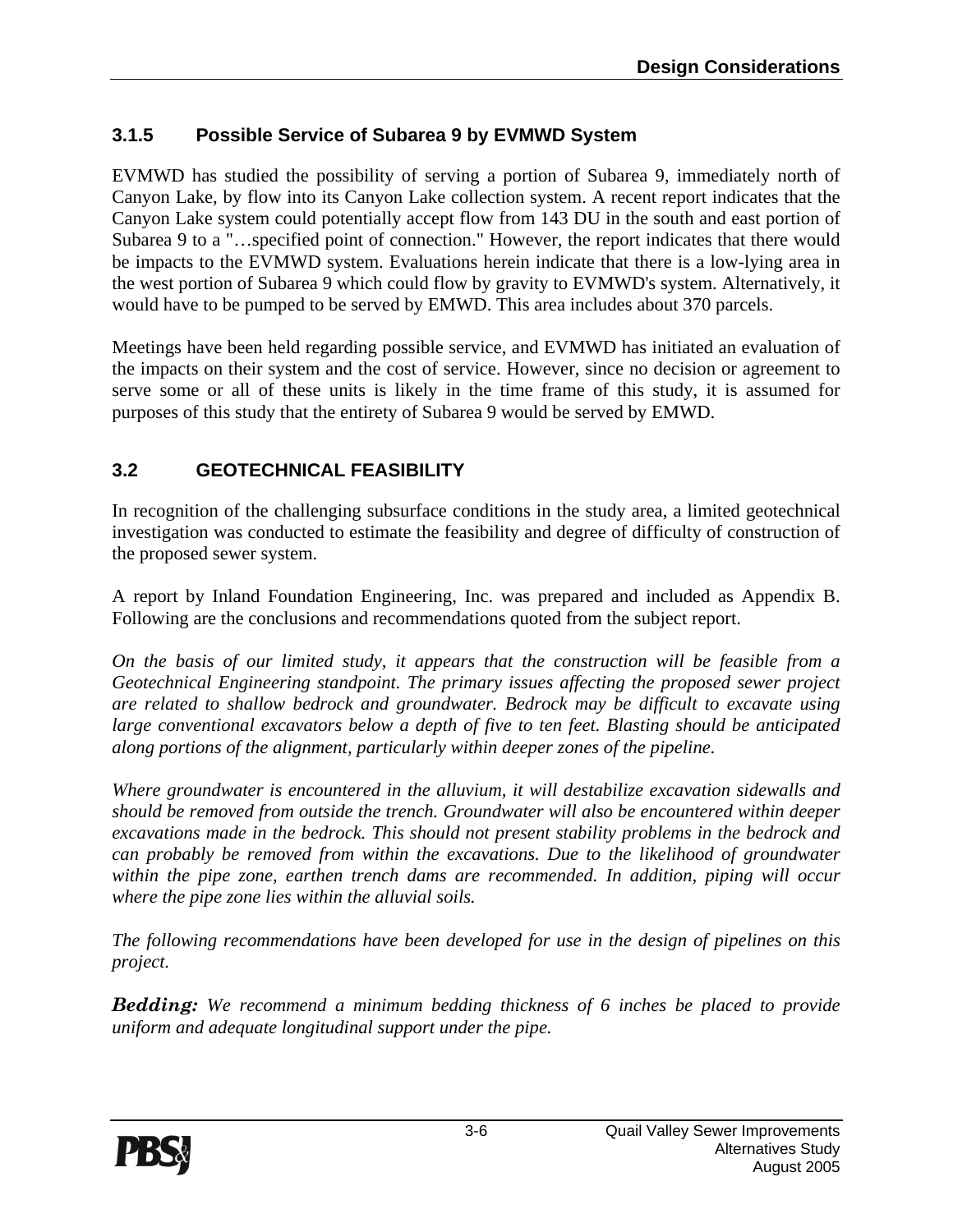*The bedding material should not be compacted. Blocking should not be used to bring the pipe to grade. Bell holes at each joint should be provided to permit the joint to be assembled properly while maintaining uniform pipe support.* 

*Embedment: Processed native materials should provide suitable support for the pipe where cover thicknesses are greater than three feet. However, screening of oversized particles may be required for use in the embedment zone. A Lateral Modulus of Subgrade Reaction (E') of 3000 pounds per square inch may be assumed where the pipe zone is below the bedrock surface. This*  is expected to be the condition throughout the project area. If designs are based upon the use of *imported granular embedment materials, we recommend that a granular free-draining soil be used. The actual thickness should be determined by the pipeline engineer or manufacturer. We recommend that if imported granular embedment material is used, it have a minimum Sand Equivalent (SE) of 30 and be free of particles greater than two inches diameter.* 

*Lateral Design: On the basis of laboratory testing, we propose a lateral bearing capacity of 2000 pounds per square foot below a depth of four feet. This should be modified on the basis of the anticipated trench type. This modification may be based upon silty sand (SM), assuming native backfill.* 

*Trench Wall Stability: Significant caving did not occur within our exploratory borings. However, all excavations should be configured in accordance with the requirements of CalOSHA. We would classify the residual soils and bedrock as Type A. Within the alluvial areas, special consideration may be necessary depending upon seasonal groundwater conditions. The classification of the soil and the shoring and/or slope configuration should be the responsibility of the contractor on the basis of the trench depth and the soil encountered. The contractor should have a "competent person" on-site for the purpose of assuring safety within and about all construction excavations.* 

*Excavatability: Soils along the alignment generally consist of shallow alluvial and residual soils underlain by moderately weathered bedrock. Within the bedrock areas, excavations below a depth of five feet may be very difficult. Blasting may be required for deeper excavations made using conventional excavating equipment such as large track-mounted backhoes.* 

*Compaction Characteristics: In general, we anticipate that the soils that are excavated and replaced as controlled compacted backfill will respond to mechanical compaction. Depending upon the seasonal groundwater levels, some of the material may be in a very moist condition and require air-drying and manipulation prior to use as backfill. Laboratory testing suggests that jetting and compacting may not be a feasible alternative for achieving compaction. The soils should be brought to near optimum moisture content as they are excavated and placed in the stockpile. As the soils are placed, they should be compacted in shallow lifts. We estimate that the shrinkage of the native soils used in the backfill will be less than five percent. We expect that most of the bedrock will break up sufficiently for use as backfill. The use of excavated native soils may not be appropriate for use in the embedment zone due to oversized particles. Some losses will occur due to oversized particles. Blasting of unweathered bedrock may also result in the generation of oversized particles that will not be suitable for backfill.* 

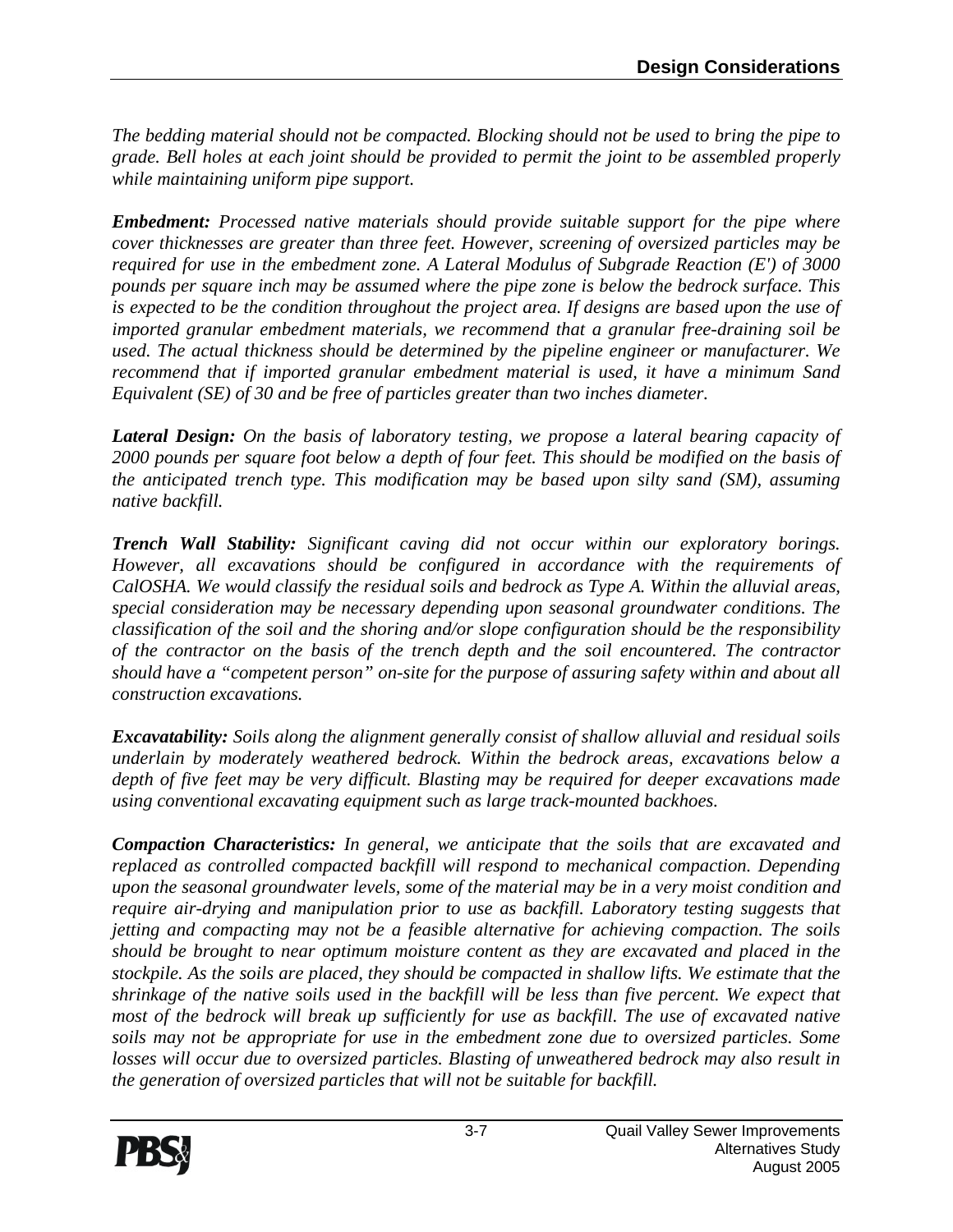*Dewatering: Depending upon seasonal groundwater conditions, dewatering could present unique challenges. This is due to the likelihood that the groundwater will contain partially treated sewage. Handling and discharging water that is produced during dewatering processes should be carefully planned with respect to this characteristic. Health and safety concerns should be paramount in the planning and permitting processes associated with dewatering.* 

Based on the Geotechnical Report conclusions, estimated construction costs and construction impacts are adjusted to account for rock excavation, particularly in the deeper reaches. Scheduling of construction should be in the dry season to minimize groundwater impacts. These issues are addressed in the subsequent "Constructability" discussion (Section 4.5.1).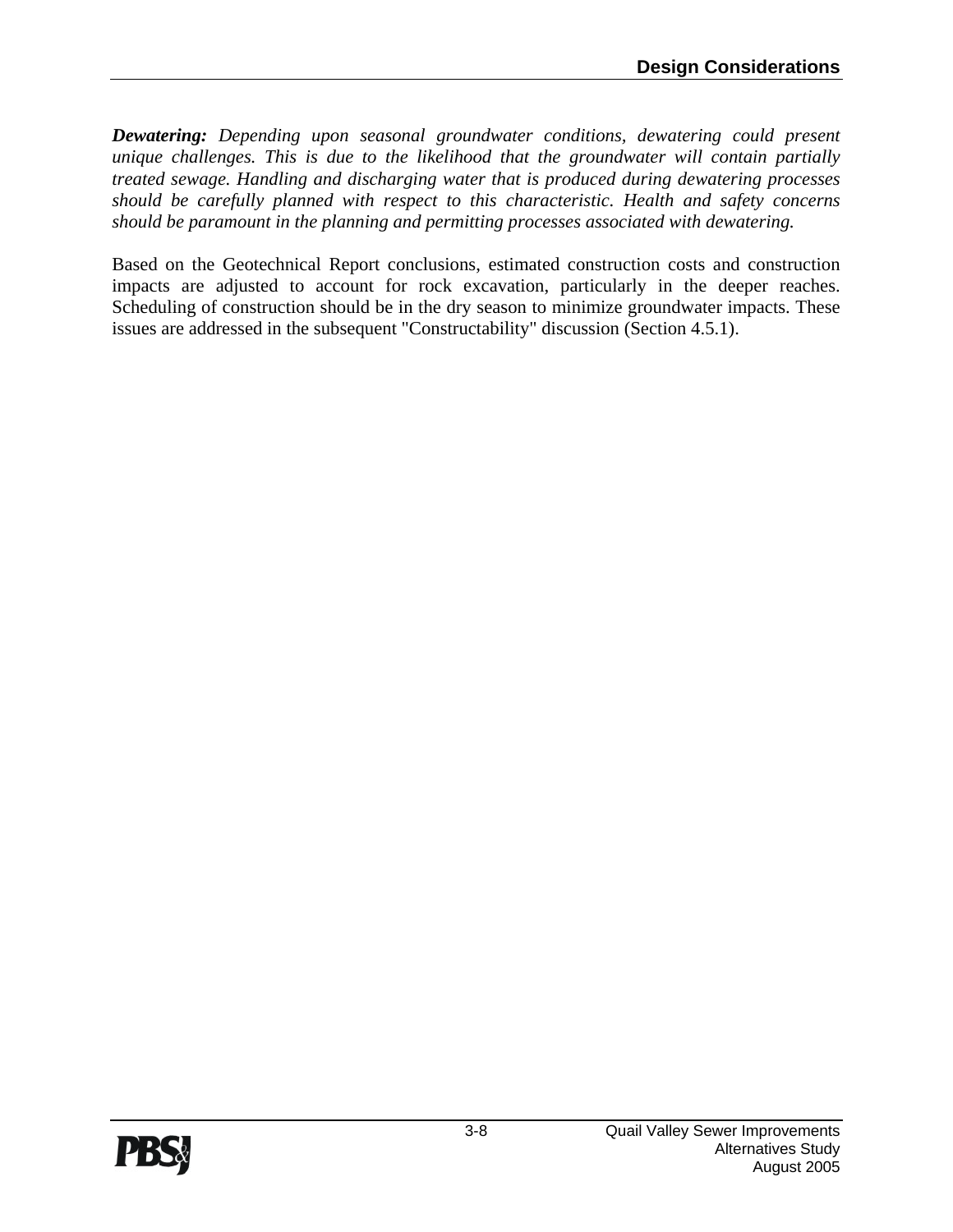#### **4.1 General Description of Alternative System Concepts**

The evaluation of sewer system alternatives includes consideration of several sewer system concepts that will be analyzed based on many factors including but not limited to topography, soil conditions, right of ways, overhead and underground utilities, constructability, cost and operational burden. The study area is characterized by highly undulated terrain with an overall topographic relief of about 340 feet. Most of the existing paved streets do not have sidewalks and have minimum right of way. Thus, the alignment of a sewer line within the right of way or adjacent to a street will have to be considered very carefully with respect to disruption of access and property impacts.

The focus of this alternatives evaluation is the identification of the most feasible and cost effective system. Considering the various constraints, a preliminary screening identified the following four concepts for further evaluation:

- Conventional Gravity/Force Main System
- Vacuum Sewer System
- Low Pressure System
- Combination Sewer System

These concepts are generally described in the following sub sections.

#### **4.1.1 Conventional Gravity/Force Main Sewer System**

A typical gravity and force main system generally consists of laterals from residences, tying into a local collection system or gravity sewers flowing down gradient to larger trunk lines or lift stations. Manholes are placed at regular intervals for cleaning and maintenance. Where wastewater cannot flow by gravity, lift stations are provided in the system along with force mains for pressure flow. This system is generally the first choice of sewering agencies, and in typical circumstances is the lowest cost and easiest to maintain. The construction cost of a conventional gravity/force main system is significantly influenced by the depth of sewer lines and soil conditions in the area, as well as the number and size of the lift stations required.

The main components of a gravity and force main system are further described as follows:

**Laterals:** Laterals from dwelling units are typically 4 inches in diameter. The lateral begins at the building sanitary plumbing discharge point and is installed at a downward slope to the sewer main. The District typically is responsible for the portion that is not on the private property. Laterals over 200 feet in length will have cleanouts installed. The lateral connects with a wye to the top of main sewer line.

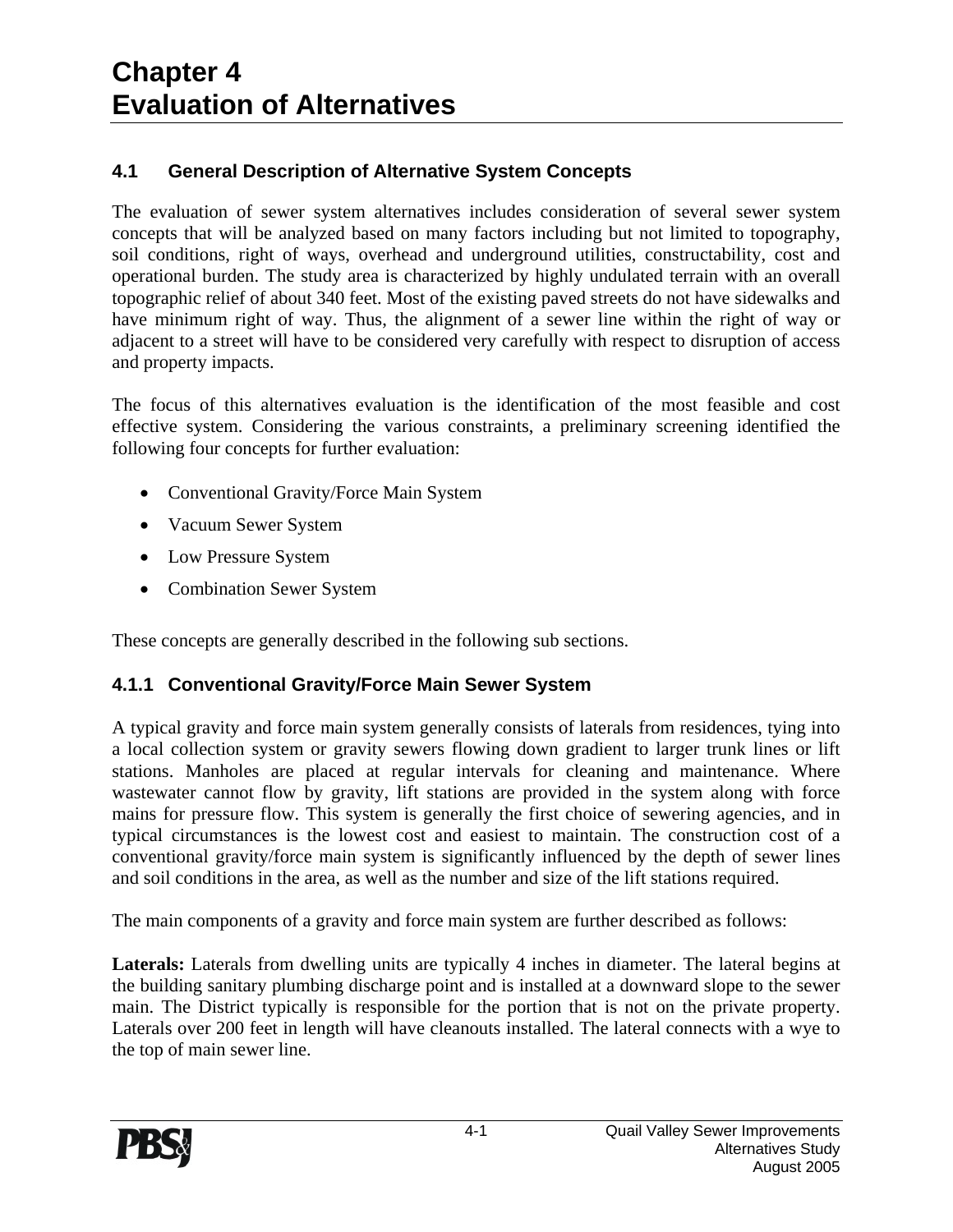**Mainline Piping:** The mainline piping is laid on a downward slope to allow the wastewater to flow by gravity. The downward slope of the pipe should be such that there is no sediment accumulation in the pipeline and the flow velocity is sufficient for self cleansing (more than 2 feet per second). Usually a minimum slope of 0.4% is maintained for an 8-inch pipe to obtain a self cleansing velocity. The larger diameter pipes might have lesser slopes if the allowable minimum velocity can be attained for a flow condition. The design depth of flow in the pipeline is dependent on pipe size and is governed by agency guidelines. Manholes are installed at regular intervals, at changes in grade, changes in alignment, and in long sections to allow cleaning and maintenance operations.

Lift Stations: When topography does not permit a sewer alignment to drain downstream by gravity without excessive cost, a pump or lift station is provided. A lift station has a wet well to collect wastewater and pumps to convey the wastewater through a force main to a point where it can join the gravity system or to the treatment facilities. Lift stations have emergency power and storage features, telemetry, noise, and odor control devices.

#### **4.1.2 Vacuum Sewer System**

A vacuum sewer system operates by the differential pressure between the open atmosphere and the lower of the contained environment of collection system. System components include collection piping, valve pits, division valves, and vacuum stations. From the vacuum station the wastewater is pumped to the treatment facility or the gravity system through a force main. After entering the system, the wastewater is only exposed to the open air at the discharge point of the force main. The components of a typical vacuum system are further described as follows:

**Valve Pit:** The valve pit interfaces with the residences being served by the vacuum system. The wastewater flow from residences traverses to the valve pit by gravity through conventional sewer pipe, where it accumulates to approximately 10 gallons. As the level of wastewater rises in the pit, it pneumatically activates the valve to the vacuum system. The valve remains open to the system for about 10 seconds. The fluid is forced into the collection system along with atmospheric air from pipe vents until the valve closes. The wastewater mixture normally travels at an approximate velocity of 18 feet per second. The air is driven so fast through the pit that a second air vent is required on the house side pipe to prevent the house p-traps on the fixture drains from emptying.

**Collection Piping:** The collection piping is sized to convey flow from the valve pit to the vacuum station. The size of the line increases as the number of pits contributing flow increases. Typical pipe sizes are 4-inch at the beginning of the system to a maximum 10-inch at the vacuum station. A vacuum system uses the high velocity in the system to create fast moving foam that keeps the pipe clean. It relies on gravity to advance wastewater flow towards the vacuum station when the pit valves are closed. The vacuum lines are installed at a shallow depth of 3 to 5 feet. The pipe is generally laid at a 0.2 percent slope, with a lift installed at approximately 500 feet. The lift is a grade break that uses a small section of pipe and bends to raise the grade break up and, then starts a long slope down at 0.2 percent to the next lift. This process is repeated until the pipe enters the vacuum station. The wastewater collects at the base of the lift until a burst of expanding air from open-pit valves lifts the wastewater up and over the lift. Once over the lift,

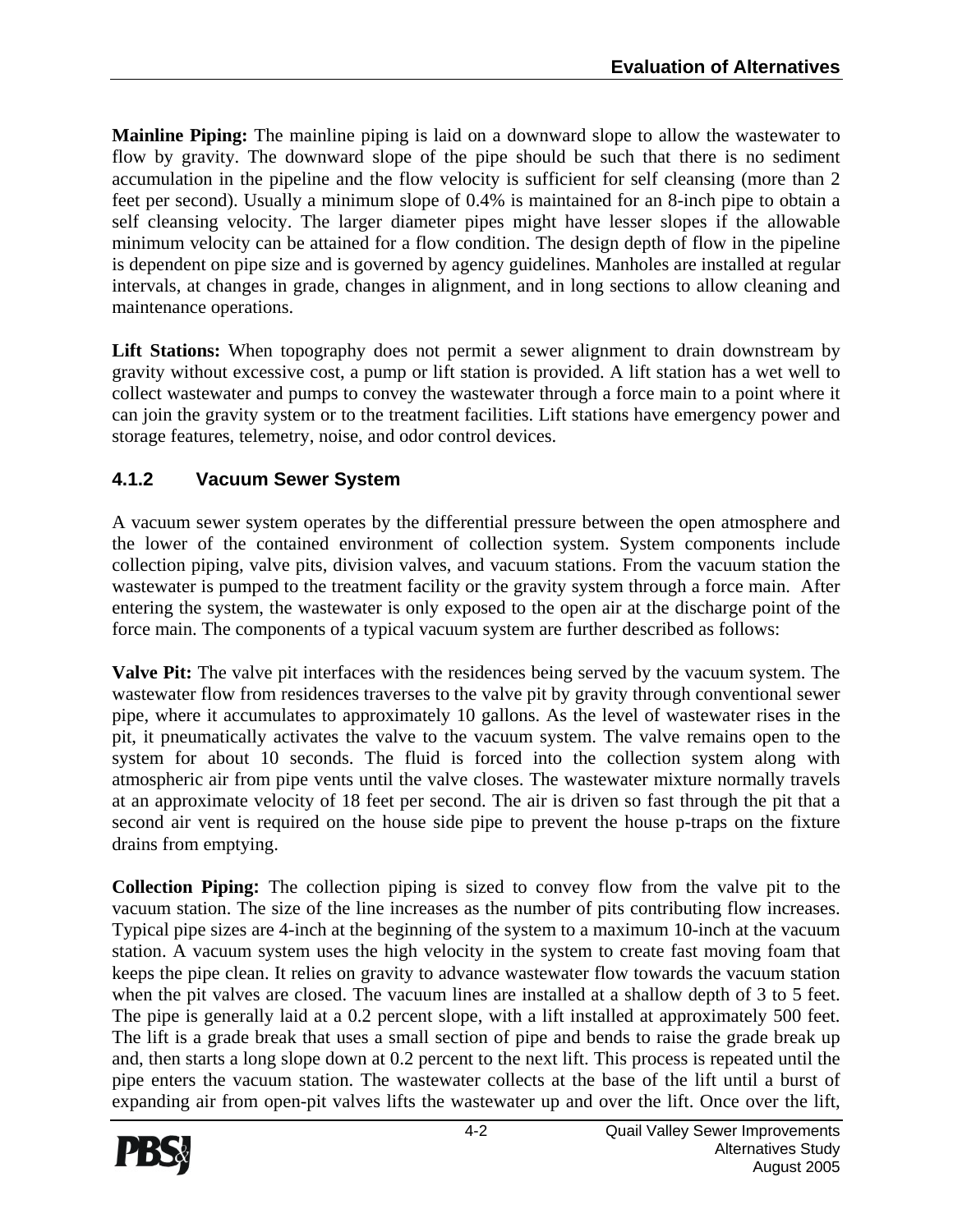gravity will assist the flow downwards until the next lift is encountered. The division valves are placed at branch lines and intermediate lengths to allow isolation of line segments for maintenance, location of line breaks and pit valve malfunctions.

**Vacuum Station:** The vacuum station is similar to a conventional wastewater lift station with the addition of vacuum pumps. These stations are typically at grade and use a large tank to receive wastewater from the collection system. The wastewater enters the tank near the top. Vacuum pump suctions are mounted on the top of tank and conventional wastewater pump suctions are drawn from the bottom of the tank. The vacuum pumps provide the operating energy for the system. When the vacuum pumps are off, the receiving tank normally operates at 20 inches of mercury. As the valve pits force air into the system and the pressure rises to 16 inches of mercury, the pumps start. This energy operates the interface valves in the pits and provides all the energy required at the residences. The reliability is ensured by an onsite emergency generator at the vacuum station.

#### **4.1.3 Low Pressure Sewer System**

Low pressure systems operate by pumping residential sewage using a small pump station at each residence or clusters of residences, through small diameter pipes into a force main conveyance system. The primary reason for considering a low pressure sewer system for the Quail Valley application is the advantage of being able to install a shallow, terrain-following system of small diameter pressure pipes rather than larger, deeper gravity sewer lines. There are two general types of low pressure systems: effluent and grinder pump. An effluent system is commonly referred to as a septic tank effluent pump (STEP) pressure sewer system. It consists of a small pump in a pump vault that receives septic tank effluent, an access riser and lid, and an alarm/control panel.

The grinder pump low-pressure systems pump raw sewage, rather than septic tank effluent, through a small grinder pump at each residence. Following is a brief description of typical components of STEP and grinder pump low pressure sewer systems.

#### **STEP System**

**Riser and Lids:** Risers are required for access into internal vaults and access into the septic tanks for septage pumping. Lids are provided with each access riser.

**Screened Pump Vault:** A pump vault is installed in the septic or "interceptor" tanks to include a 1/8-inch mesh screen filter. The effluent enters the vault through holes that are spaced around the perimeter between the sludge and scum layers.

**Discharge Hose and Valve Assembly:** This assembly consists of a ball valve, check valve, flex hose and PVC pipe.

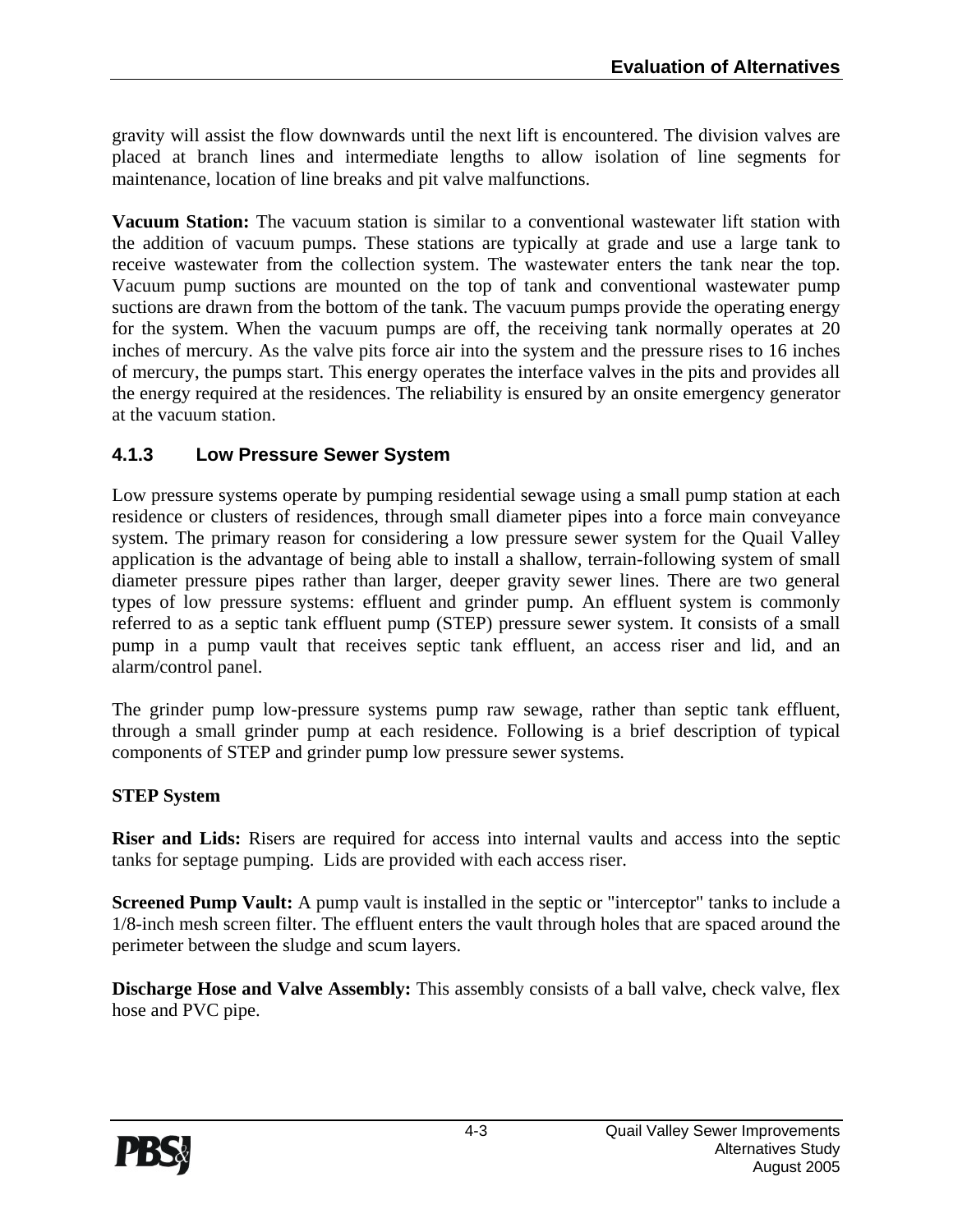**Float Switch Assembly:** This assembly includes three switch floats mounted on a PVC stem that is attached to a filter cartridge. The floats are adjustable and must be removable without removing the pump vault. Each float lead is secured with a nylon strain relief bushing at the splice box.

**High-Head Effluent Pump:** Stainless steel turbine effluent pump system,  $1/2$  to  $3/4$  hp with a 4 to 6 gpm preferred pumping rate.

**Electrical Splice Box:** Splice box approved for wet locations, equipped with four electrical cord grips and an outlet fitting.

**Alarm/Control Panel:** A control panel equipped with a motor start contactor, toggle switch, controls circuit breaker, pump circuit breaker, audio alarm, visual alarm, panel enclosure, S1RO panel ratings, S2RO panel ratings, event counter and an elapsed time meter. A recent innovation available at additional cost is a remote telemetry panel coupled with a web-based monitoring system.

#### **Grinder Pump System**

**Pump Vault**: Cylindrical HDPE buried tank with low profile cover

**Grinder Pump:** A semi-positive displacement progressing cavity pump with fairly constant flow under varying TDH conditions. Pump includes hardened steel grinder wheel and shredder ring.

**Pressure Switch Level Control:** Self-cleaning level sensor.

#### **4.2 QUAIL VALLEY SEWER SYSTEM OPTIONS**

#### **4.2.1 Methodology**

The approach utilized in defining and evaluating the various sewer system options is as follows:

- Determine optimum configuration of a conventional gravity/force main system or systems, define facilities and estimate capital costs for each subarea and entire study area.
- Capital cost estimates are based on quantity takeoffs and unit costs developed by an in-depth assessment of terrain, geotechnical, and development conditions as they affect labor, equipment, production rates, and system components and materials.
- Assess the applicability of alternative systems (i.e., vacuum or low-pressure STEP or grinder pump systems) in their potential to significantly reduce capital costs for all or selected portions of the study area.
- Define facilities and estimate capital costs for identified technically feasible alternative systems, to include combinations with conventional gravity facilities.

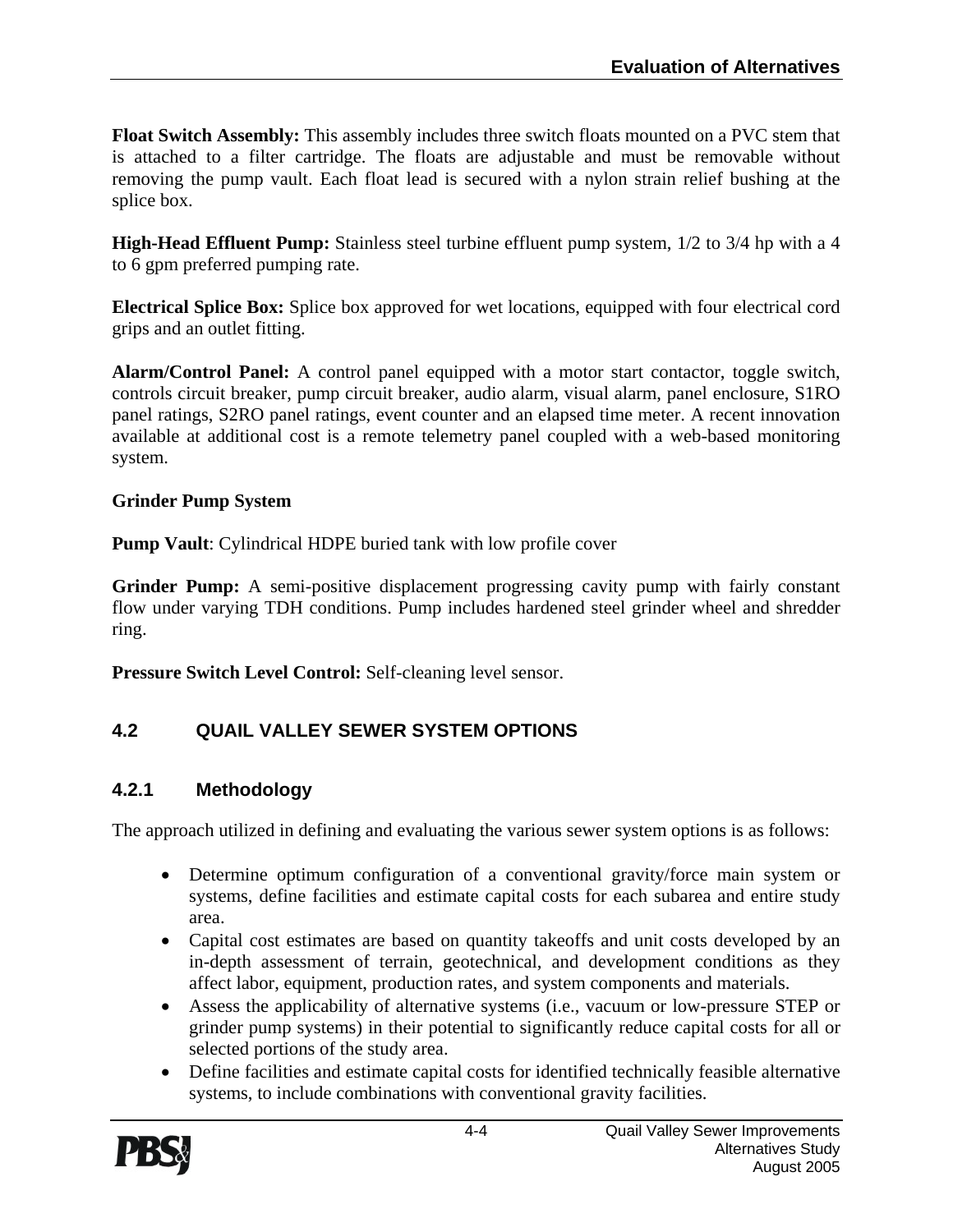• For the competing sewer system alternatives for which capital costs have been developed, conduct a further comparative assessment of life-cycle costs (i.e., long term O&M. rehabilitation and replacement) constructability and general operational burden.

#### **4.2.2 Capital Cost Methodology**

Capital cost is the primary factor in determination of the fiscal viability of constructing a community sewer system in Quail Valley. As such, and given the unusually challenging site conditions, it would be inappropriate and perhaps misleading to estimate costs based on normal planning-level costing procedures. Thus, a more refined cost opinion for pipeline construction has been prepared based on research of recent construction history in comparable conditions. Lift station costs are based on recent bids received by the District. Costs for low pressure system components are based on vendor-provided cost estimates factored upward to account for idiosyncrasies of the study area. A value estimate report (October 3, 2005) was prepared for the District by the Schooler Company to assist in determining the appropriate costs for easements and acquisitions of fee-simple property for pipelines and lift stations. The results indicate a range for vacant property of \$8 to \$13 per square foot for pipeline easements, and \$84,000 to \$130,000 for lift station sites. This information corroborates the appropriateness of the \$12 per square foot value used in the capital cost estimates in this report.

Following is a brief explanation of the methodology and assumptions employed in the "Preliminary Opinion of Probable Cost" for the collection system (see Appendix E). To prepare the Cost Opinion, the geotechnical feasibility study (Study) prepared by Inland Foundation Engineering, Inc., dated August 23, 2005 was reviewed. The Study provides limited data in the form of six (6) borings and four (4) seismic soundings performed in various locations within the project area.

The compiled data and the report text do not provide definitive conclusions as to the overall rippability of the bedrock. All of the borings met with refusal at various depths between five and twenty feet in depth. Maximum Seismic velocities were recorded at approximately 5000 - 5600 ft/sec. The seismic soundings suggest that the bedrock will be rippable with a large excavator. However, experience has demonstrated that seismic data is not always reliable. While the borings met refusal at various depths, this does not necessarily mean that the bedrock is unrippable.

For the purposes of this Cost Opinion, it is assumed that blasting is not a feasible alternative. Blasting, if required, would disturb adjacent utilities and improvements along an approximate 1:1 angle of repose from the depth of the charge up to the surface.

Since the geotechnical data available to date does not indicate that bedrock is definitively unrippable, the Cost Opinion assumes a rippable condition and provides a range of costs associated with various levels of productivity that can be reasonably anticipated. The Cost Opinion also assumes that there will be localized areas where rock breakers will be required to remove floaters or pockets of hard rock. This level of analysis furnishes the District with a preliminary level of data necessary to evaluate deep sewer construction alternatives against the lift station and shallow force main construction alternatives.

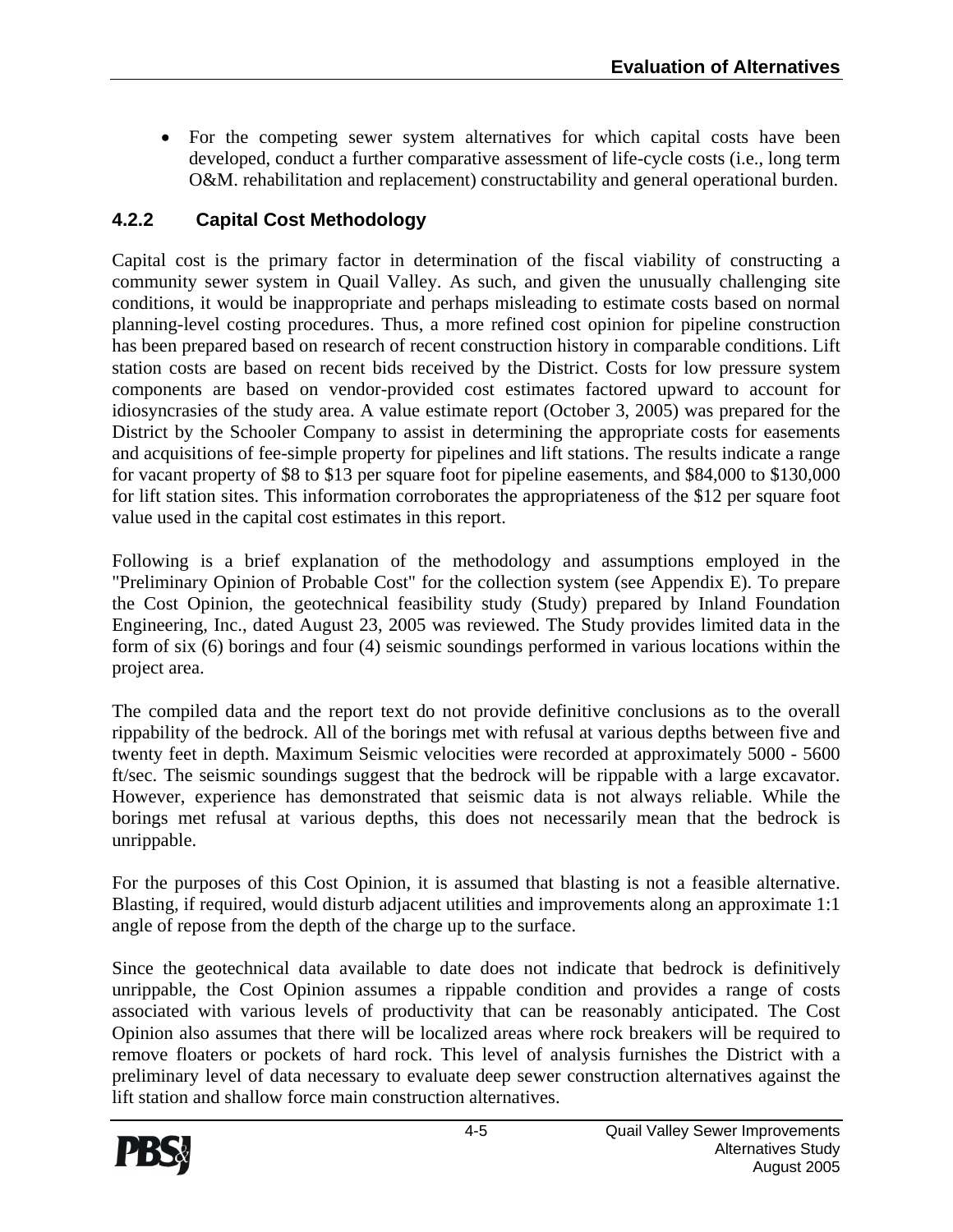Additional geotechnical investigation will be required to ascertain and map the rippability of the bedrock. There are a number of alternatives available to the District that would furnish additional data and reliability, which include additional soundings, borings and test pit excavations. The utilization of an Air-track Drill Rig is recommended to perform additional site investigation, particularly where deep sewer reaches are recommended. These drill rigs are capable of furnishing a consistent and constant drill pressure and can evaluate the bedrock hardness by tracking the observed drilling rates. This type of evaluation can provide a significant amount of reliable data for a minimal investment.

Note that two assumed production rates are computed (see Appendix E). The more optimistic production rates are used for the estimates in this report, but a construction contingency factor is included.

Groundwater considerations are also evaluated as they relate to cost. Based upon available information, it appears that groundwater encountered will be "perched" in nature over nearly all of the project area. This condition is fairly easily addressed in construction. It is also anticipated that short portions of the alignment will cross under natural drainages and that these areas will encounter a more significant dewatering approach. These areas, however, are a small percentage of the entire project area and therefore their cumulative impact on costs will also be small. For the purposes of this cost opinion, a nominal allocation has been incorporated.

No cost has been incorporated for the potential treatment or removal of contaminated groundwater. This issue has not been defined at a level that would allow a reasonable attempt at defining the cost. However, a significant construction contingency factor has been included which should be adequate to account for this and other possible undefined or unforeseen costs.

#### **4.2.3 Concept 1 – Conventional Gravity Lift Station System**

For the conventional gravity sewer option, the feasibility of a system consisting primarily of gravity mains is considered in terms of cost and constructability. For purposes of this analysis, it is assumed that the District will allow sewer lines at depths ranging to as shallow a 5 feet, to avoid hard-rock excavation. In general, the flow is directed from each subarea under consideration to a major trunk line in Goetz Road serving the overall study area. Because of terrain, it is not possible to serve the entire area by gravity collection; thus, a limited number of lift stations/force mains are required. With County DEH concurrence, the large-lot subareas (1, 6, and 8) are considered to remain on septic systems, with the exception of a few lots along Goetz Road in south subarea 1, south subarea 6, and along Goetz Road and Conejo Drive in subarea 8. A gravity sewer system for subareas 2, 3, 4, 5 and 9, as well as along a stretch of road in subarea 8, is shown in Figures 5, 6 and 7. Costs associated with each subarea are shown in Tables 4-2 through 4-10. Subarea 7 will be served by a developer-constructed system also flowing to the Goetz Road Trunk.

Two gravity sewer system alternatives are considered for subarea 4, as shown in Figures 6 and 7. The difference between the alternatives for subarea 4 is that Alternative 4A features extra-depth

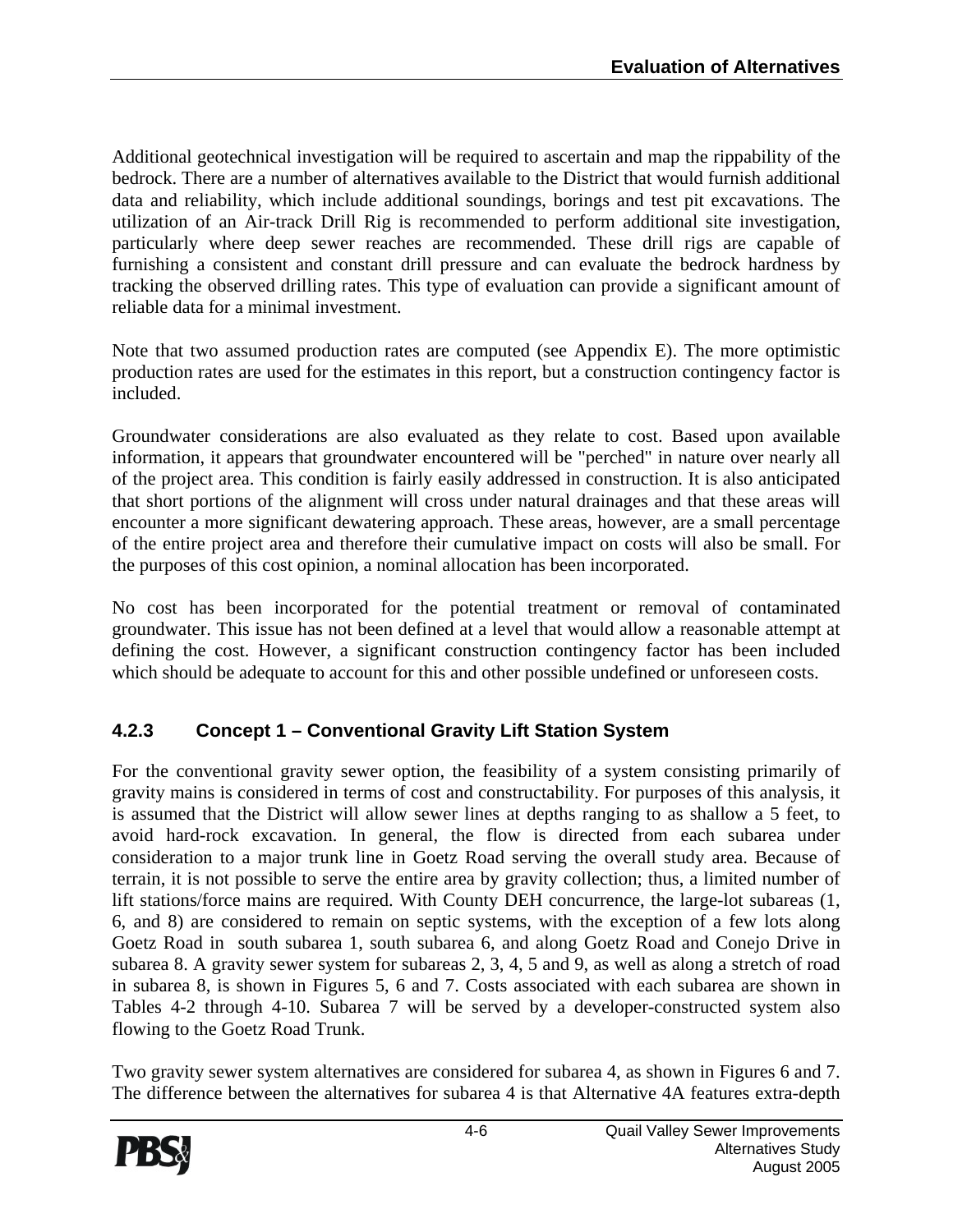sewers in order to limit the number of lift stations. A brief description of the Goetz trunk line and each subarea is given below, along with quantities and costs of each item.

#### **Goetz Road Trunk**

The alignment for the trunk is proposed to follow Goetz Road from north to south, beginning at its intersection with South Canyon Road and ending with a connection to the offsite interim pump station located off of Goetz Road just south of the overall study area, as seen in Figure 5. The trunk for the overall study area was evaluated along several reaches of pipe, ranging progressively in size from 8-inch to 18-inch in diameter. To avoid the construction of a lift station for directing flow along Goetz Road, an extra-depth sewer (ranging to about 26 feet) was required for a reach beginning at Avenida Robles and running south for approximately 1540 feet.

| ltem            |              | <b>Quantity</b> | Unit    | <b>Unit Price</b>                                 | Amount      |
|-----------------|--------------|-----------------|---------|---------------------------------------------------|-------------|
| 8-inch Main     |              |                 |         |                                                   |             |
|                 | Depth $< 10$ | 3500LF          |         | \$137                                             | \$479,500   |
| 15-inch Main    |              |                 |         |                                                   |             |
|                 | Depth 10-15  | 190LF           |         | \$192                                             | \$36,480    |
| 18-inch Main    |              |                 |         |                                                   |             |
|                 | Depth $<$ 10 | 2972LF          |         | \$139                                             | \$413,108   |
|                 | Depth 10-15  |                 | 78LF    | \$192                                             | \$14,976    |
|                 | Depth 15-20  | 465 LF          |         | \$400                                             | \$186,000   |
|                 | Depth 20-30  | 995 LF          |         | \$578                                             | \$575,110   |
| 48" Diameter MH |              |                 |         |                                                   |             |
|                 | Depth $<$ 10 |                 | $22$ EA | \$11,700                                          | \$257,400   |
|                 | Depth 10-20  |                 | $5E$ A  | \$18,400                                          | \$92,000    |
|                 | Depth $20+$  |                 | $5E$ A  | \$25,400                                          | \$127,000   |
|                 |              |                 |         | Sub-total = Construction + Contingency $(20\%)$ : | \$2,617,889 |
|                 |              |                 |         | Engineering, Administration, Legal & CM (25%):    | \$654,472   |
|                 |              |                 |         | Total:                                            | \$3,272,361 |

#### **Table 4-1 Goetz Road Trunk Sewer Quantities and Costs**

#### **Subarea 2**

A conventional gravity layout for subarea 2 is feasible. A conventional gravity system with normal depth sewers is practical throughout the subarea, because the majority of the flow collects at a low point on La Bertha Lane.

However, due to the rolling topography of subarea 2, two lift stations are required. One lift station is required to pump flow from 29 lots from a low point at Idaho Place and Hampshire Drive to connect with the gravity system at La Bertha Lane and Hampshire Drive. A second lift station is required to pump flow from the entire subarea system in order to utilize the gravity system of subarea 4 to direct the flow to the Goetz Road Trunk.

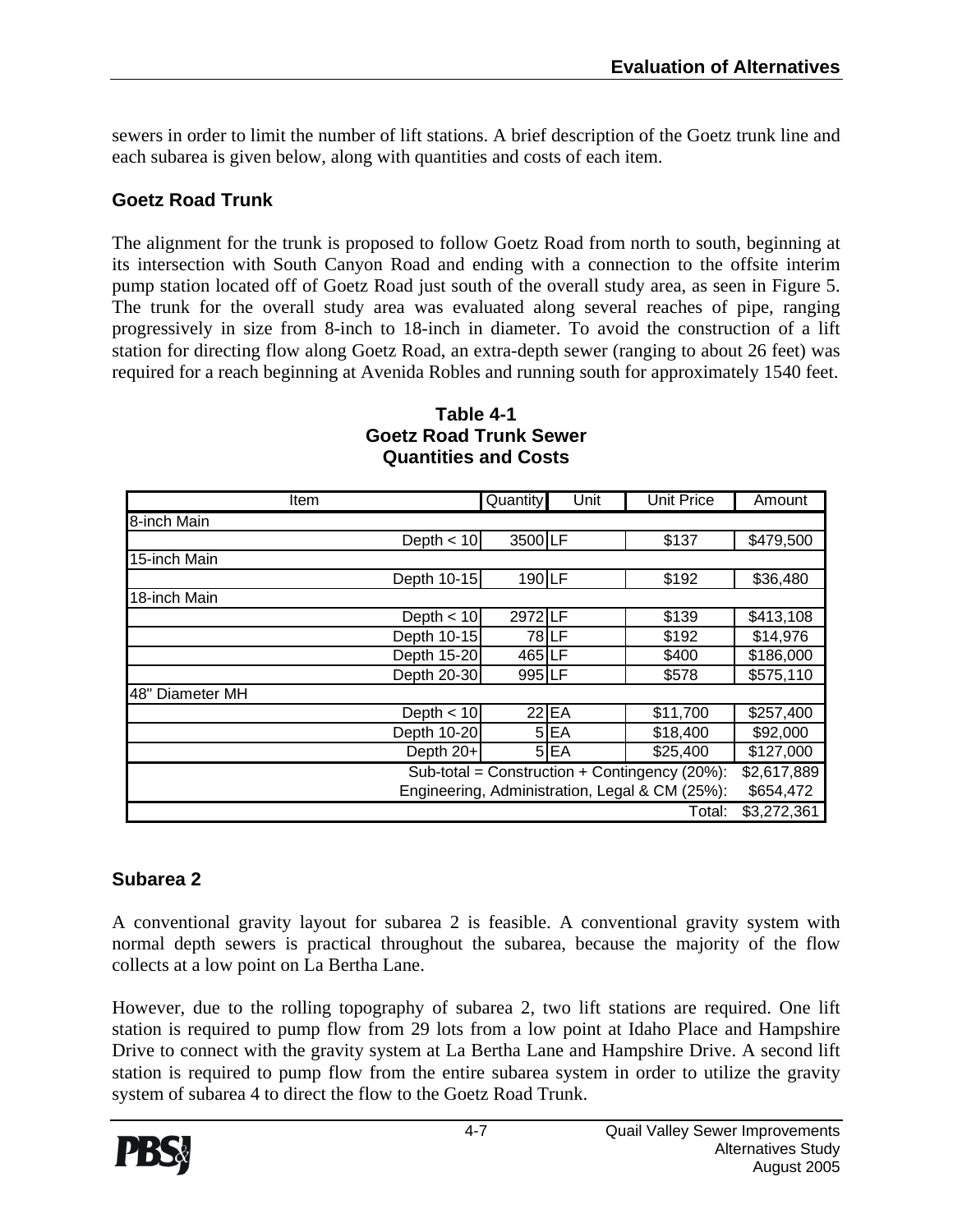The flow from the entire subarea 2 is directed through the gravity system of subarea 4 to the lift station at Mountain View Place and Newport Drive. From there it is pumped to a collection manhole located at the intersection of Goetz Road at Avenida Robles.

| Item                                           | Quantity | Unit            | <b>Unit Price</b> | Amount      |  |  |  |  |
|------------------------------------------------|----------|-----------------|-------------------|-------------|--|--|--|--|
| 8-inch Main                                    |          |                 |                   |             |  |  |  |  |
| Depth $<$ 10                                   | 13600 LF |                 | \$102             | \$1,387,200 |  |  |  |  |
| 48" Diameter MH                                |          | 55 EA           | \$8,550           | \$470,250   |  |  |  |  |
| Sewer Lateral                                  |          |                 |                   |             |  |  |  |  |
| SB-177 (Minimum Depth)                         | 422 EA   |                 | \$4,850           | \$2,046,700 |  |  |  |  |
| <b>Lift Station</b>                            |          |                 |                   |             |  |  |  |  |
| La Bertha Lane                                 |          | $1$ EA          | \$600,000         | \$600,000   |  |  |  |  |
| Units Served: 462 UNITS                        |          |                 |                   |             |  |  |  |  |
| Idaho Place                                    |          | 1 <sub>EA</sub> | \$320,000         | \$320,000   |  |  |  |  |
| Units Served: 69 UNITS                         |          |                 |                   |             |  |  |  |  |
| <b>Lift Station Eminent Domain</b>             |          |                 |                   |             |  |  |  |  |
| <b>Lift Station Site</b>                       |          | $2$ $EA$        | \$70,150          | \$140,300   |  |  |  |  |
| <b>Force Main</b>                              |          |                 |                   |             |  |  |  |  |
| 6" - La Bertha Lane to Newsport Drive          | 1500 LF  |                 | \$103             | \$154,500   |  |  |  |  |
| 6" - Idaho Place to Hampshire Drive            | 500 LF   |                 | \$103             | \$51,500    |  |  |  |  |
| Decommission Existing Septic Tank              | 213 EA   |                 | \$500             | \$106,500   |  |  |  |  |
| Sub-total = Construction + Contingency (20%):  |          |                 |                   |             |  |  |  |  |
| Engineering, Administration, Legal & CM (25%): |          |                 |                   | \$1,583,085 |  |  |  |  |
|                                                |          |                 | Total:            | \$7,915,425 |  |  |  |  |

#### **Table 4-2 Subarea 2 System**

#### **Subarea 3**

A conventional gravity sewer system for subarea 3 is feasible and will connect with the sewer system of subarea 4 at several intersections on San Jacinto Road. The flow from the entire View Place and Newport Drive. From there it is pumped to a collection manhole located at the intersection with Goetz Road at Avenida Robles. There it is connected with the Goetz Road Trunk.

Although the decision has been made to exclude subarea 1 because of the predominance of large lots, provision has been made to serve a few parcels in the southwestern part of the subarea by a gravity connection to the subarea 3 system at the extreme northeast corner of subarea 3. This may be necessary to remediate the County-reported complaints along a short reach of Goetz Road in south subarea 1.

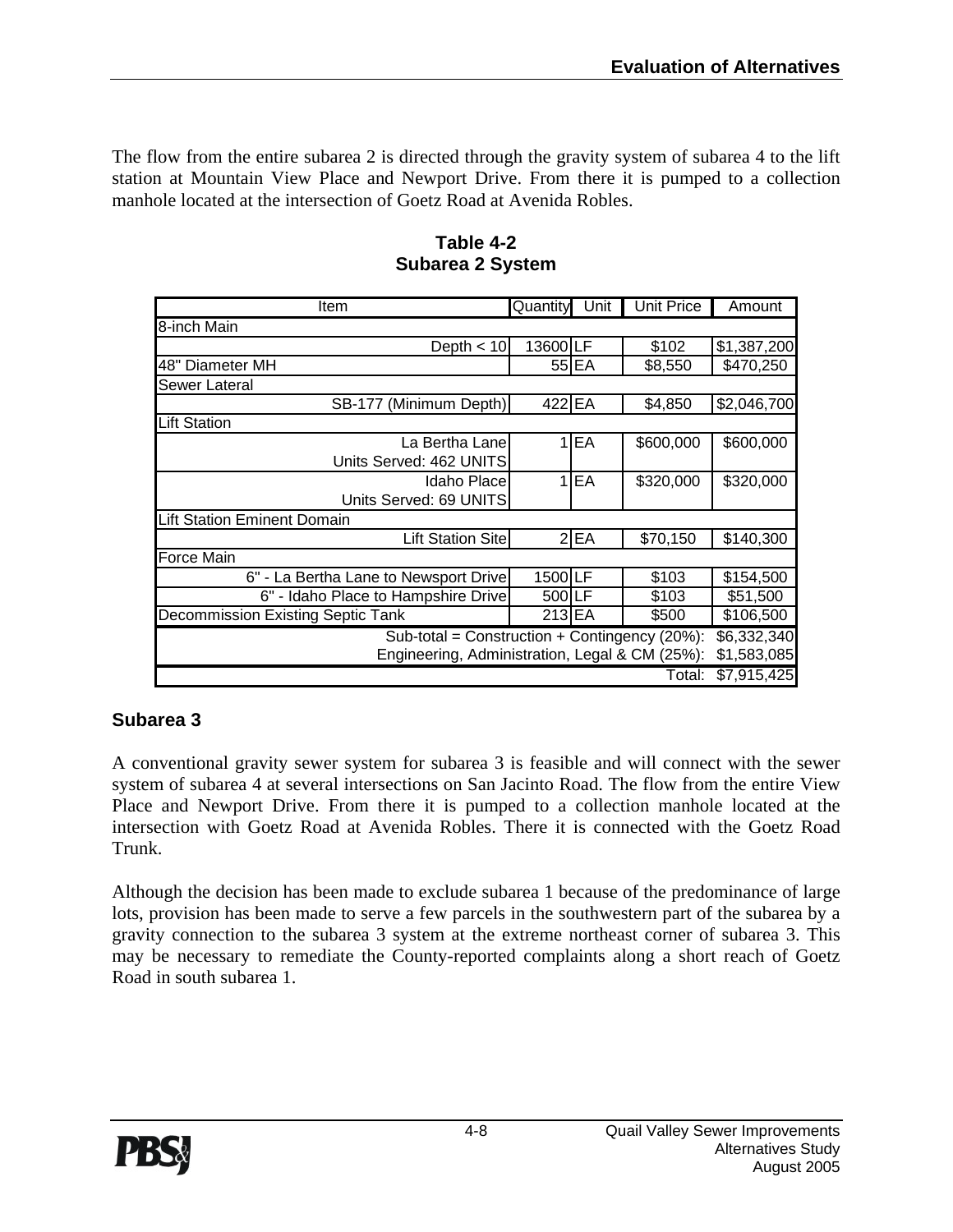| Item                                              | Quantity | Unit    | Unit Price | Amount      |  |
|---------------------------------------------------|----------|---------|------------|-------------|--|
| 8-inch Main                                       |          |         |            |             |  |
| Depth $<$ 10                                      | 8500LF   |         | \$107      | \$909,500   |  |
| 48" Diameter MH                                   |          | $30$ EA | \$9,000    | \$270,000   |  |
| <b>Sewer Lateral</b>                              |          |         |            |             |  |
| SB-177 (Minimum Depth)                            | 232 EA   |         | \$4,050    | \$939,600   |  |
| <b>Decommission Existing Septic Tank</b>          |          | 79 EA   | \$500      | \$39,500    |  |
| Sub-total = Construction + Contingency $(20\%)$ : |          |         |            |             |  |
| Engineering, Administration, Legal & CM (25%):    |          |         |            | \$647,580   |  |
|                                                   |          |         | Total:     | \$3,237,900 |  |

**Table 4-3 Subarea 3 System** 

#### **Subarea 4 - Alternatives A and B**

This subarea presents the greatest challenges because of the terrain and crowded conditions. Two alternatives, (A and B) for the gravity sewer system were laid out for subarea 4. Due to the undulating topography, extra depth gravity sewers versus additional lift stations are the two options considered for the conventional gravity sewer system.

It is also noted that because of the small parcels, many existing residences occupy more than one lot. Thus, as discussed in Chapter 3, it is assumed that only 80% of the total parcels will ultimately be occupied by a dwelling unit. Flows from these lots, in addition to all the lots in subareas 2 and 3, were used to determine the sizes of the sewer lines and the capacities of the lift stations.

Alternative A ("Extra Depth") features deep sewers as opposed to additional lift stations (see in Figure 6). Extra depth sewers are proposed for several reaches in order to limit the number of required lift stations to three.

Due to the rocky terrain and crowded conditions in subarea 4, the cost and disruption associated with trenching and possible tunneling or blasting for extra depth sewers might render this option unfeasible. However, if disruption impacts are not extreme, the higher capital costs for extra depth sewers might be more than offset by higher long-term operation and maintenance costs associated with additional lift stations, which would be required for normal depth sewers.

Alternative B ("Normal Depth") is shown in Figure 7. Normal depth sewers are proposed, and flows from subareas 2, 3 and 4 are directed to five lift stations. Three lift stations are required to direct the flow to the lowest point of subarea 4 at the southwest corner of the subarea. The greater number of lift stations would require additional costs in terms of long term operation and maintenance, while limiting the requirement for extra depth sewers.

For both alternatives, (except for the flows from 20 lots in the southeast corner of subarea 4, which are collected and pumped at a lift station at Quail Place and Welles Place to a collection manhole at Welles Place and Goetz Drive), all of subareas 2, 3 and 4 are pumped from the lift

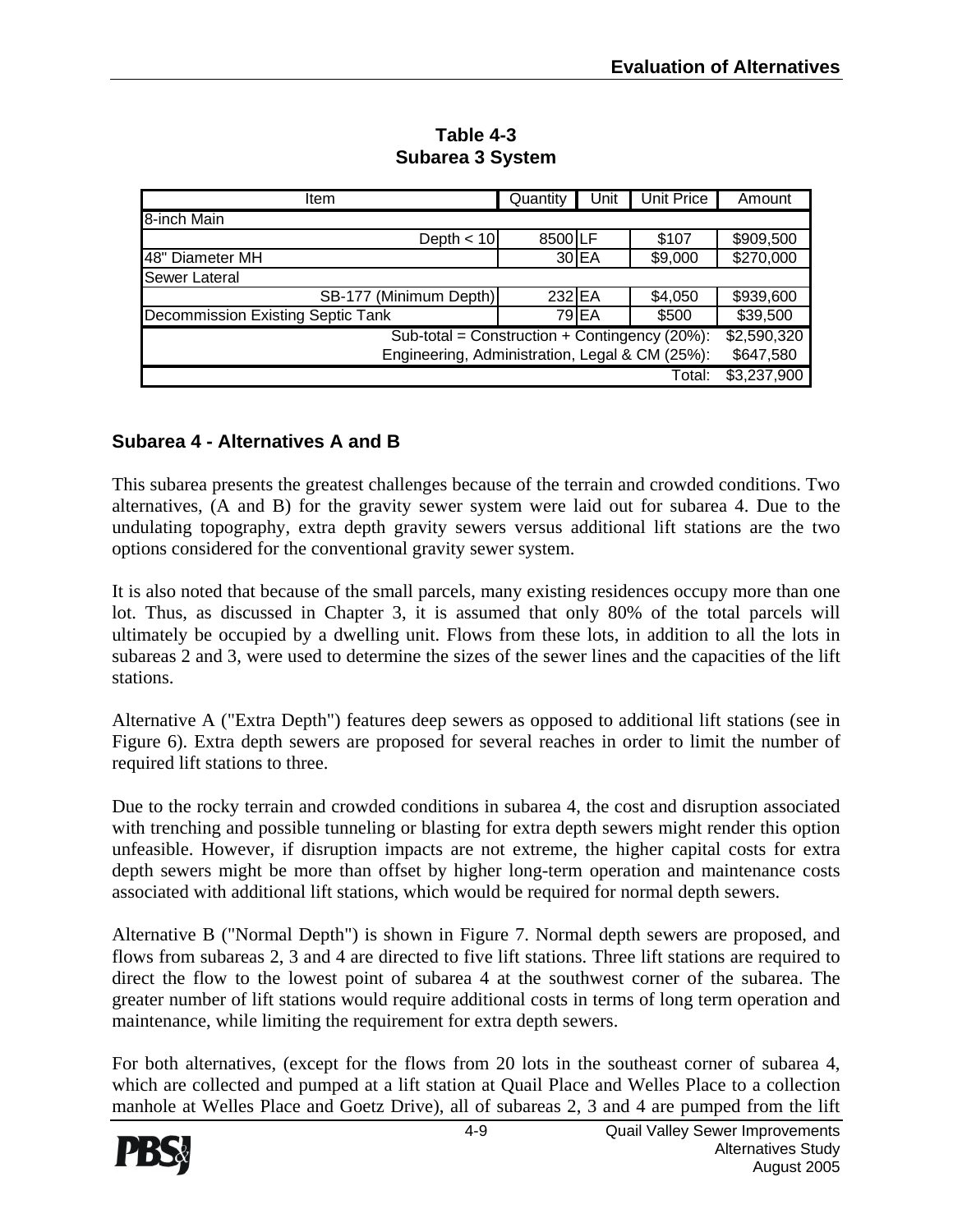station located at Mountain View Place and Newport Drive to a collection manhole at Avenida Robles and Goetz Road. From there the combined flow is pumped to a collection manhole at Avenida Robles and Goetz Road. There the combined flow of the three subareas is joined with the Goetz Road Trunk.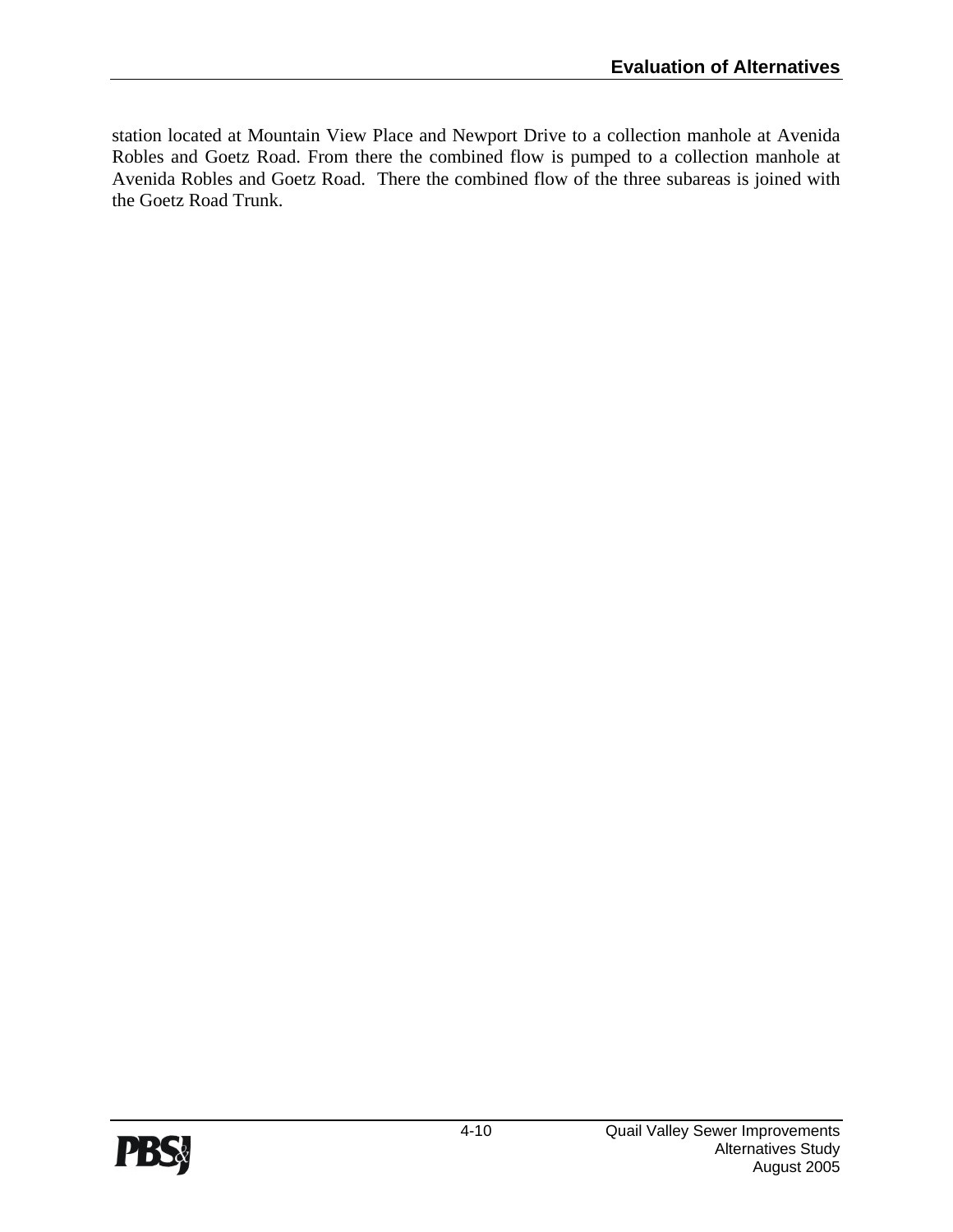| Item                                             | <b>Quantity</b> Unit |         | <b>Unit Price</b>    | Amount       |
|--------------------------------------------------|----------------------|---------|----------------------|--------------|
| 8-inch Main                                      |                      |         |                      |              |
| Depth $<$ 10                                     | 44580LF              |         | \$110                | \$4,903,800  |
| Depth 10-15                                      | 790LF                |         | \$152                | \$120,080    |
| Depth 15-20                                      | 790LF                |         | \$318                | \$251,220    |
| Depth 20+                                        | $210$ LF             |         | \$456                | \$95,760     |
| 10-inch Main                                     |                      |         |                      |              |
| Depth $<$ 10                                     | 3140LF               |         | \$110                | \$345,400    |
| Depth 10-15                                      | 140LF                |         | \$152                | \$21,280     |
| Depth 15-20                                      | 140LF                |         | \$318                | \$44,520     |
| 12-inch Main                                     |                      |         |                      |              |
| Depth $<$ 10                                     | 1360 LF              |         | \$110                | \$149,600    |
| Depth 10-15                                      | $125$ LF             |         | \$153                | \$19,125     |
| Depth 15-20                                      | $125$ LF             |         | \$317                | \$39,625     |
| 15-inch Main                                     |                      |         |                      |              |
| Depth $< 10$                                     | 430LF                |         | \$110                | \$47,300     |
| 48" Diameter MH                                  |                      |         |                      |              |
| Depth $<$ 10                                     | 183 EA               |         | \$9,200              | \$1,683,600  |
| Depth 10-20                                      |                      | $10$ EA | \$14,650             | \$146,500    |
| Depth 20+                                        |                      | 2 EA    | \$20,050             | \$40,100     |
| Sewer Lateral                                    |                      |         |                      |              |
| SB-177 (Minimum Depth)                           | 1043 EA              |         | \$4,150              | \$4,328,450  |
| SA-87 (Chimney)                                  | 77                   | EA      | \$6,200              | \$477,400    |
| <b>Pipeline Easements</b>                        |                      |         |                      |              |
| $\overline{Vac}$ ant                             |                      | $34$ EA | \$24,000             | \$816,000    |
| <b>Lift Station</b>                              |                      |         |                      |              |
| 4A                                               |                      | 1 EA    | \$600,000            | \$600,000    |
| Units Served: 292 UNITS (SA4) & 232 UNITS (SA3)  |                      |         |                      |              |
| $\overline{AB}$                                  |                      | 1EE     | \$1,100,000          | \$1,100,000  |
| Units Served: 1332 UNITS (SA4) & 462 UNITS (SA2) |                      |         |                      |              |
| 4C                                               | 1                    | EA      | \$320,000            | \$320,000    |
| Units Served: 20 UNITS (SA4)                     |                      |         |                      |              |
| <b>Lift Station Eminent Domain</b>               |                      |         |                      |              |
| <b>Lift Station Site</b>                         |                      | 3EA     | $\overline{$57,500}$ | \$172,500    |
| <b>Force Main</b>                                |                      |         |                      |              |
| 6" - Goetz Dirve to Clara Place                  | 1100 LF              |         | \$110                | \$121,000    |
| 8" - Newport Drive to Goetz Road                 | 3000 LF              |         | \$147                | \$441,000    |
| <b>Decommission Existing Septic Tank</b>         | 407 EA               |         | \$500                | \$203,500    |
| Sub-total = Construction + Contingency (20%):    |                      |         |                      | \$19,785,312 |
| Engineering, Administration, Legal & CM (25%):   |                      |         |                      | \$4,946,328  |
|                                                  |                      |         | Total:               | \$24,731,640 |

**Table 4-4 Subarea 4 - Alternative A (Extra Depth) System**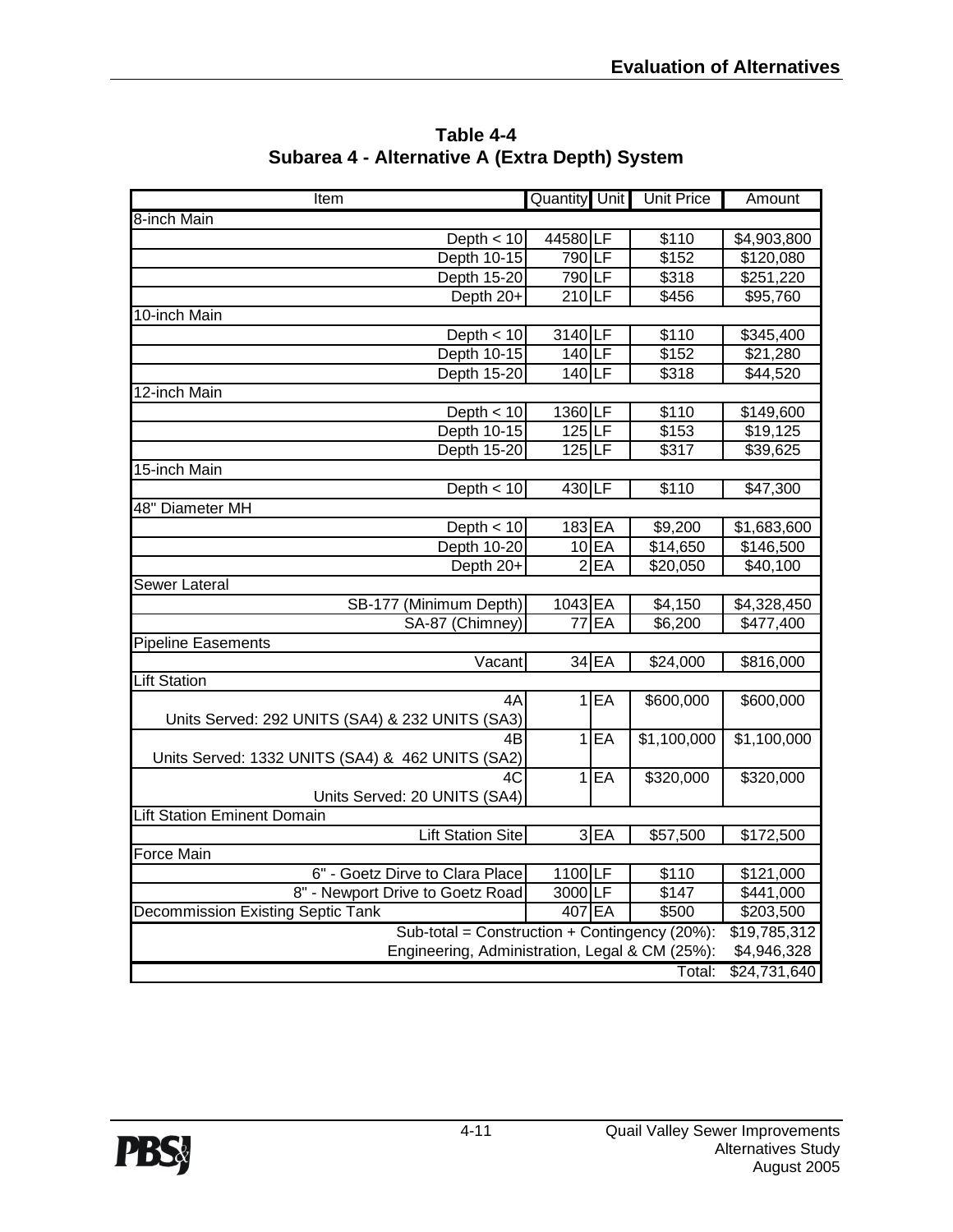| <b>Item</b>                                         | Quantity Unit |          | <b>Unit Price</b> | Amount       |  |  |
|-----------------------------------------------------|---------------|----------|-------------------|--------------|--|--|
| 8-inch Main                                         |               |          |                   |              |  |  |
| Depth $<$ 10                                        | 50750LF       |          | \$110             | \$5,582,500  |  |  |
| 48" Diameter MH                                     | $195$ EA      |          | \$9,200           | \$1,794,000  |  |  |
| Sewer Lateral                                       |               |          |                   |              |  |  |
| SB-177 (Minimum Depth)                              | 1120 EA       |          | \$4,150           | \$4,648,000  |  |  |
| <b>Pipeline Easements</b>                           |               |          |                   |              |  |  |
| Vacant                                              |               | 44 EA    | \$24,000          | \$1,056,000  |  |  |
| <b>Lift Station</b>                                 |               |          |                   |              |  |  |
| 4A                                                  | 1             | EA       | \$500,000         | \$500,000    |  |  |
| Units Served: 76 UNITS (SA4 - 4A) & 216 UNITS (SA3) |               |          |                   |              |  |  |
| 4B                                                  | $\mathbf{1}$  | EA       | \$500,000         | \$500,000    |  |  |
| Units Served: 198 UNITS (SA4 - 4B)                  |               |          |                   |              |  |  |
| 4C                                                  | 1             | EA       | \$500,000         | \$500,000    |  |  |
| Units Served: 270 UNITS (SA4 - 4C) & 16 UNITS (SA3) |               |          |                   |              |  |  |
| 4D                                                  | 1             | EA       | \$1,100,000       | \$1,100,000  |  |  |
| Units Served: 1332 UNITS (SA4) & 462 UNITS (SA2)    |               |          |                   |              |  |  |
| 4E                                                  | $\mathbf{1}$  | EA       | \$320,000         | \$320,000    |  |  |
| Units Served: 20 UNITS (SA4)                        |               |          |                   |              |  |  |
| <b>Lift Station Eminent Domain</b>                  |               |          |                   |              |  |  |
|                                                     |               | $5$ $EA$ | \$57,500          | \$287,500    |  |  |
| <b>Force Main</b>                                   |               |          |                   |              |  |  |
| $6" - 4A$                                           | $500$ LF      |          | \$110             | \$55,000     |  |  |
| $\overline{6}$ " - 4B                               | 650LF         |          | \$110             | \$71,500     |  |  |
| $6 - 4C$                                            | $500$ LF      |          | \$110             | \$55,000     |  |  |
| $6" - 4D$                                           | 3100 LF       |          | \$110             | \$341,000    |  |  |
| $6" - 4E$                                           | 1000LF        |          | \$110             | \$110,000    |  |  |
| <b>Decommission Existing Septic Tank</b>            | 407 EA        |          | \$500             | \$203,500    |  |  |
| Sub-total = Construction + Contingency (20%):       |               |          |                   |              |  |  |
| Engineering, Administration, Legal & CM (25%):      |               |          |                   | \$5,137,200  |  |  |
|                                                     |               |          | Total:            | \$25,686,000 |  |  |

**Table 4-5 Subarea 4 - Alternative B (Normal Depth) System** 

#### **Subarea 5**

A conventional gravity sewer system is feasible for the entire subarea. Except for an extra depth sewer that is required at Avenida Robles in order to direct the flow of the entire subarea to the Goetz Road trunk, the entire subarea can be served by a normal depth gravity sewer system.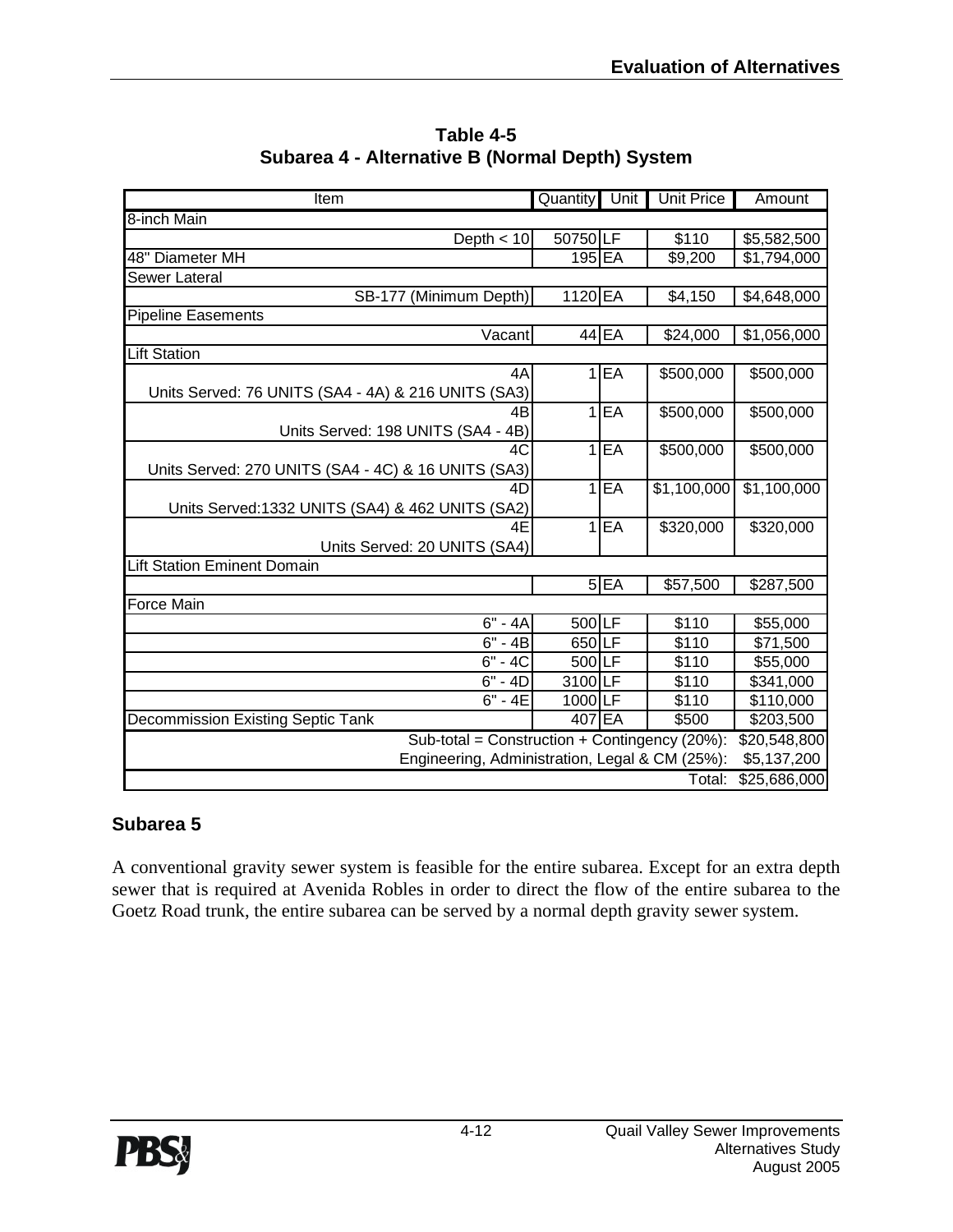| Item                                                          | Quantity | Unit    | <b>Unit Price</b> | Amount      |  |
|---------------------------------------------------------------|----------|---------|-------------------|-------------|--|
| 8-inch Main                                                   |          |         |                   |             |  |
| Depth $<$ 10                                                  | 14900 LF |         | \$102             | \$1,519,800 |  |
| 48" Diameter MH                                               |          | $50$ EA | \$8,500           | \$425,000   |  |
| Sewer Lateral                                                 |          |         |                   |             |  |
| SB-177 (Minimum Depth)                                        | 545 EA   |         | \$3,800           | \$2,071,000 |  |
| Decommission Existing Septic Tank                             | 220 EA   |         | \$500             | \$110,000   |  |
| Sub-total = Construction + Contingency (20%):                 |          |         |                   |             |  |
| Engineering, Administration, Legal & CM (25%):<br>\$1,237,740 |          |         |                   |             |  |
|                                                               |          |         | Total:            | \$6,188,700 |  |

**Table 4-6 Subarea 5 System** 

#### **Subarea 8**

A conventional gravity sewer system is feasible for the reach in Conejo Drive running parallel to Goetz Road. Twenty-five lots are serviced by this reach of gravity sewer. The reach is aligned to connect with the Goetz Road Trunk at Vista Way.

**Table 4-7 Subarea 8 System** 

| Item                                              | Quantity | Unit       | <b>Unit Price</b> | Amount    |
|---------------------------------------------------|----------|------------|-------------------|-----------|
| 8-inch Main                                       |          |            |                   |           |
| Depth $<$ 10                                      | 3200LF   |            | \$109             | \$348,800 |
| 48" Diameter MH                                   |          | $10$ $E$ A | \$9,100           | \$91,000  |
| <b>Sewer Lateral</b>                              |          |            |                   |           |
| SB-177 (Minimum Depth)                            |          | $25$ $EA$  | \$4,100           | \$102,500 |
| Decommission Existing Septic Tank                 |          | $25$ EA    | \$500             | \$12,500  |
| Sub-total = Construction + Contingency $(20\%)$ : |          |            |                   |           |
| Engineering, Administration, Legal & CM (25%):    |          |            |                   | \$166,440 |
|                                                   |          |            | Total:            | \$832,200 |

#### **Subarea 9**

A conventional gravity sewer system is feasible for the portion of the subarea east of the ridge. Normal depth sewer can be constructed within street right-of-way, although an easement would be required for a reach of gravity sewer in the southwest corner of the subarea.

Two lift stations are required for the western portion of the subarea, one to pump flow from the southwest corner of the subarea, and another to pump flow from the low-lying northwest corner of the subarea. Flows from both lift stations are directed through force mains to a collection manhole at Struble Lane and Vista Way, and there the combined flow is joined with the gravity flow down Vista Way to the Goetz Road Trunk. Constructing these lift stations requires the acquisition of land.

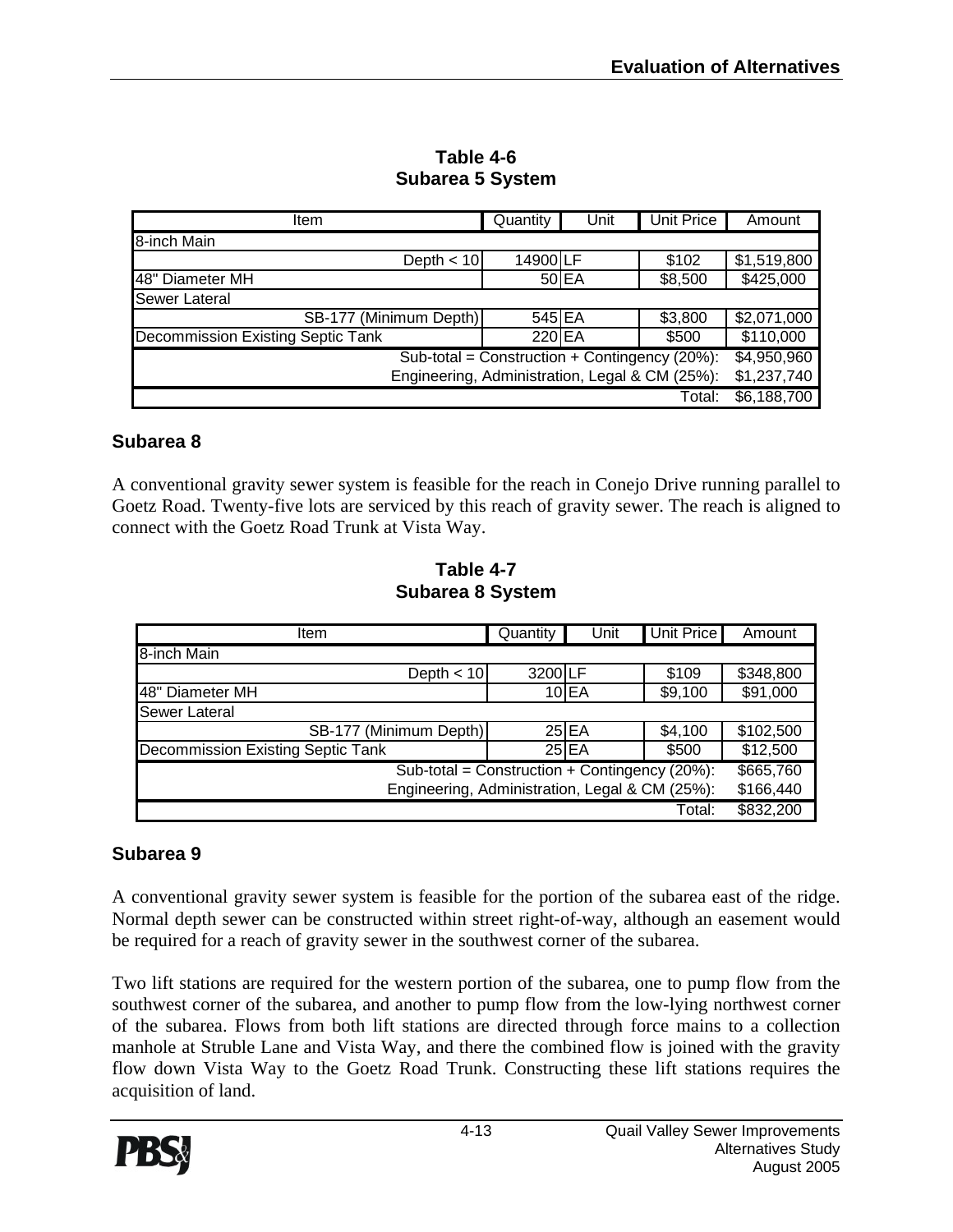| Item                                           | Quantity | Unit     | <b>Unit Price</b> | Amount       |
|------------------------------------------------|----------|----------|-------------------|--------------|
| 8-inch Main                                    |          |          |                   |              |
| Depth $<$ 10                                   | 25400 LF |          | \$109             | \$2,768,600  |
| 10-inch Main                                   |          |          |                   |              |
| Depth $<$ 10                                   | 200LF    |          | \$109             | \$21,800     |
| 48" Diameter MH                                |          | 90 EA    | \$9,100           | \$819,000    |
| Sewer Lateral                                  |          |          |                   |              |
| SB-177 (Minimum Depth)                         | 820 EA   |          | \$4,100           | \$3,362,000  |
| <b>Pipeline Easements</b>                      |          |          |                   |              |
| <b>SFR</b>                                     |          | 2 EA     | \$5,000           | \$10,000     |
| <b>Lift Station</b>                            |          |          |                   |              |
| Cross Hill Dr                                  |          | $1$ $EA$ | \$500,000         | \$500,000    |
| Units Served: 137 UNITS                        |          |          |                   |              |
| Hecht Rd                                       |          | $1$ $EA$ | \$700,000         | \$700,000    |
| Units Served: 232 UNITS                        |          |          |                   |              |
| <b>Lift Station Eminent Domain</b>             |          |          |                   |              |
|                                                |          | $2$ $FA$ | \$100,000         | \$200,000    |
| Force Main                                     |          |          |                   |              |
| 6" - Cross Hill Dr to Vista Wy                 | 1200 LF  |          | \$109             | \$130,800    |
| 6" - Hecht Rd to Vista Wy                      | 1700 LF  |          | \$109             | \$185,300    |
| <b>Decommission Existing Septic Tank</b>       | 270 EA   |          | \$500             | \$135,000    |
| Sub-total = Construction + Contingency (20%):  |          |          |                   |              |
| Engineering, Administration, Legal & CM (25%): |          |          |                   | \$2,649,750  |
|                                                |          |          | Total:            | \$13,248,750 |

**Table 4-8 Subarea 9 System** 

#### **4.2.4 Concept 2 – Vacuum Sewer System**

A vacuum sewer system was considered as an alternative concept for subareas 2, 4 and 9, and a system layout and costs were provided by a leading vendor. However, due to the lift limitations inherent in a vacuum sewer system and the undulating topography of the subareas, extra depth gravity sewers would still be required. For these reasons, this alternative is considered to be not feasible and thus was eliminated from further consideration.

#### **4.2.5 Concept 3 - Low Pressure Sewer System**

The possibility of substituting small pump systems at individual dwellings or clusters of dwellings, instead of a conventional gravity system, is a serious consideration in light of the challenges inherent in constructing a conventional gravity system in the Quail Valley area. One of the major cost advantages derives from the relative ease of constructing a small diameter pressure pipe at a uniform depth of 30-36 inches, compared to a deeper engineered gravity collection line.

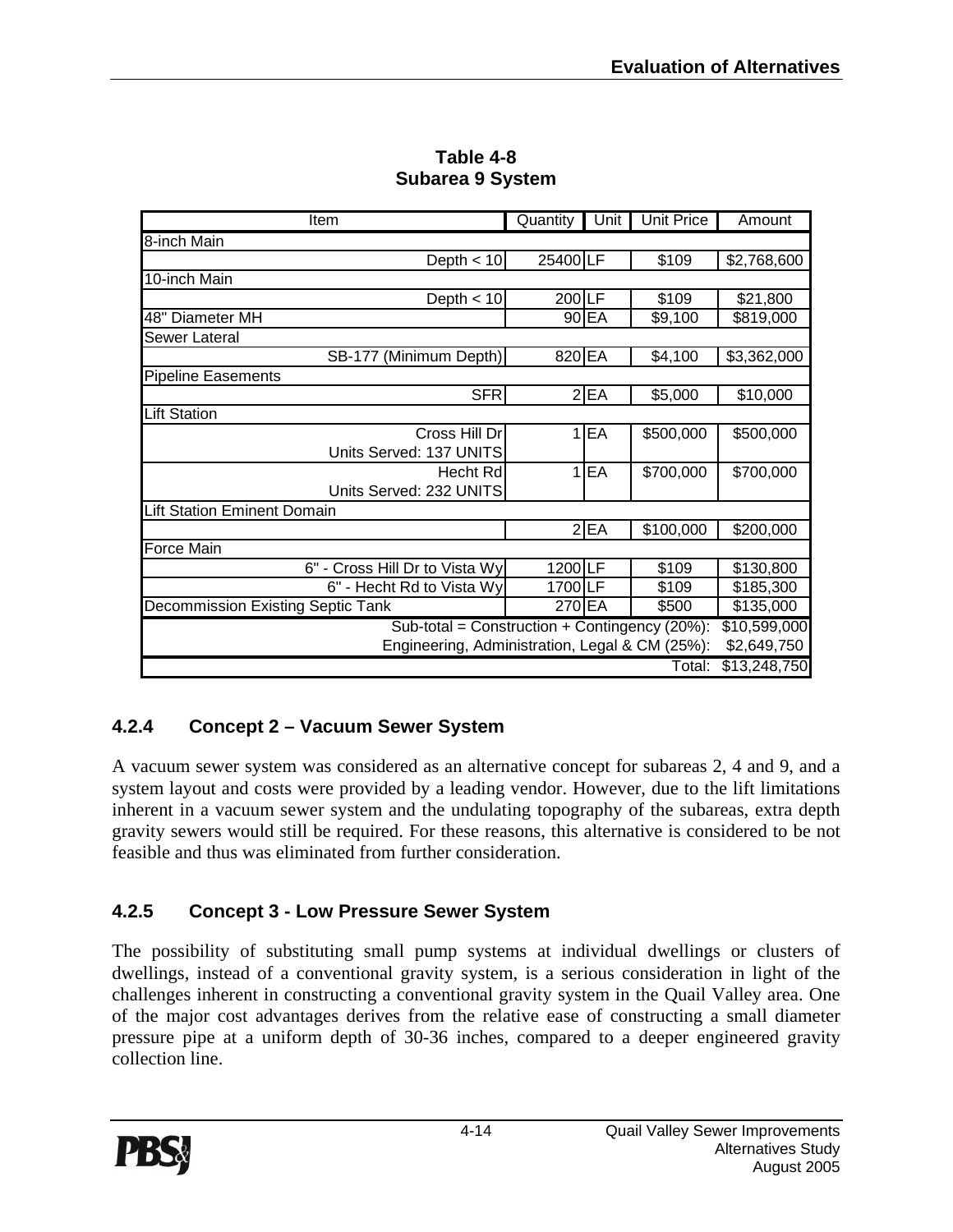Low pressure STEP or grinder pump solutions for subareas 2, 4 and 9 would eliminate the need for several lift stations and some extra depth sewer required for a conventional gravity sewer system. However, a conventional gravity system would still be required as the primary backbone system and in part for all of the subareas. Thus, a low pressure system is not feasible as a standalone alternative.

#### **4.2.6 Concept 4 – Combination Sewer System**

The combination sewer system concept is a hybrid alternative combining a low pressure sewer system for low-lying portions of the subarea with a conventional gravity sewer system . Since much of subareas 2 and 9 may be served by a conventional gravity sewer system, a cheaper low pressure sewer system is considered to serve the depressed or low-lying areas instead of more expensive conventional lift stations and force mains. Because of the undulating topography and difficult construction conditions in subarea 4, the flow from the entire subarea is directed via low pressure sewer system to the gravity main along the west boundary of the subarea. From there, the flows from subarea 2, 3 and 4 are collected and pumped to the Goetz Road Trunk.

The leading suppliers of STEP and grinder pump systems, Orenco Systems, Inc., and E/One Sewer Systems, were asked to submit preliminary designs for their respective systems to serve the above-designated portions of the Quail Valley study area.

In order to estimate capital costs for the combination sewer concept, it is necessary to select the preferred low pressure sewer system. Comparison of the STEP to the grinder pump systems for the Quail Valley application included review of the submitted vendor designs as well as available literature. The following pertinent points are noted:

- Both STEP and grinder pump systems allow the installation of shallow, terrain following pressure pipe conveyance systems (HDPE or PVC) to convey the pumped effluent or sewage.
- The STEP system would allow the use of existing septic tanks, but would require installation of septic tanks for all new homes. Existing septic tanks would need to be inspected to determine condition for retrofit of STEP.
- Installation costs of both systems appear to be roughly similar where existing septic tanks can be retrofitted, but STEP costs are somewhat greater where new septic tanks are needed.
- Frequency of maintenance calls and costs of maintenance, rehabilitation, and replacement appear to be greater for STEP, based on data and maintenance reports by owners of both systems.
- Power costs are roughly similar for both systems.
- The E/One grinder pump has superior hydraulic performance characteristics for this application where pumping heads into the pressure pipe grid are highly variable with location and time. The unusually steep pump curve shows only minor variation in discharge even with large variations in total dynamic head (TDH).
- Grinder pump effluent is reportedly more compatible with aerobic treatment plants than is STEP effluent, which features anaerobic BOD with a high percentage of

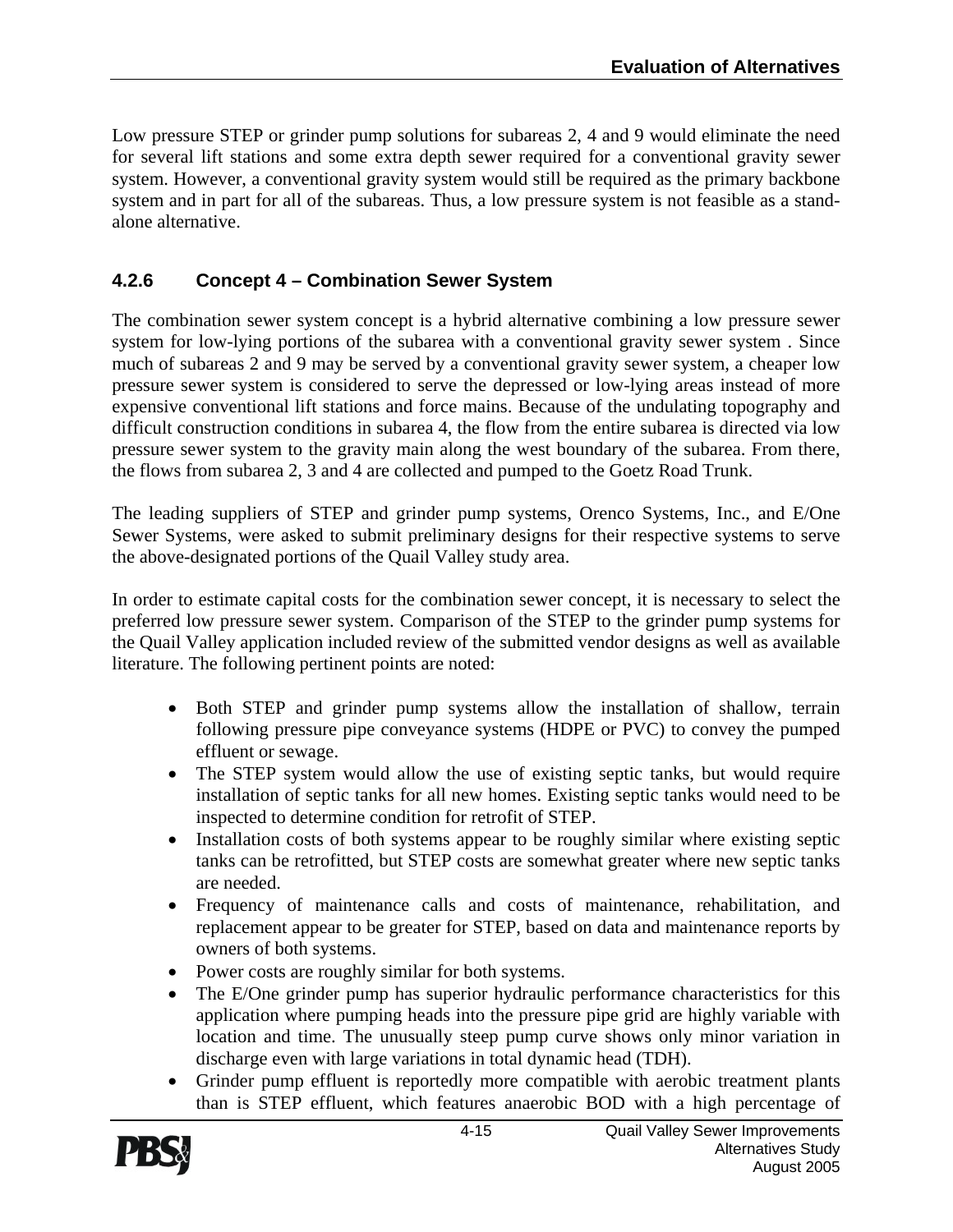ammonia which is toxic to microbes. In this application, STEP effluent would be blended with raw sewage in the backbone gravity system.

For the above reasons, the grinder pump system is selected as the preferred low pressure solution for purposes of determination of capital and long term costs.

Both the Orenco STEP and E/One grinder pump systems appear to be well-engineered and supported. However, there is very limited operational history of such systems in California, and the vendor-provided information on performance history of the competing systems needs to be corroborated.

#### **Subarea 2**

Using a low pressure sewer system for the low-lying portion of subarea 2 eliminates the need for the conventional lift station there. Once the flow is joined with the conventional gravity sewer system at Hampshire Drive and La Bertha Lane, the entire flow is pumped to La Bertha Lane and Mountain View Place and joined with the sewer system along the north boundary of subarea 4.

| Item                                          | Quantity                                                      | Unit      | <b>Unit Price</b> | Amount      |  |
|-----------------------------------------------|---------------------------------------------------------------|-----------|-------------------|-------------|--|
| 8-inch Main                                   |                                                               |           |                   |             |  |
| Depth $<$ 10                                  | 12500 LF                                                      |           | \$102             | \$1,275,000 |  |
| 48" Diameter MH                               |                                                               | $51$ $EA$ | \$8,550           | \$436,050   |  |
| Sewer Lateral                                 |                                                               |           |                   |             |  |
| SB-177 (Minimum Depth)                        | 393 EA                                                        |           | \$4,850           | \$1,906,050 |  |
| <b>Lift Station</b>                           |                                                               |           |                   |             |  |
| La Bertha Lane                                |                                                               | $1$ $E$ A | \$600,000         | \$600,000   |  |
| Units Served: 462 UNITS                       |                                                               |           |                   |             |  |
| <b>Lift Station Eminent Domain</b>            |                                                               |           |                   |             |  |
| <b>Lift Station Site</b>                      |                                                               | $1$ $EA$  | \$70,150          | \$70,150    |  |
| Force Main                                    |                                                               |           |                   |             |  |
| 6" - La Bertha Lane to Newsport Drive         | 1500 LF                                                       |           | \$103             | \$154,500   |  |
| ow Pressure Sewer System                      |                                                               |           |                   |             |  |
| <b>Ginder Pump Station</b>                    |                                                               | $69$ $EA$ | \$2,900           | \$200,100   |  |
| Pump/Panel Installation                       |                                                               | 69 EA     | \$1,000           | \$69,000    |  |
| 1.25" HDPE Pipe Lateral                       | 3,450 LF                                                      |           | \$18              | \$62,100    |  |
| Lateral + Kit                                 |                                                               | 69 EA     | \$1,200           | \$82,800    |  |
| 2.00" HDPE Pipe                               | 12000LF                                                       |           | \$44              | \$528,000   |  |
| Air Release Valve                             |                                                               | EA        | \$600             | \$600       |  |
| Clean Out                                     | 1                                                             | EA        | \$300             | \$300       |  |
| <b>Decommission Existing Septic Tank</b>      | 213 EA                                                        |           | \$500             | \$106,500   |  |
| Sub-total = Construction + Contingency (20%): |                                                               |           |                   |             |  |
|                                               | Engineering, Administration, Legal & CM (25%):<br>\$1,372,788 |           |                   |             |  |
|                                               |                                                               |           | Total:            | \$6,863,938 |  |

**Table 4-9 Subarea 2 - Combination Gravity and Low Pressure System** 

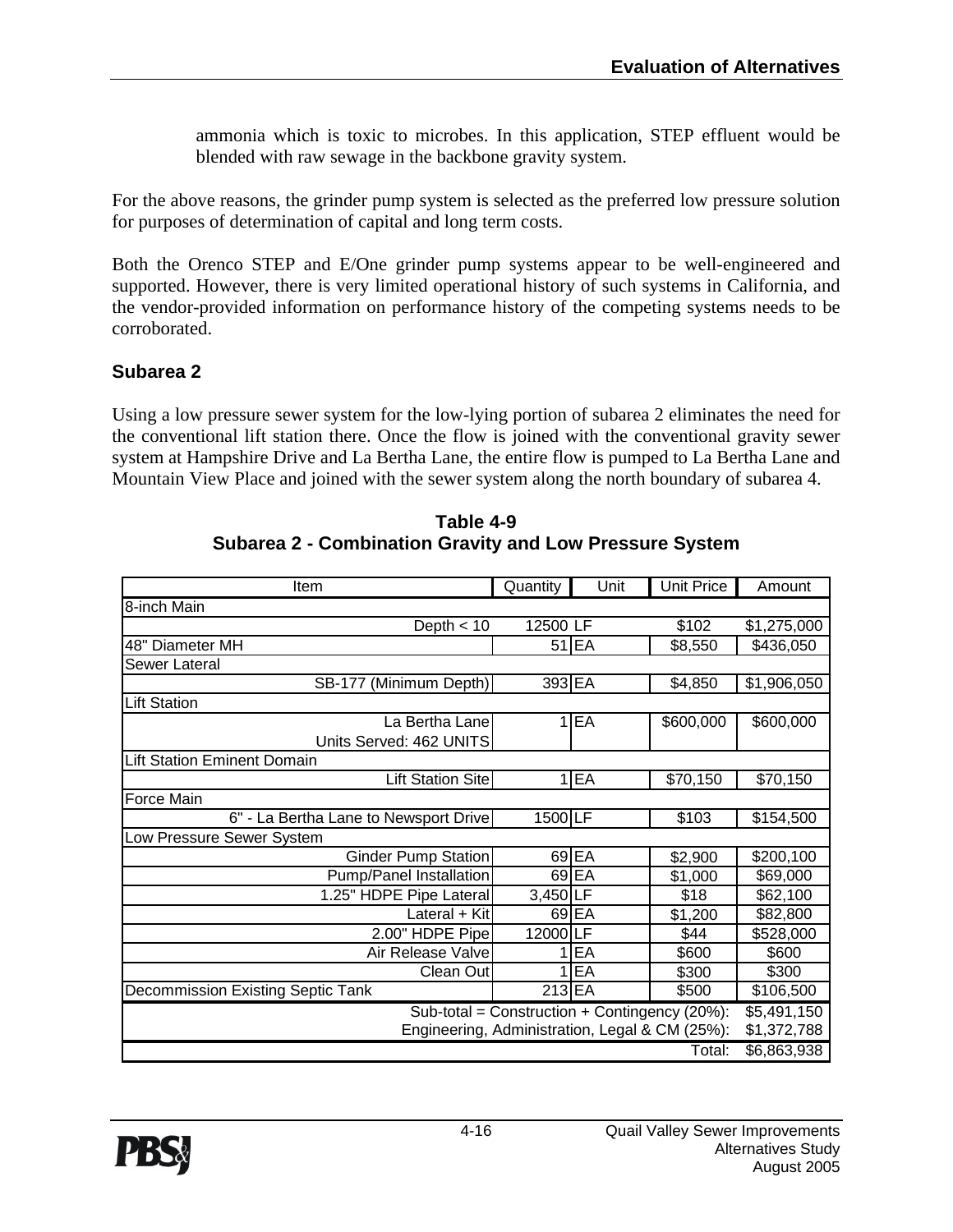#### **Subarea 4**

A combination conventional gravity sewer system and low pressure sewer system is feasible for subarea 4, as all the flow is directed to a conventional pump station at the southwest corner of subarea 4. From there it is pumped to a collection manhole at Avenida Robles, where it is connected to the Goetz Road Trunk.

| Item                                                              | Quantity  | Unit      | <b>Unit Price</b> | Amount       |
|-------------------------------------------------------------------|-----------|-----------|-------------------|--------------|
| 8-inch Main                                                       |           |           |                   |              |
| Depth $<$ 10                                                      | 2350 LF   |           | \$110             | \$258,500    |
| 10-inch Main                                                      |           |           |                   |              |
| Depth $<$ 10                                                      | 250LF     |           | \$110             | \$27,500     |
| Depth 10-15                                                       | 250LF     |           | \$152             | \$38,000     |
| Depth 15-20                                                       | $250$ LF  |           | \$318             | \$79,500     |
| 12-inch Main                                                      |           |           |                   |              |
| Depth $<$ 10                                                      | 800 LF    |           | \$110             | \$88,000     |
| 15-inch Main                                                      |           |           |                   |              |
| Depth $< 10$                                                      | 1000 LF   |           | \$110             | \$110,000    |
| 48" Diameter MH                                                   |           |           |                   |              |
| Depth $<$ 10                                                      |           | 1 EA      | \$9,200           | \$9,200      |
| Depth 10-20                                                       |           | 1 EA      | \$14,650          | \$14,650     |
| Depth 20+                                                         |           | $18$ $EA$ | \$20,050          | \$360,900    |
| <b>Lift Station</b>                                               |           |           |                   |              |
| Newport Drive & Mountain View Place                               |           | $1$ EA    | \$500,000         | \$500,000    |
| Units Served: 1814 UNITS                                          |           |           |                   |              |
| Goetz Drive & Mountain View Place                                 |           | $1$ EA    | \$250,000         | \$250,000    |
| Units Served: 628 UNITS (SA4) & 232 UNITS (SA3)                   |           |           |                   |              |
| <b>Lift Station Eminent Domain</b>                                |           |           |                   |              |
| <b>Lift Station Site</b>                                          |           | 2 EA      | \$57,500          | \$115,000    |
| <b>Force Main</b>                                                 |           |           |                   |              |
| 6" - Goetz Drive to La Bertha Ln                                  | 700 LF    |           | \$110             | \$77,000     |
| 8" - Newport Drive to Goetz Road                                  | 3000 LF   |           | \$147             | \$441,000    |
| Low Pressure Sewer System                                         |           |           |                   |              |
| <b>Ginder Pump Station</b>                                        | 1120 EA   |           | \$2,900           | \$3,248,000  |
| Pump/Panel Installation                                           | 1120 EA   |           | \$1,000           | \$1,120,000  |
| 1.25" HDPE Pipe Lateral                                           | 47,450 LF |           | \$18              | \$854,100    |
| Lateral + Kit                                                     | 1120 EA   |           | \$1,200           | \$1,344,000  |
| 1.50" HDPE Pipe                                                   | 125LE     |           | \$44              | \$5,500      |
| 2.00" HDPE Pipe                                                   | 33103 LF  |           | \$44              | \$1,456,532  |
| 3.00" HDPE Pipe                                                   | 3255 LF   |           | $\overline{$45}$  | \$146,475    |
| 4.00" HDPE Pipe                                                   | 1055 LF   |           | \$48              | \$50,640     |
| Air Release Valve                                                 |           | $12$ $EA$ | \$600             | \$7,200      |
| Clean Out                                                         |           | 35 EA     | \$300             | \$10,500     |
| <b>Decommission Existing Septic Tank</b>                          | 407 EA    |           | \$500             | \$203,500    |
| Sub-total = $\overline{\text{Construction}}$ + Contingency (20%): |           |           |                   | \$10,815,697 |
| Engineering, Administration, Legal & CM (25%):                    |           |           |                   | \$2,703,924  |
|                                                                   |           |           | Total:            | \$13,519,621 |

#### **Table 4-10 Subarea 4 - Combination Gravity and Low Pressure System**

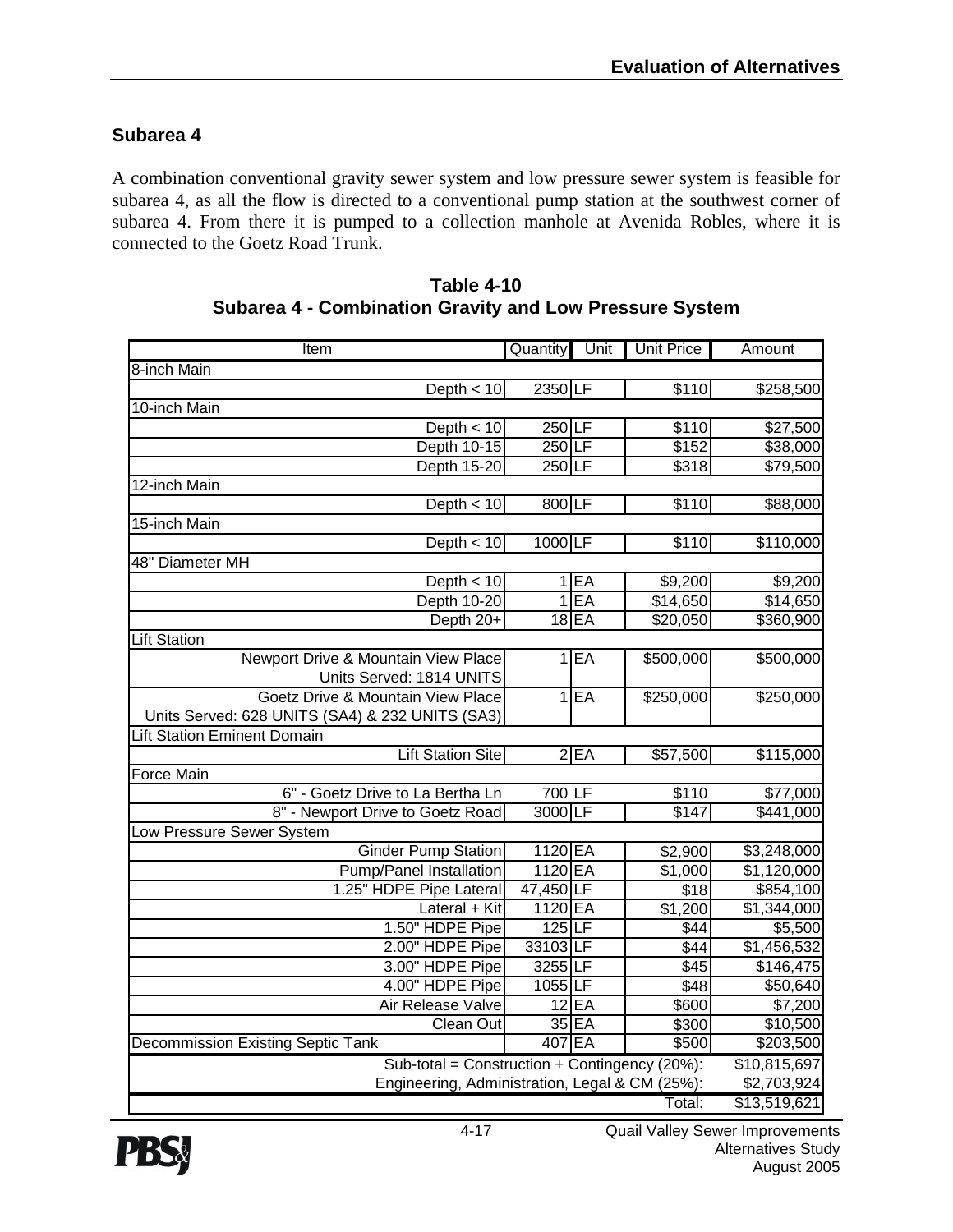#### **Subarea 9**

For the western portion of subarea 9, a low pressure sewer system eliminates the need for two conventional lift stations. The flow from the western portion is directed via low pressure sewer system to connect with a conventional gravity sewer system on the eastern portion of subarea 9. The flow from the entire subarea is connected to the Goetz Road Trunk at Vista Way.

Alternatives A and B differ only in the treatment of subarea 4, with Alternative A featuring extra-depth sewers in some areas and Alternative B featuring normal depth sewers but more lift stations.

| Item                                                                         | Quantity  | Unit    | <b>Unit Price</b> | Amount       |
|------------------------------------------------------------------------------|-----------|---------|-------------------|--------------|
| 8-inch Main                                                                  |           |         |                   |              |
| Depth $<$ 10                                                                 | 15000LF   |         | \$109             | \$1,635,000  |
| 10-inch Main                                                                 |           |         |                   |              |
| Depth $<$ 10                                                                 | 200 LF    |         | \$109             | \$21,800     |
| 48" Diameter MH                                                              |           | 55 EA   | \$9,100           | \$500,500    |
| Sewer Lateral                                                                |           |         |                   |              |
| SB-177 (Minimum Depth)                                                       | 397 EA    |         | \$4,100           | \$1,627,700  |
| Low Pressure Sewer System                                                    |           |         |                   |              |
| Ginder Pump Station                                                          | 369 EA    |         | \$2,900           | \$1,070,100  |
| Pump/Panel Installation                                                      | 369 EA    |         | \$1,000           | \$369,000    |
| 1.25" HDPE Pipe Lateral                                                      | 18,450 LF |         | \$18              | \$332,100    |
| Lateral + Kit                                                                | 369 EA    |         | \$1,200           | \$442,800    |
| 1.50" HDPE Pipe                                                              | 125 LF    |         | \$44              | \$5,500      |
| 2.00" HDPE Pipe                                                              | 7500 LF   |         | \$44              | \$330,000    |
| 3.00" HDPE Pipe                                                              | 5500LF    |         | \$45              | \$247,500    |
| 4.00" HDPE Pipe                                                              | 2000 LF   |         | \$48              | \$96,000     |
| Air Release Valve                                                            |           | 5EA     | \$600             | \$3,000      |
| Clean Out                                                                    |           | $10$ EA | \$300             | \$3,000      |
| <b>Decommission Existing Septic Tank</b>                                     | 270 EA    |         | \$500             | \$135,000    |
| Sub-total = Construction + Contingency (20%):                                |           |         |                   |              |
| \$8,182,800<br>Engineering, Administration, Legal & CM (25%):<br>\$2,045,700 |           |         |                   |              |
|                                                                              |           |         | Total:            | \$10,228,500 |

**Table 4-11 Subarea 9 - Combination Gravity and Low Pressure System** 

#### **4.2.7 Alternatives Selected**

Of the four concepts considered, the vacuum system option and stand-alone pressure system are not feasible for the Quail Valley application. Remaining for consideration are two conventional gravity alternatives and the combination gravity/low pressure system alternative.

#### **4.3 COMPARATIVE CAPITAL COSTS**

For the three major alternatives, the capital costs are summarized as one measure of comparison of the sewer system options. Capital costs represent estimated construction costs (including a 20% contingency factor), plus an additional 25% to cover engineering, legal, administration, unaccounted-for right-of-way acquisitions and construction management.

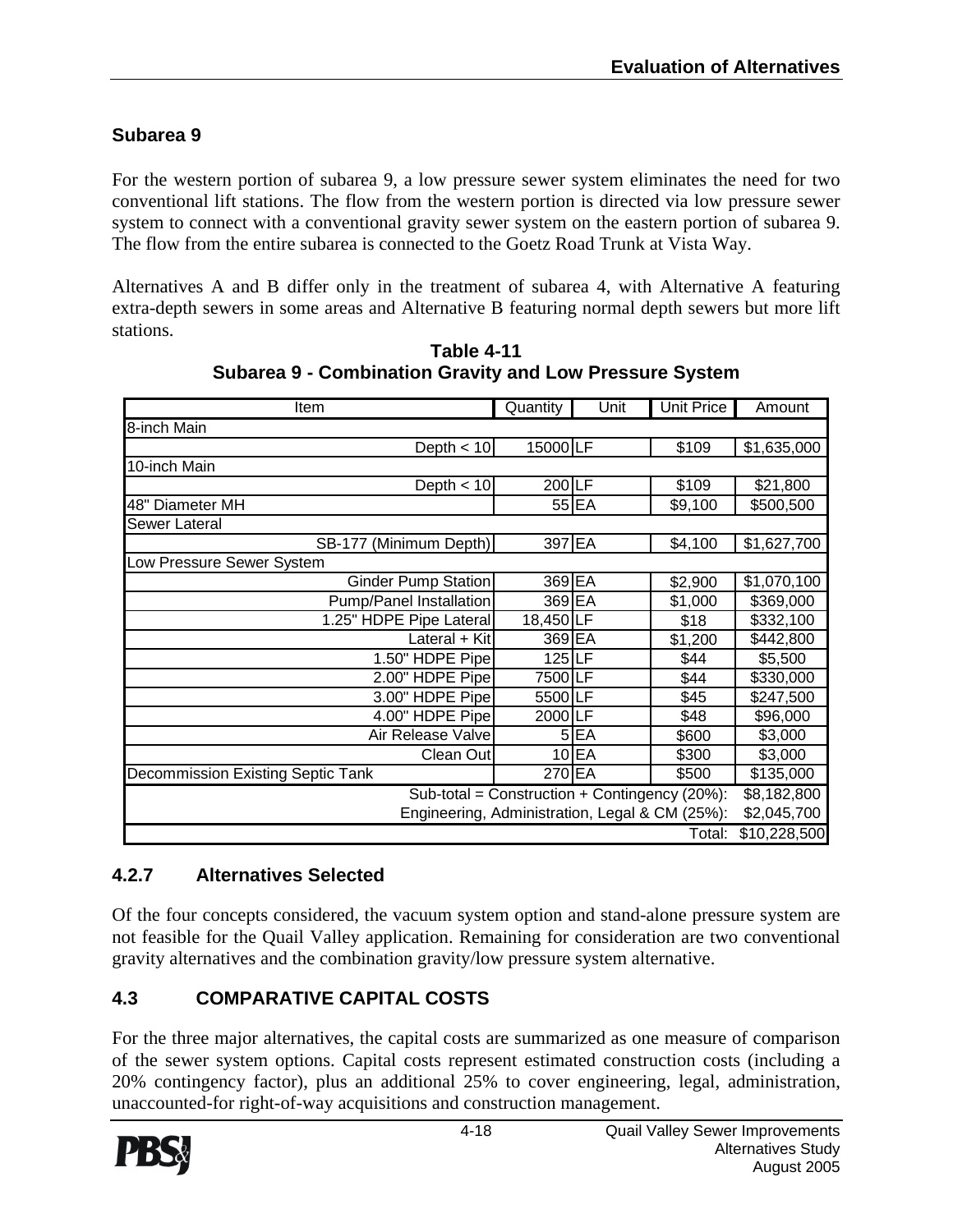Table 4-11 provides a summary of the estimated costs for the conventional gravity alternative, including subalternatives A and B for Subarea 4, and the combination alternative, hereafter referred to as Alternative C..

| <b>Study Area</b>         | Alternative A | Alternative B | Alternative C |
|---------------------------|---------------|---------------|---------------|
| <b>Goetz Road Trunk</b>   | \$3,272,361   | \$3,272,361   | \$3,272,361   |
| Subarea 2                 | \$7,915,425   | \$7,915,425   | \$6,863,938   |
| Subarea 3                 | \$3,237,900   | \$3,237,900   | \$3,237,900   |
| Subarea 4                 | \$24,731,640  | \$25,686,000  | \$13,519,621  |
| Subarea 5                 | \$6,188,700   | \$6,188,700   | \$6,188,700   |
| Subarea 8                 | \$832,200     | \$832,200     | \$832,200     |
| Subarea 9                 | \$13,248,750  | \$13,248,750  | \$10,228,500  |
| <b>Total Capital Cost</b> | \$59,426,976  | \$60,381,336  | \$44,143,220  |
|                           |               |               |               |

#### **Table 4-12 Summary of Estimated Capital Costs For Sewer Alternatives**

As previously described, the only difference between Gravity System Alternatives A and B is the service of Subarea 4 with some extra-depth pipes and fewer lift stations, or a normal-depth system with more lift stations.

It is noted from the above table that there is little difference in the capital costs between Alternatives A and B, since the added cost of constructing deep sewers approximates the cost of the additional lift stations.

However, the combination option (Alternative C) shows significantly lower capital costs in subareas 2, 3, and 4 which are all or partially served by the low pressure systems. The overall capital cost savings amount to \$15 to \$16 million when compared to the two gravity options.

For the overall Quail Valley Community, the capital cost for the various options ranges from about \$11,600 to \$15,600 per parcel to install the community system (total capital cost  $\div$  total ultimate parcels). As previously discussed, this does not include offsite facilities. Note that if financial considerations dictate the need to precisely disaggregate costs among the subareas, refinement would be necessary to take into account shared facilities. This would best be accomplished at the Preliminary Design Report (PDR) phase.

#### **4.4 LIFE-CYCLE COST ANALYSIS**

The long term costs of the various alternatives must take into account ongoing or recurrent operation, maintenance, rehabilitation and replacement of facilities. Because there is considerable difference between the ongoing costs of lift stations and gravity sewers, or between conventional gravity/force main systems and low pressure systems, an estimate of long term cost is important in assessing the comparative fiscal viability of the alternatives.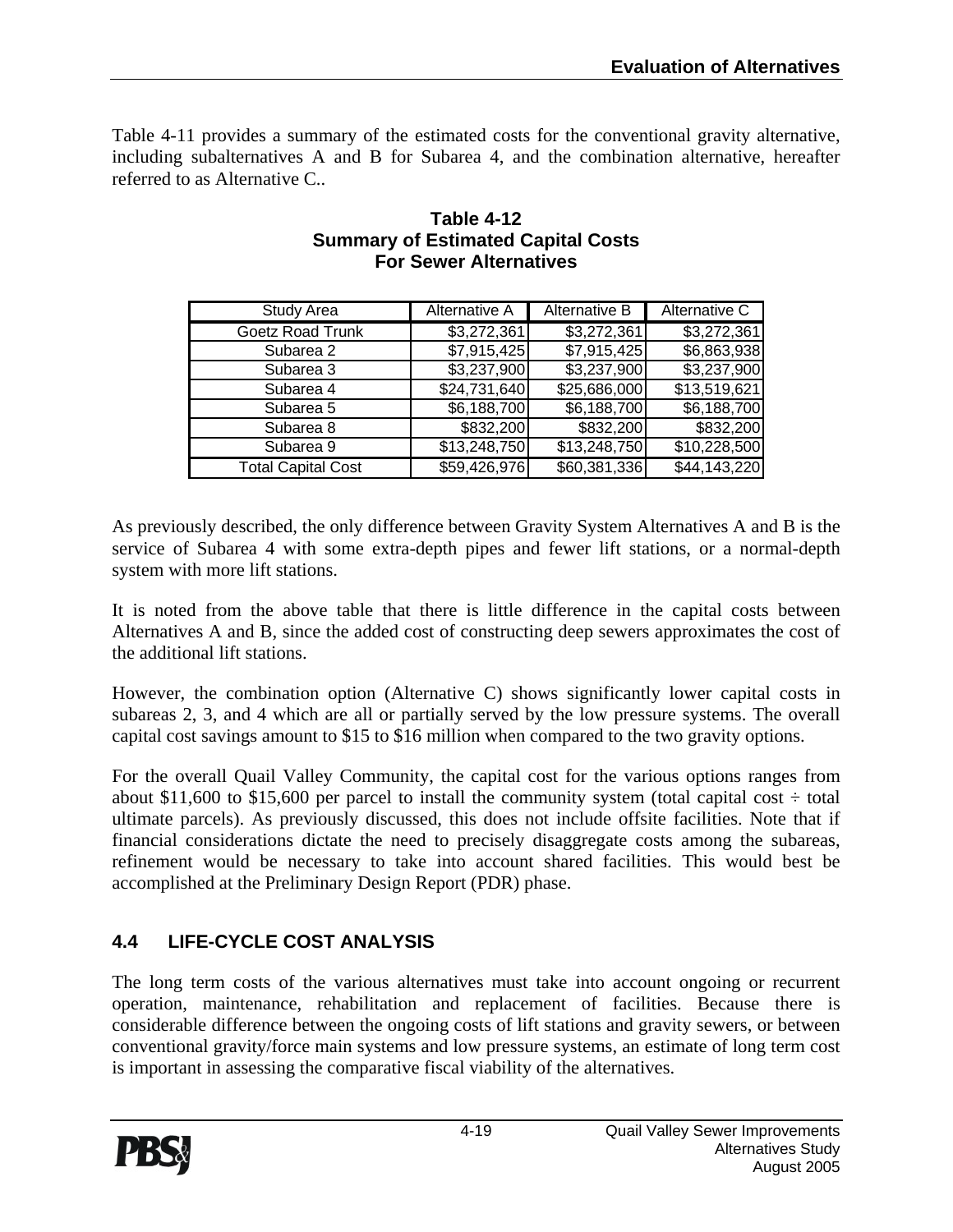An accepted method of estimating the comparative value of expenditures of differing amounts made at differing times is termed "life-cycle costing." Future expenditures are given a "present worth" value which is the equivalent amount which would need to be initially invested in an escrow account at a stipulated interest rate, to cover anticipated future or recurring expenditures. In this way, both the initial capital cost and the anticipated future cost of a project can be fairly considered in the comparison of alternative projects.

#### **4.4.1 Time-Value of Money**

Life-cycle costing is particularly sensitive to the discount rate assumed. The cost of money related to time is a function of both the cost of borrowing (interest rate) and inflation rate. Unsubsidized interest rates are assumed to 6% to 7%, while inflation in recent years has generally run at 3% to 4% per year. The effective time value of money is the difference between interest and inflation over the long term. Future costs discounted at this rate realistically reflect the implications of interest and inflation on deferred expenditures.

For purposes of this comparative analysis, it is assumed that interest rates average 6% and inflation 3%; thus, a 3% discount rate or compound interest factor is used to compute present worth of deferred or annual expenditures.

#### **4.4.2 Methodology**

Anticipated future costs include on-going O&M, power, and recurrent replacement of facilities. Future costs for the alternatives are approximated based on the following information sources and assumptions:

- Long term O&M costs for sewer lines and lift stations are estimated from unit values obtained from the District, as compiled from historical data.
- Long term O&M costs for low pressure facilities are estimated from information obtained from leading vendors based on existing systems.
- Power costs for lift stations are estimated from connected HP and load factors and an assumed energy rate per KWH.
- Power costs for low-pressure system grinder pumps are estimated from vendor information factored to reflect prevailing energy rates.
- Replacement frequency (expected life) of facilities is assumed as follows:

• Replacement cost for facilities is less than the initial capital cost, since right-of-way acquisition and some of the engineering and construction management costs would be eliminated. Replacement costs are thus based on the estimated initial construction cost plus an added 15% for a reduced level of engineering, construction management, and contingencies.

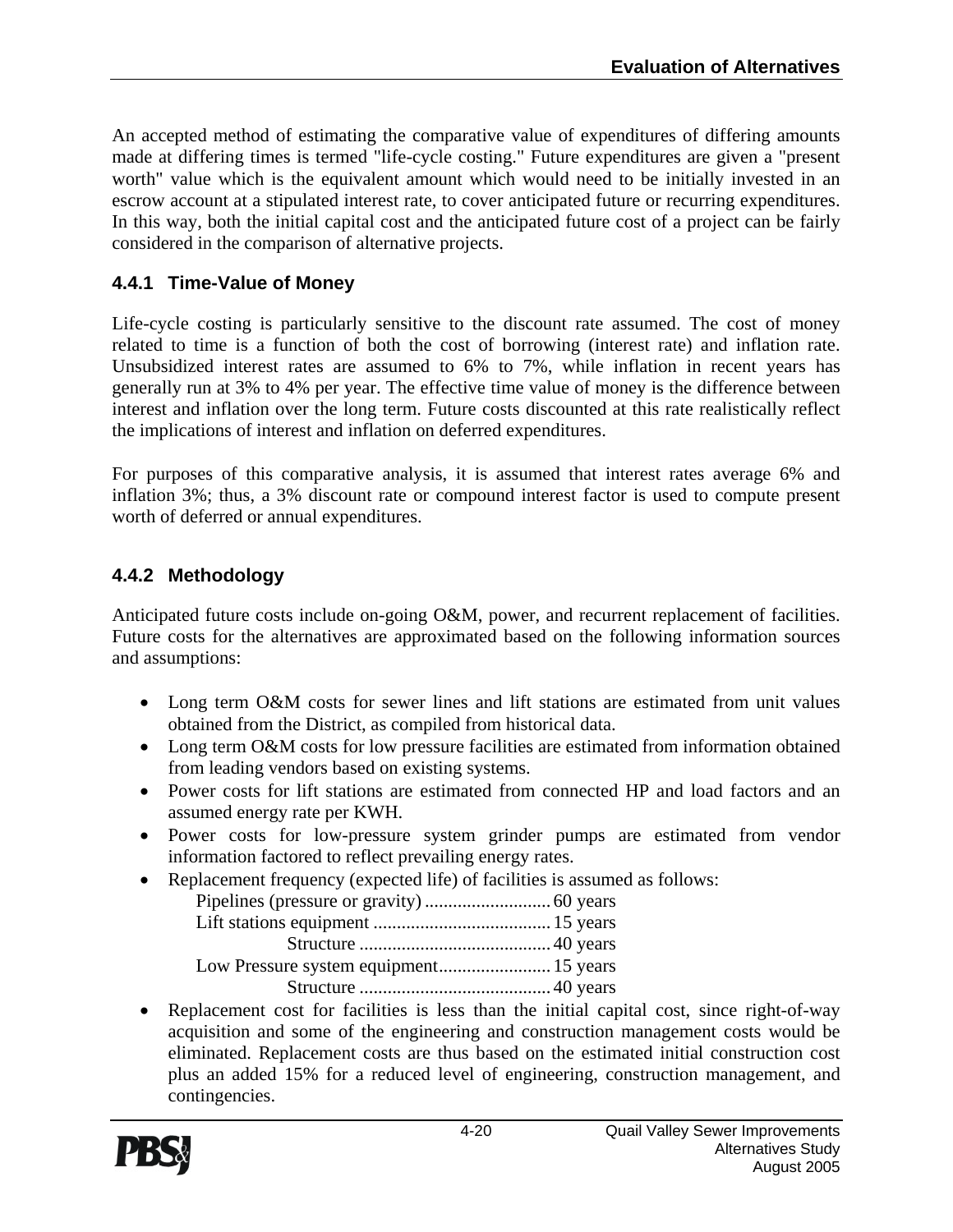The following tables summarize the annual and future recurring costs of the key facilities for each of the three alternatives, along with the compiled present worth of future expenditures.

#### **4.4.3 Operation and Maintenance Costs**

Operation and maintenance of a sewer system includes ongoing inspection, cleaning, repair and rehabilitation of sewer lines, lift stations and force mains. Ongoing maintenance of a well designed gravity sewer system is minimal. Lift station operation and maintenance involves periodic inspection and trouble shooting to ensure proper and reliable functioning of equipment. Low pressure systems require monitoring and periodic although infrequent maintenance of the numerous individual grinder pump stations.

Costs for operation and maintenance of facilities in each of the three alternatives are expressed in terms of average annual costs, and converted to present worth by applying "uniform series" present worth factors.

The following tables summarize operation and maintenance costs, including power, for each alternative, and the present worth value of long term costs.

| Subarea                   | Alternative A | <b>Alternative B</b> | Alternative C |
|---------------------------|---------------|----------------------|---------------|
| <b>Goetz Road Trunk</b>   | \$431         | \$431                | \$431         |
| Subarea 2                 | \$7,837       | \$7,837              | \$7,837       |
| Subarea 3                 | \$446         | \$446                | \$446         |
| Subarea 4                 | \$25,774      | \$28,668             | \$93,414      |
| Subarea 5                 | \$782         | \$782                | \$782         |
| Subarea 8                 | \$168         | \$168                | \$168         |
| Subarea 9                 | \$13,480      | \$13,480             | \$50,982      |
| <b>Total O&amp;M Cost</b> | \$48,919      | \$51,812             | \$154,060     |

**Table 4-13 Annual Operation and Maintenance Costs**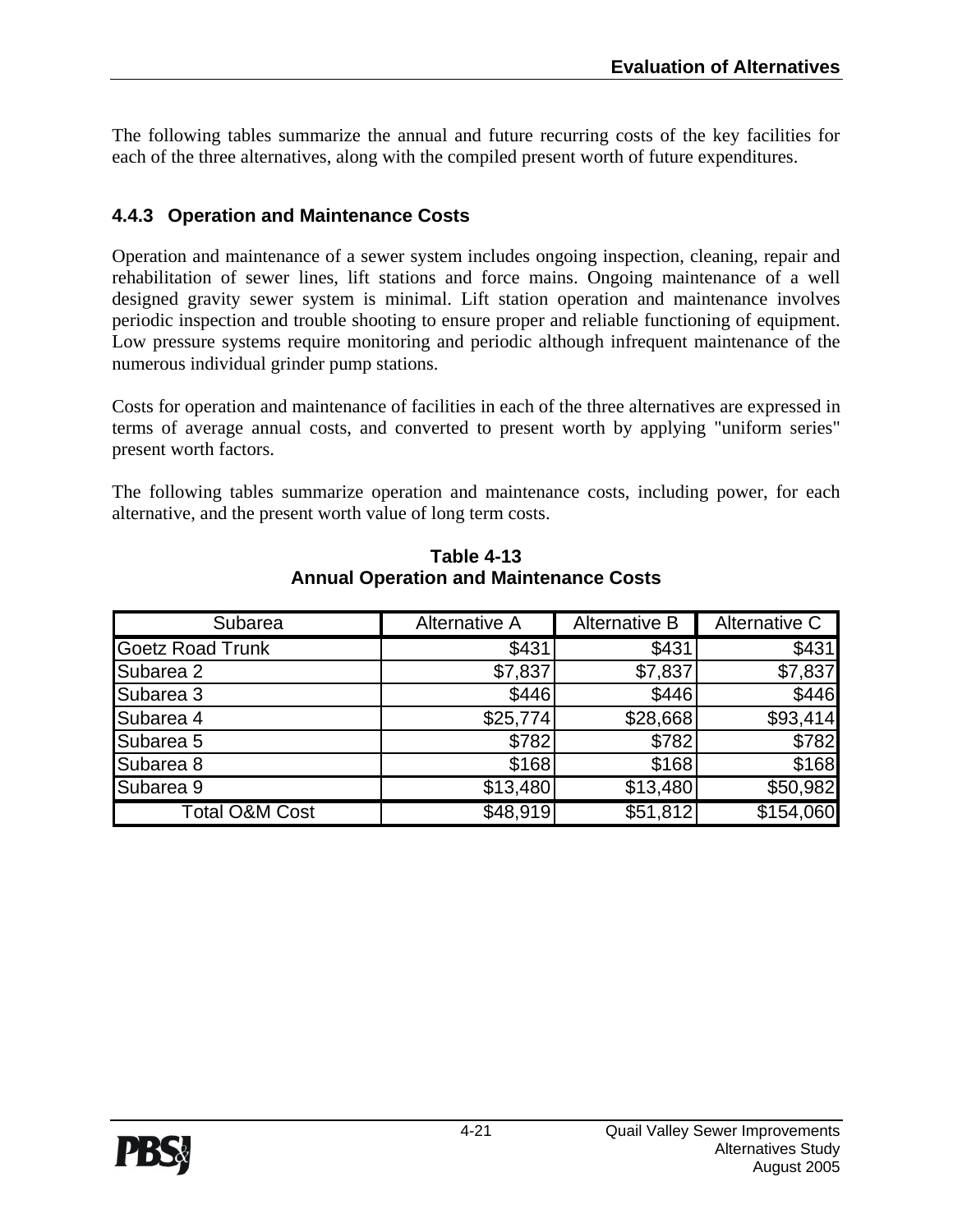| Subarea                               | Alternative A | <b>Alternative B</b> | Alternative C |
|---------------------------------------|---------------|----------------------|---------------|
| <b>Goetz Road Trunk</b>               | \$14,350      | \$14,350             | \$14,350      |
| Subarea 2                             | \$261,237     | \$261,237            | \$261,237     |
| Subarea 3                             | \$14,875      | \$14,875             | \$14,875      |
| Subarea 4                             | \$859,143     | \$955,602            | \$3,113,797   |
| Subarea 5                             | \$26,075      | \$26,075             | \$26,075      |
| Subarea 8                             | \$5,600       | \$5,600              | \$5,600       |
| Subarea 9                             | \$449,342     | \$449,342            | \$1,699,400   |
| <b>Total Present Worth of O&amp;M</b> | \$1,630,621   | \$1,727,080          | \$5,135,334   |

**Table 4-14 Present Worth of Operation and Maintenance Costs** 

#### **Replacement Costs**

Table 4-15 is a summary of the replacement components for each alternative by subarea, showing replacement frequency and present worth value of future expenditures.

Note that for recurring expenditures such as lift stations or low pressure system mechanical equipment, several replacements would be required over the time frame of the evaluation. For this evaluation, a 75 year life cycle time frame is assumed, meaning that four replacements of mechanical equipment would occur, (at 15, 30, 45, and 60 years). One replacement of structures would be required at 40 years, and a single replacement of pipelines is assumed to take place at 60 years.

The present worth value of the sequence of future replacements, in the case of mechanical equipment at a 15 year frequency, is greater than the initial construction cost.

| Replacement Costs and Fresent Worth   |                                                 |           |               |
|---------------------------------------|-------------------------------------------------|-----------|---------------|
| Alternative A (Gravity - Extra Depth) |                                                 |           |               |
| Subarea                               | <b>Replacement Cost</b>                         | Frequency | Present Worth |
| <b>Goetz Road Trunk</b>               | \$3,010,572                                     | 60        | \$510,894     |
| SA2 - Pipelines                       | \$4,726,673                                     | 60        | \$802,116     |
| SA2 - Structures                      | \$634,800                                       | 40        | \$194,630     |
| SA2 - Equipment                       | \$423,200                                       | 15        | \$629,722     |
| SA <sub>3</sub>                       | \$2,436,965                                     | 60        | \$413,553     |
| SA4 - Pipelines                       | \$4,726,673                                     | 60        | \$802,116     |
| SA4 - Structures                      | \$1,393,800                                     | 40        | \$427,339     |
| SA4 - Equipment                       | \$929,200                                       | 15        | \$1,382,650   |
| SA <sub>5</sub>                       | \$4,618,170                                     | 60        | \$783,703     |
| SA <sub>8</sub>                       | \$623,645                                       | 60        | \$105,833     |
| SA9 - Pipelines                       | \$8,017,110                                     | 60        | \$1,360,504   |
| <b>SA9 - Structures</b>               | \$828,000                                       | 40        | \$253,865     |
| SA9 - Equipment                       | \$552,000                                       | 15        | \$821,376     |
|                                       | <b>Total Present Worth of Replacement Cost:</b> |           | \$8,488,300   |

**Table 4-15 Replacement Costs and Present Worth** 

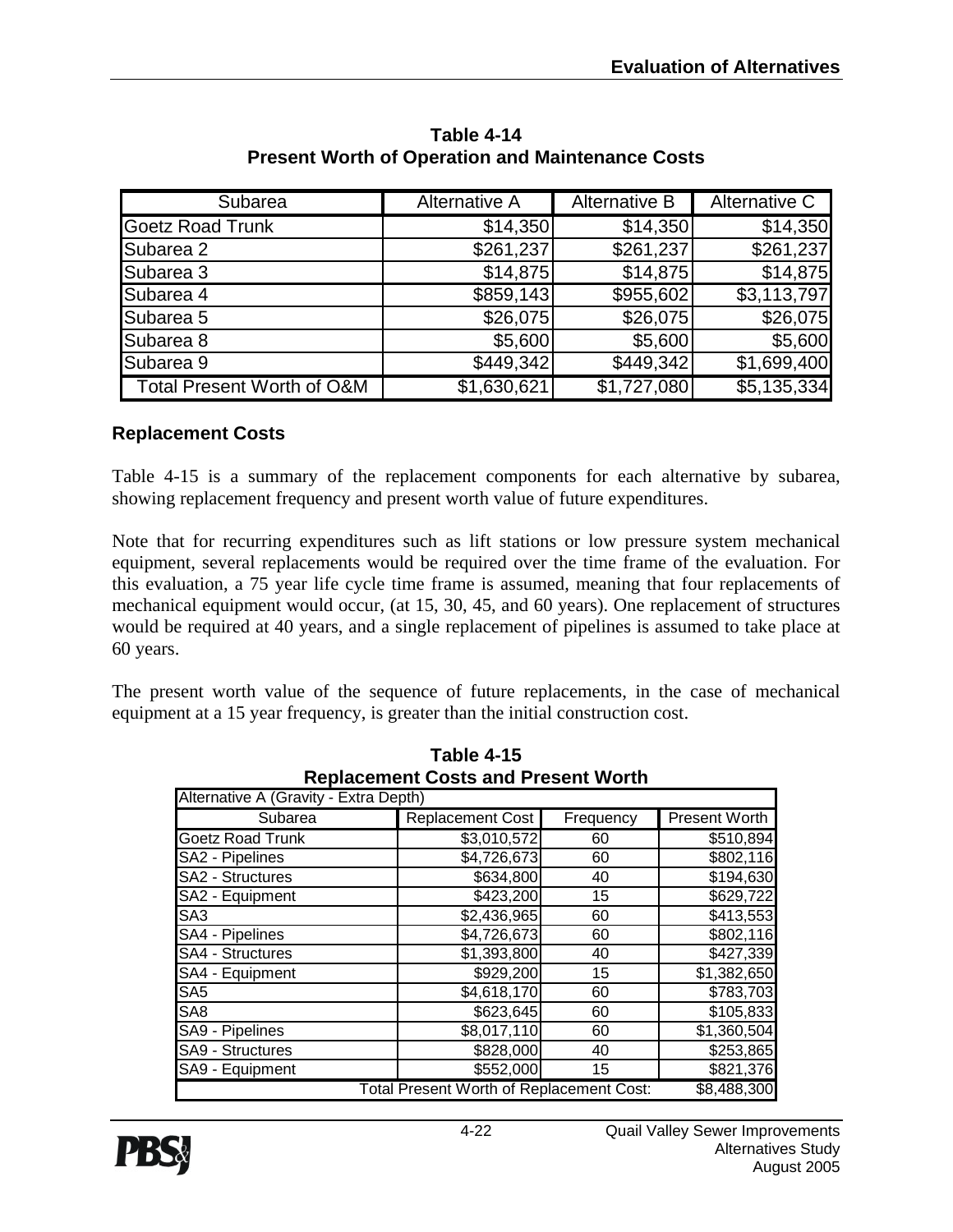| Alternative B (Gravity - Normal Depth) |                                          |           |                      |
|----------------------------------------|------------------------------------------|-----------|----------------------|
| Subarea                                | <b>Replacement Cost</b>                  | Frequency | <b>Present Worth</b> |
| <b>Goetz Road Trunk</b>                | \$3,010,572                              | 60        | \$510,894            |
| SA2 - Pipelines                        | \$4,726,673                              | 60        | \$802,116            |
| <b>SA2 - Structures</b>                | \$634,800                                | 40        | \$194,630            |
| SA2 - Equipment                        | \$423,200                                | 15        | \$629,722            |
| SA <sub>3</sub>                        | \$2,436,965                              | 60        | \$413,553            |
| SA4 - Pipelines                        | \$7,162,603                              | 60        | \$1,215,494          |
| SA4 - Structures                       | \$2,014,800                              | 40        | \$617,738            |
| SA4 - Equipment                        | \$1,343,200                              | 15        | \$1,998,682          |
| SA <sub>5</sub>                        | \$4,618,170                              | 60        | \$783,703            |
| SA <sub>8</sub>                        | \$623,645                                | 60        | \$105,833            |
| SA9 - Pipelines                        | \$8,017,110                              | 60        | \$1,360,504          |
| SA9 - Structures                       | \$828,000                                | 40        | \$253,865            |
| SA9 - Equipment                        | \$552,000                                | 15        | \$821,376            |
|                                        | Total Present Worth of Replacement Cost: |           | \$9,708,108          |

**Table 4-15 Replacement Costs and Present Worth (Continued)** 

| Alternative C (Combined Sewer System)           |                         |           |                       |
|-------------------------------------------------|-------------------------|-----------|-----------------------|
| Subarea                                         | <b>Replacement Cost</b> | Frequency | <b>Present Worth</b>  |
| <b>Goetz Road Trunk</b>                         | \$3,010,572             | 60        | \$510,894             |
| SA2 - Pipelines                                 | \$4,726,673             | 60        | $\overline{$802,116}$ |
| <b>SA2 - Structures</b>                         | \$634,800               | 40        | \$194,630             |
| SA2 - Equipment                                 | \$423,200               | 15        | \$629,722             |
| SA <sub>3</sub>                                 | \$2,436,965             | 60        | \$413,553             |
| SA4 - Pipelines                                 | \$5,604,835             | 60        | \$951,140             |
| SA4 - Structures                                | \$2,931,120             | 40        | \$898,681             |
| SA4 - Equipment                                 | \$4,047,080             | 15        | \$6,022,055           |
| SA <sub>5</sub>                                 | \$4,618,170             | 60        | \$783,703             |
| SA <sub>8</sub>                                 | \$623,645               | 60        | \$105,833             |
| SA9 - Pipelines                                 | \$5,812,650             | 60        | \$986,407             |
| <b>SA9 - Structures</b>                         | \$579,238               | 40        | \$177,594             |
| SA9 - Equipment                                 | \$1,075,727             | 15        | \$1,600,682           |
| <b>Total Present Worth of Replacement Cost:</b> |                         |           | \$14,077,011          |

#### **4.4.4 Life-Cycle Cost of Alternative Systems**

The following table summarizes the life-cycle costs of the two gravity system alternatives (A and B) and the combination alternative (C), by combining the initial capital cost with the present worth of the long term costs of O&M and replacement.

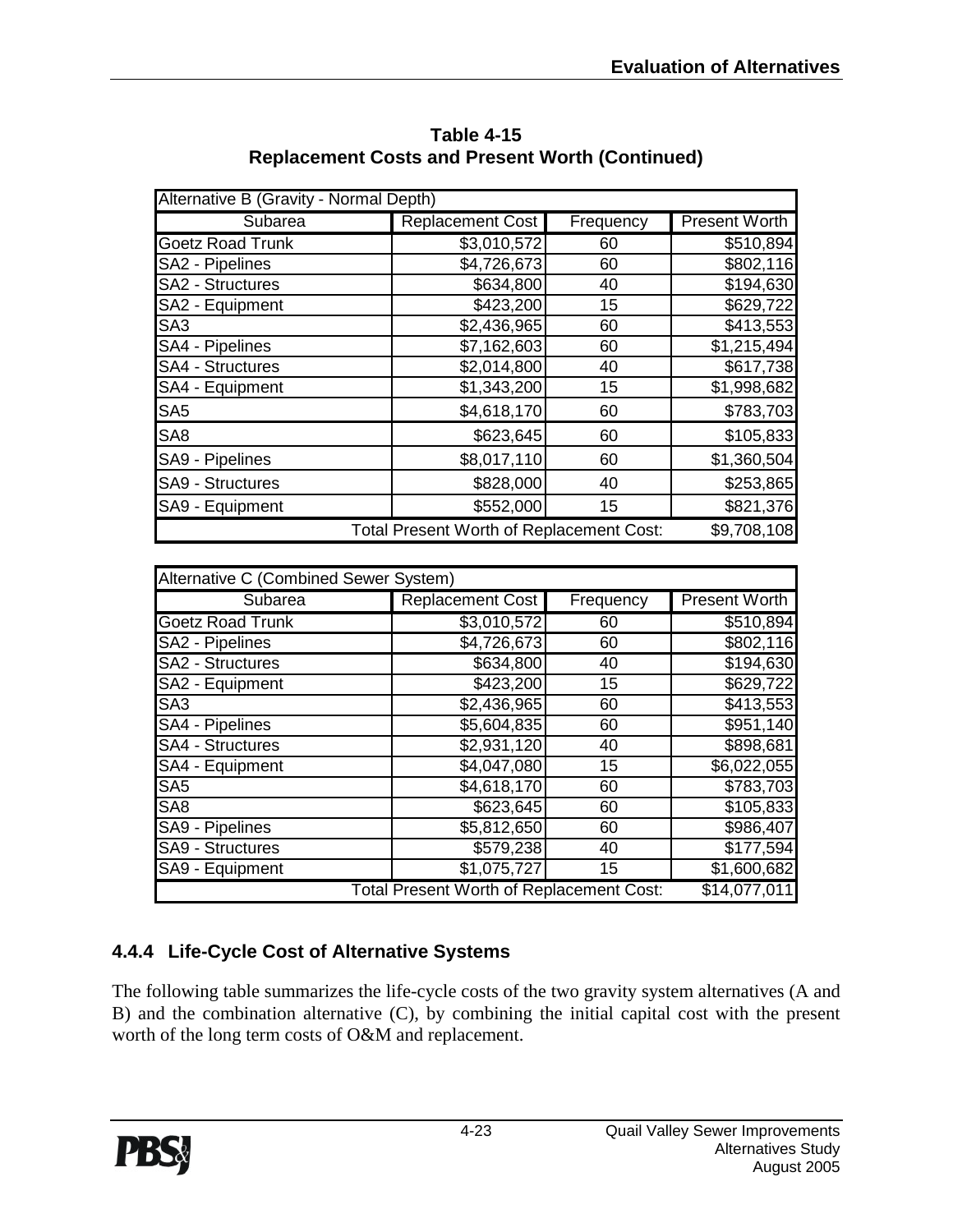| <b>Costs</b>                | Alternative A | Alternative B | Alternative C |
|-----------------------------|---------------|---------------|---------------|
| <b>Capital Construction</b> | \$59,426,976  | \$60,381,336  | \$44,143,220  |
| O&M (Present Worth)         | \$1,630,621   | \$1,727,080   | \$5,135,334   |
| Replacement (Present Worth) | \$8,488,300   | \$9,708,108   | \$14,077,011  |
| Life Cycle                  | \$69,545,897  | \$71,816,524  | \$63,355,565  |

#### **Table 4-16 Life Cycle Costs (75 Years)**

It is noted from the above tables that although capital costs are much less for the combination system (Alternative C), the present worth of future costs for Alternative C is much greater. The difference in capital costs between the lowest cost gravity system (Alternative A) and Alternative C is over \$15 million, while the life cycle cost differential is only about \$6 million (about 5% of the total life cycle cost). A sensitivity analysis was done by assuming that the life expectancy of the pipelines exceeded the life-cycle time frame, so that no pipeline replacement costs were incurred. The results did not change the relative life cycle costs of the three alternatives.

#### **4.5 ADDITIONAL CONSIDERATIONS**

Although capital or life-cycle costs are likely the dominant consideration in the feasibility of a Quail Valley community sewer system, there are other important considerations, including constructability and level of community disruption during construction, as well as long term O&M burden to be incurred. Following is a brief discussion of considerations and their implications for the three alternatives. Note that the District will need to decide on the relative significance of the non-quantifiable considerations.

#### **4.5.1 Constructability**

The primary considerations in constructability are the geotechnical issues pointed out in the "Limited Geotechnical Study" by Inland Foundation - difficult trenching and groundwater. Because of the limited nature of the subject study, only generalized conclusions can be drawn about how the rock excavation will affect the type of equipment needed and production rates. From on-site observation and additional discussions with contractors familiar with the study area, the following is concluded regarding constructability.

**Excavatability:** Although rocky soils are predominant, shallow alluvial soils and fill materials are readily excavated, and even the deeper partially weathered rock is assumed to be "rippable" and can likely be trenched with proper equipment. Reduced production rates are accounted for in the construction cost estimates for the various alternatives.

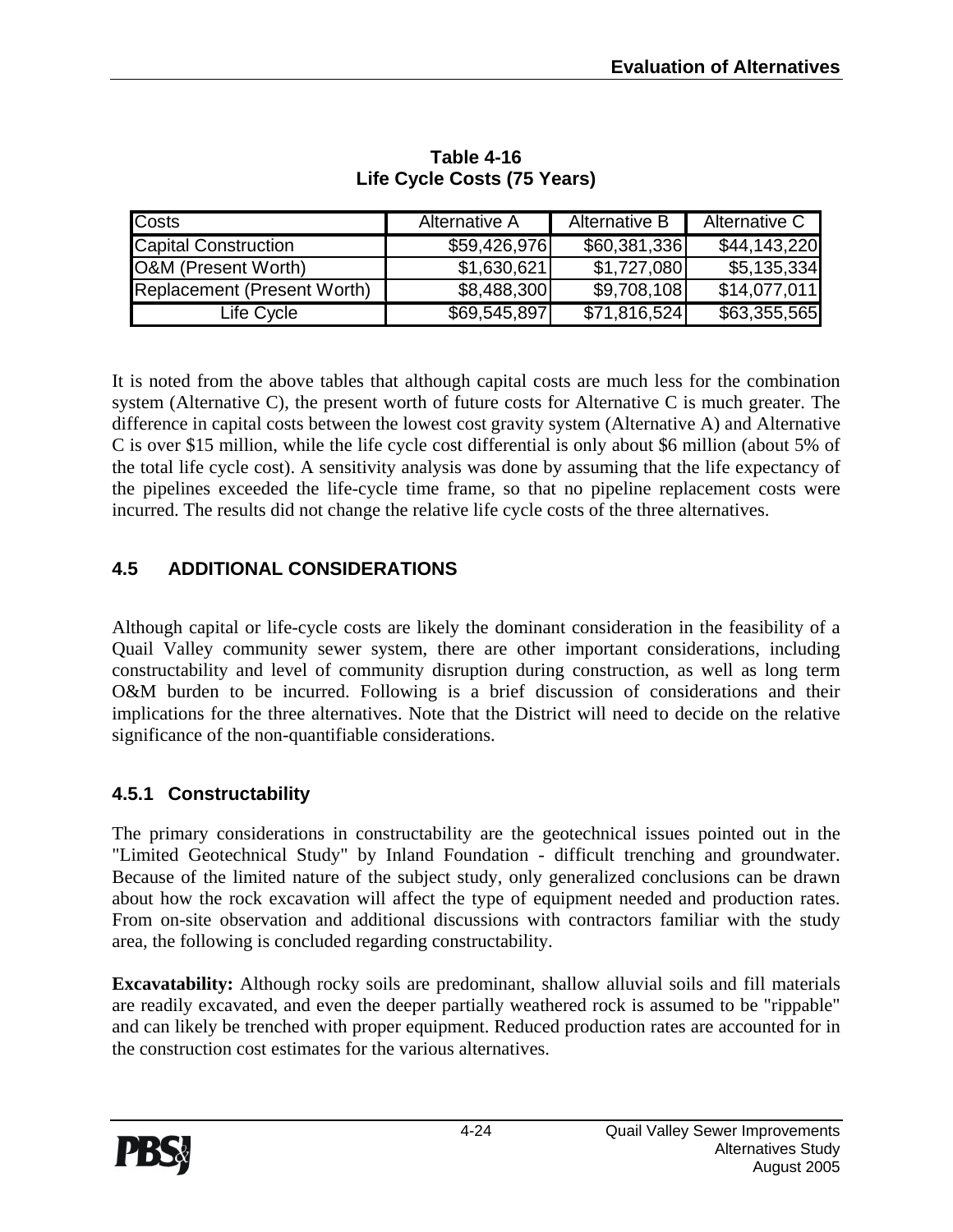**Dewatering:** High groundwater and the need for dewatering can be largely remediated by limiting construction to the summer and fall months. Even so, groundwater will likely be encountered along drainage courses and in low-lying areas. It is also likely that groundwater will contain domestic sewage and as such, will have high levels of bacterial contamination. This will dictate the need for special procedures to protect the health of construction crews. The SARWQCB regulates all discharges and as such will need to approve of disposal of the dewatering effluent.

The SARWQCB has been contacted, and has provided information on the quality of groundwater from samples in the area. Officials have indicated that any discharge to stream courses will be prohibited, but that it may be possible to discharge into evaporation ponds constructed nearby if the effluent does not contain volatile organic contaminants. Another possibility is pumping through an "invasion" pipeline to the temporary lift station being constructed to serve the Canyon Heights (subarea 7) development. A third, more costly option is pumping and hauling to the EMWD PVRWRF or other nearby WWTP. Indications are that the quantities of dewatering water resulting from construction in the Quail Valley area will be relatively small. Dewatering issues would be reduced in the combination alternative which includes shallow pressure pipe in many of the areas where groundwater is most likely to be encountered.

**Right-of-Way Acquisition:** Right-of-way will need to be acquired for lift station sites and where sewer lines traverse private property. The conventional gravity alternatives for subarea 4 require traversing a significant number of parcels, necessary to avoid constructing additional lift stations. The preliminary sewer alignments avoid developed parcels, and it is noted from the parcel overlay of the recent aerial photo (Figure 2) that the lots along the southwest-trending drainage courses are mostly undeveloped.

The cost of right-of-way acquisition is based on recent lot sales, converted to cost per square foot (see Section 4.2.2). Where it is necessary to traverse a residential parcel in subarea 4, a 20-foot easement might render a 4,000-5,000 square foot lot unbuildable. However, since the lots within the drainage courses are apparently already at marginally buildable best, the unit value is believed to represent a fair market value. If new septic systems were prohibited, the pre-project value would obviously be much less.

The combination system alternative would significantly reduce the need to purchase right-ofway, since most of the eminent domain is appurtenant to the pipelines required to serve subarea 4 by gravity. However, the grinder pump units would have to be installed on private property at each residence.

**Access and Community Disruption:** The Quail Valley study area is characterized by relatively light, internally-generated traffic. The roads are abnormally narrow in some areas, particularly throughout subarea 4. Although large trenching equipment might render these streets impassable during construction, subarea 4 has no dead end streets and thus alternate routes would be available. Streets in the other subareas are considerably wider.

Noise and dust generation will be a factor, particularly in the more crowded environment of subarea 4. However, these impacts can be partially mitigated by normal measures.

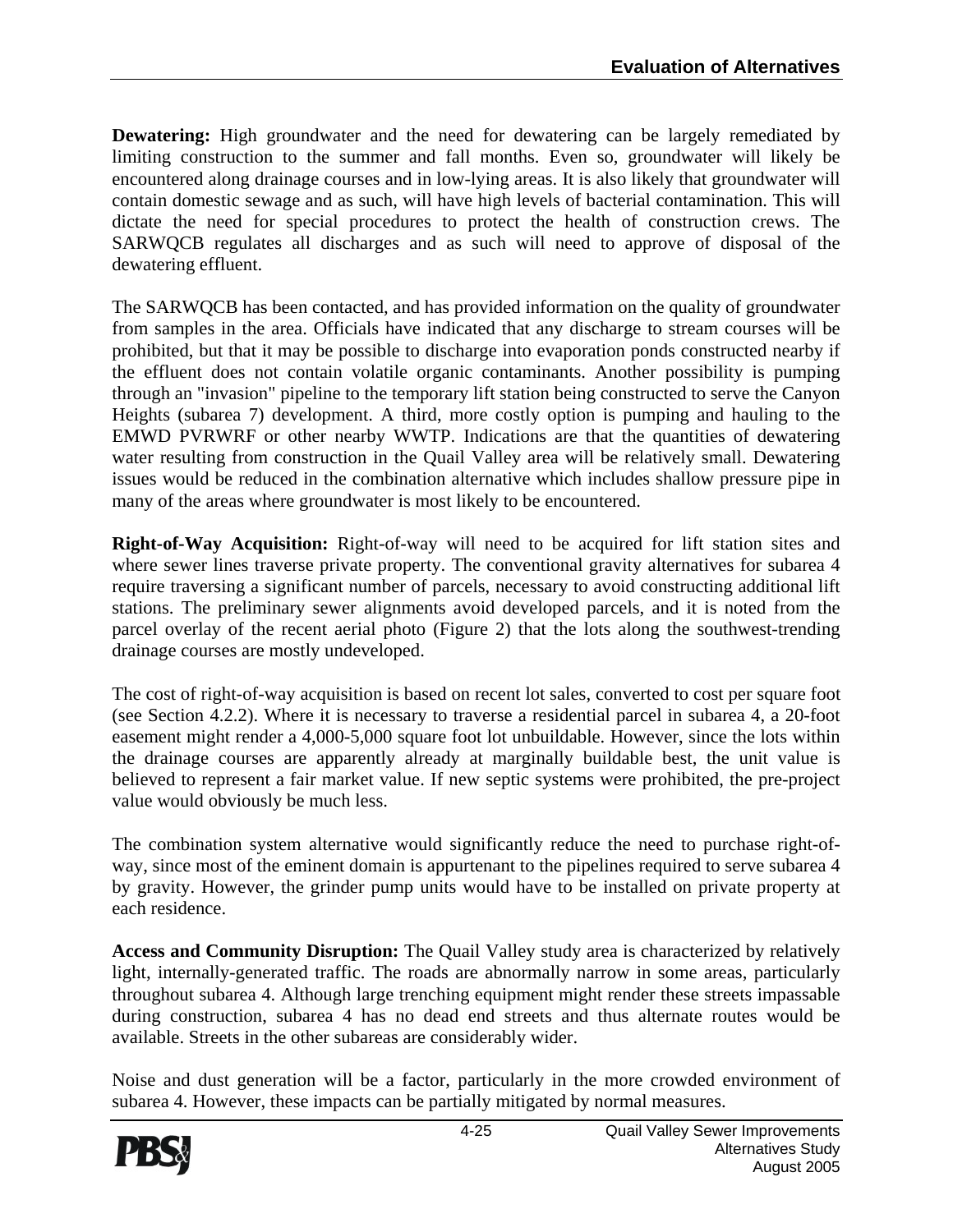Gravity Alternative A requires some reaches of deep trenching. Should the deep trenching in the narrow streets of subarea 4 require rock breakers or blasting, another alternative should be selected.

#### **4.5.2 Maintenance of On-Lot Facilities**

The combination system alternative, if selected by the District, carries additional staff burden considerations inherent in the monitoring and maintenance of about 1,560 small grinder pump station units at individual dwellings. Costs notwithstanding, the need to access and perform maintenance for such a large number of on-lot facilities is a serious consideration. Even assuming, as represented by E/One for its GP 2000 grinder pump, an average of 10 years between service calls, the number of site visits as the system ages could ramp up to an average of 2 to 3 per working day, and could be greater if a large number of units reach their normal service life simultaneously. However, it should be noted that the latest generation E/One units are modular and are fairly easily replaced or substituted for maintenance. Contract maintenance of these systems should be considered, as it would relieve the possibility highly variable demands on District staff and might be a more cost effective solution.

#### **4.6 CONCLUSIONS**

Following is a summary of the principal conclusions of this investigation.

- 1. Construction of a community sewer system in Quail Valley is technically feasible, but would encounter significant challenges due to terrain, geotechnical, and development conditions.
- 2. A conventional gravity system with several lift stations would be the backbone component of all feasible alternatives, with the main collection artery a major trunk line along Goetz Road.
- 3. A feasible "hybrid" concept is a combination gravity/low pressure system which features select areas being served by small grinder-pump units at individual dwellings, pumping sewage through a pressure pipe network into the gravity system.
- 4. Estimated capital costs to sewer the Quail Valley service area range from \$59,427,000 for the lowest cost gravity alternative to \$44,143,000 for the combination alternative.
- 5. Estimated life cycle costs, including the present worth of long term O&M and replacement, also favor by a smaller margin the combination alternative, at \$63,356,000 compared to \$69,546,000 for the gravity alternative.
- 6. The additional consideration of constructability in this challenging environment tends to favor the combination alternative due to the relative ease of installing small diameter pressure pipe at a uniform depth compared to an engineered gravity system. However,

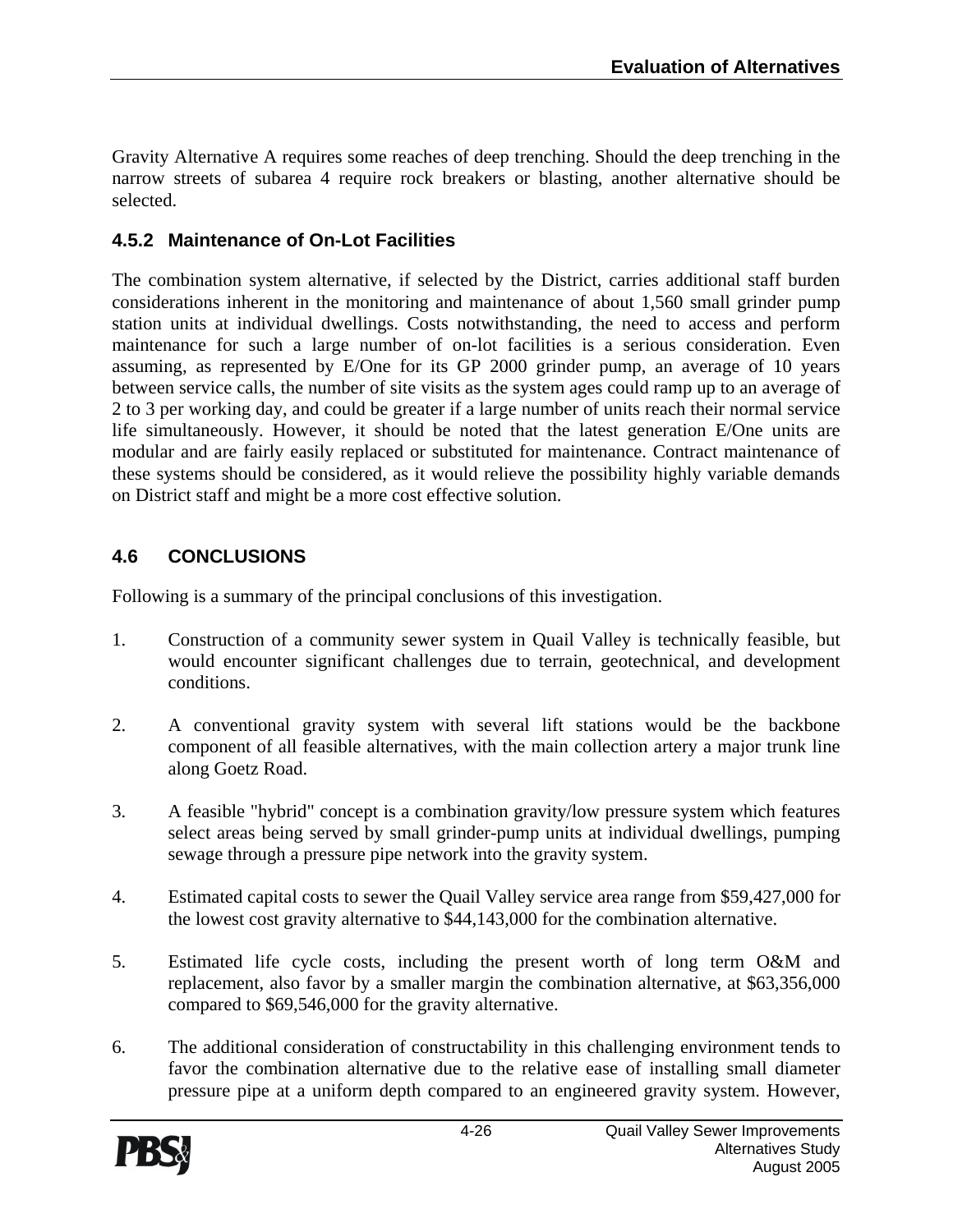this advantage is offset to some degree by the necessity of having to install grinder pump units at individual dwellings.

- 7. The additional consideration of long term maintenance and replacement favors the gravity system, since the combination system would require monitoring, maintenance and replacement of hundreds of individual pumping units.
- 8. The final selection of an alternative is dependant upon which considerations are given the greatest weight, summarized as follows:

| • Capital Cost            | Combination system is less costly by about \$15<br>million, or 25%         |
|---------------------------|----------------------------------------------------------------------------|
| $\bullet$ Life Cycle Cost | Combination system is slightly less costly, by about<br>\$6 million, or 9% |
| • Constructability        | Combination system is less challenging in most<br>respects                 |
|                           | • Operation and Maintenance Gravity system is less burdensome.             |

- 9. Facilities phasing has not been addressed in this concept study. While the original intent was to find ways to remediate the current pollution problems, the study necessarily encompassed ultimate development. The timing of future development is difficult to predict. However, a phased solution to install a partial system to deal with the more immediate problem areas could significantly reduce the required initial capital outlay. The initial phase might be a low pressure system serving subarea 4 which could initially be pumped to an upsized Canyon Heights lift station, and which would ultimately become part of the combination system (Alternative C) developed herein.
- 10. Should the District decide to proceed with a Quail Valley sewer system project, and assuming funding/financial issues are solvable, the next step would be a preliminary design report (PDR) which would refine the selected project concept and develop a plan for phased construction. It would also further define geotechnical conditions at specific sites, and detail the design parameters for the pipeline, lift stations and low pressure systems (if selected). The PDR would result in a refinement of costs and specific identification of required easements and acquisitions.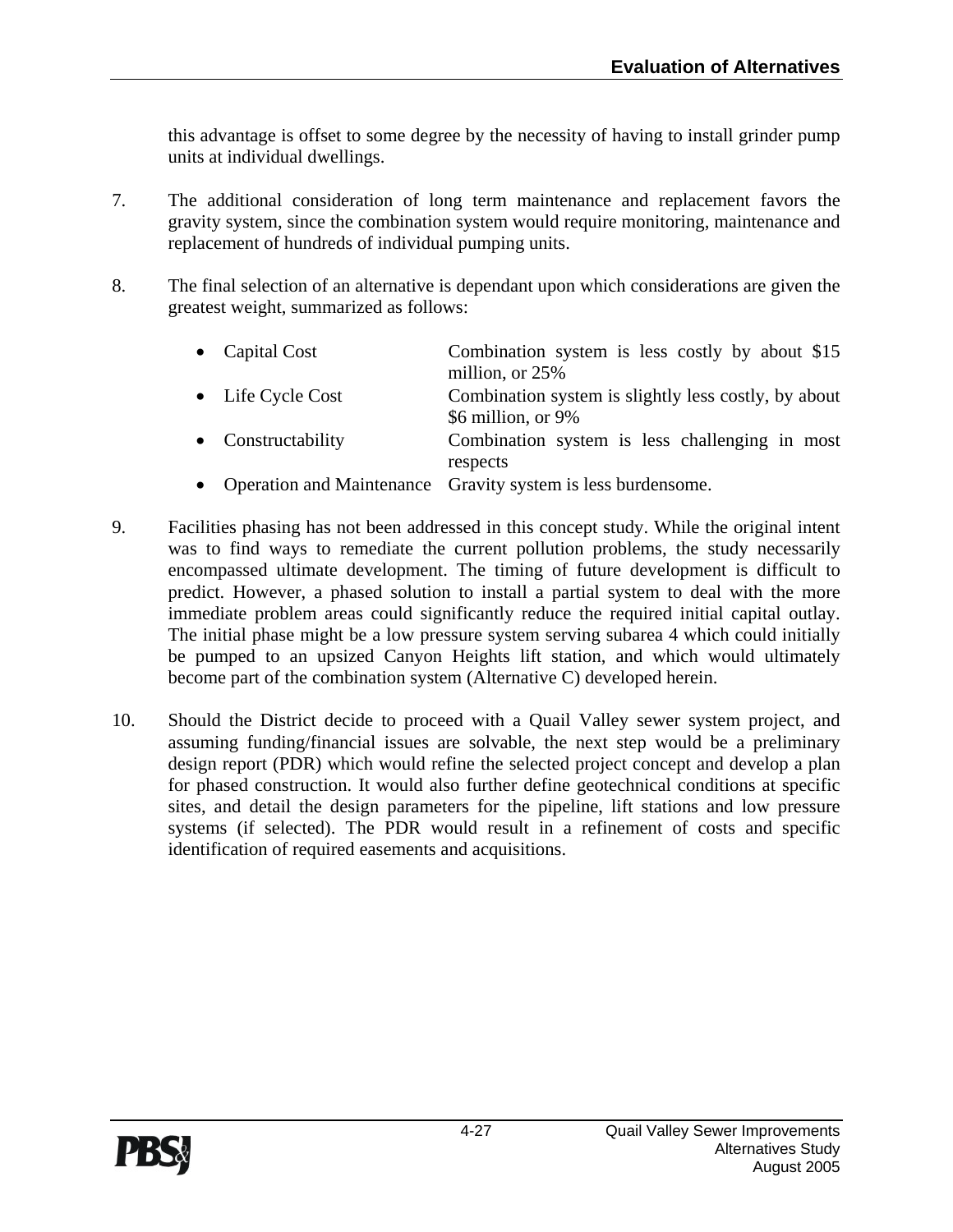**Appendix A Sewer Complaints History** 

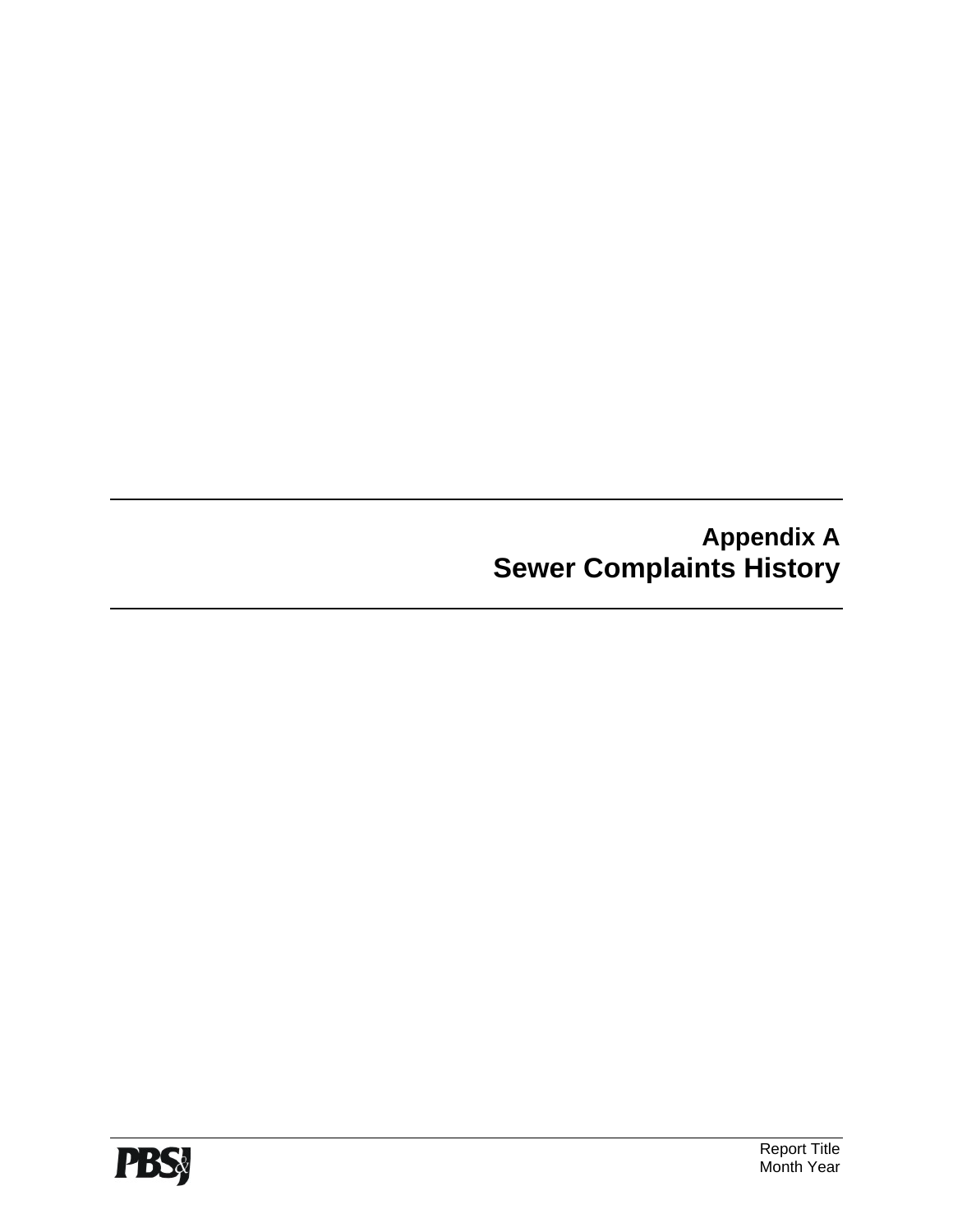**Appendix B Geotechnical Feasibility Invest**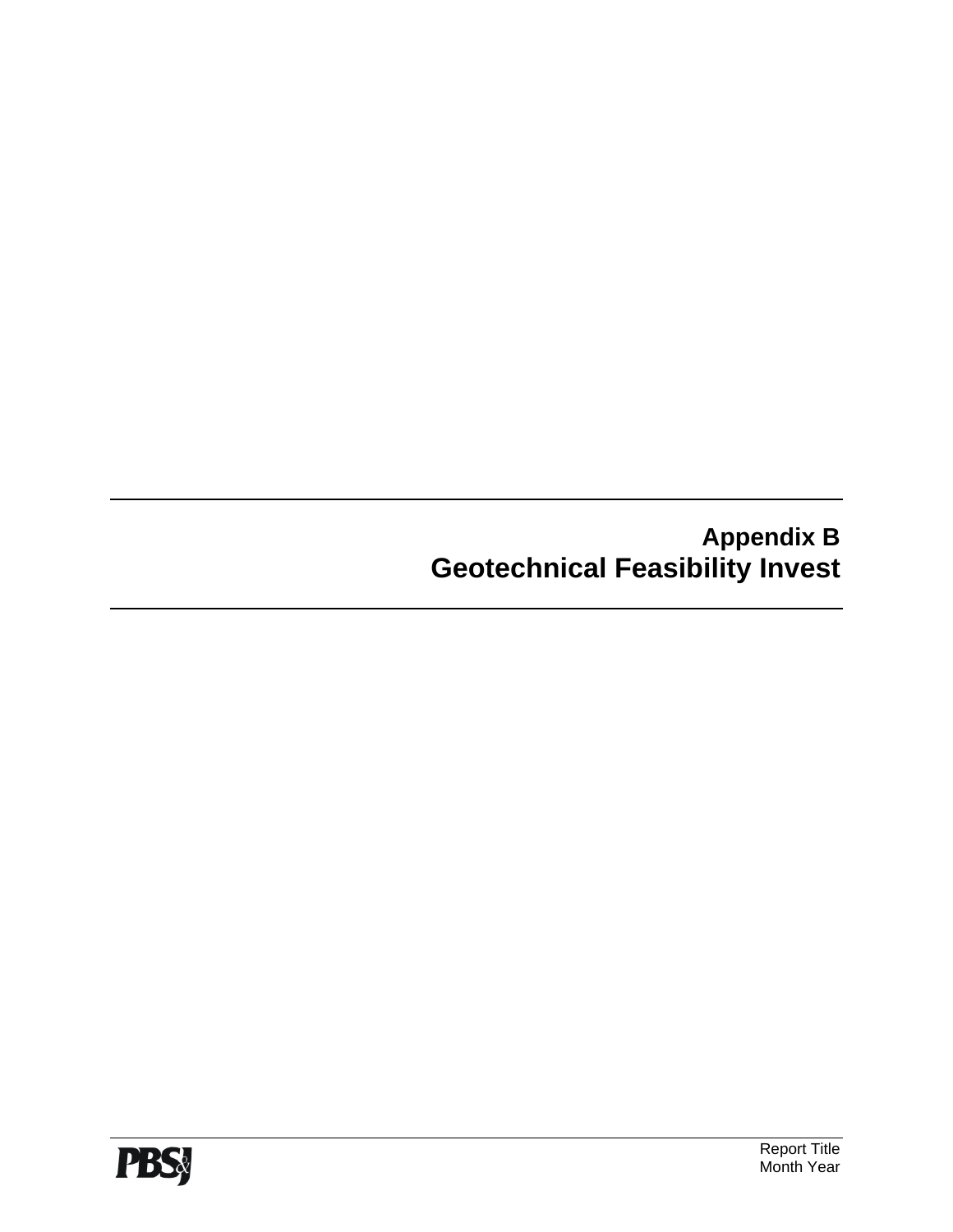**Appendix C Utilities Survey**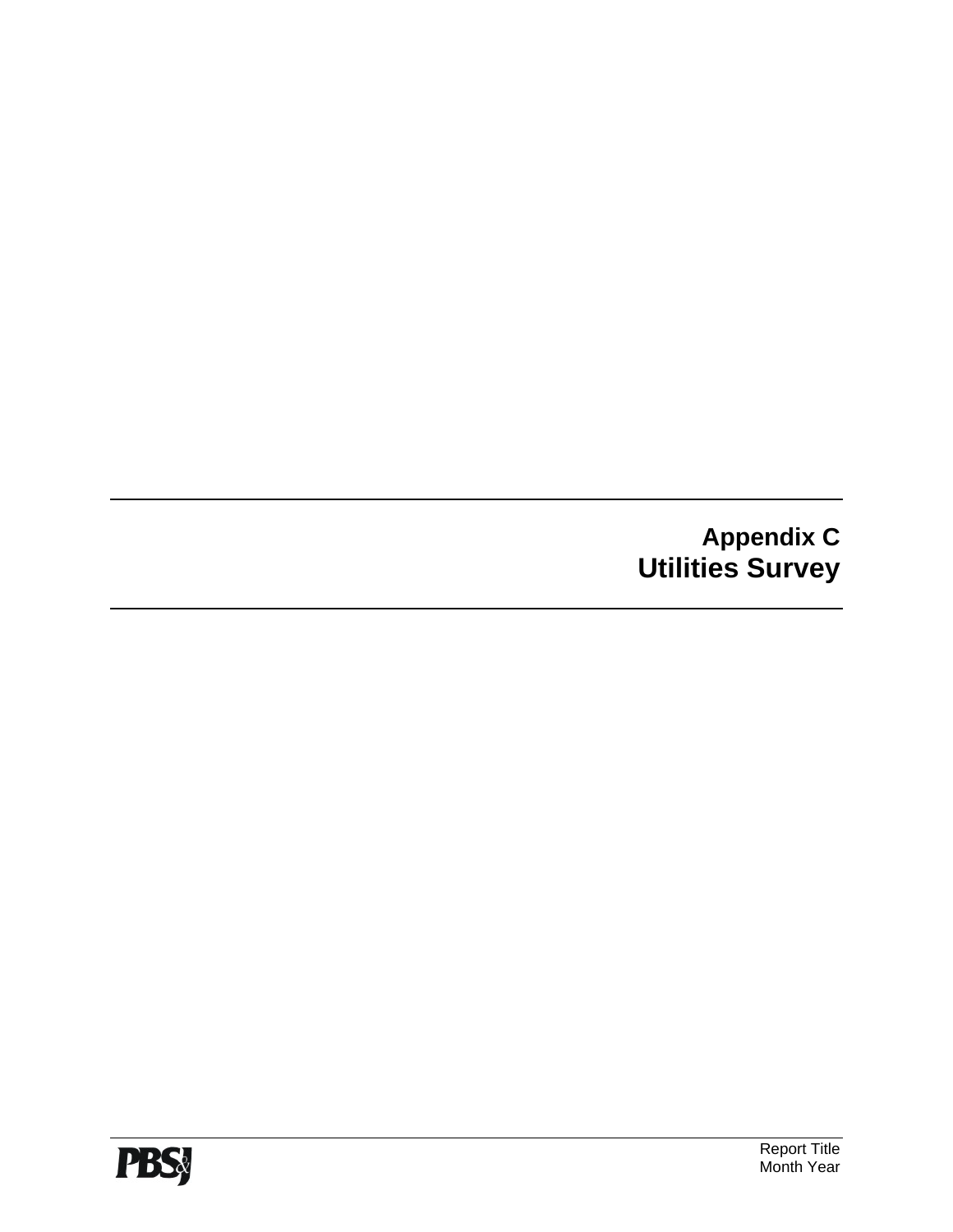**Appendix D Pressure System Description**